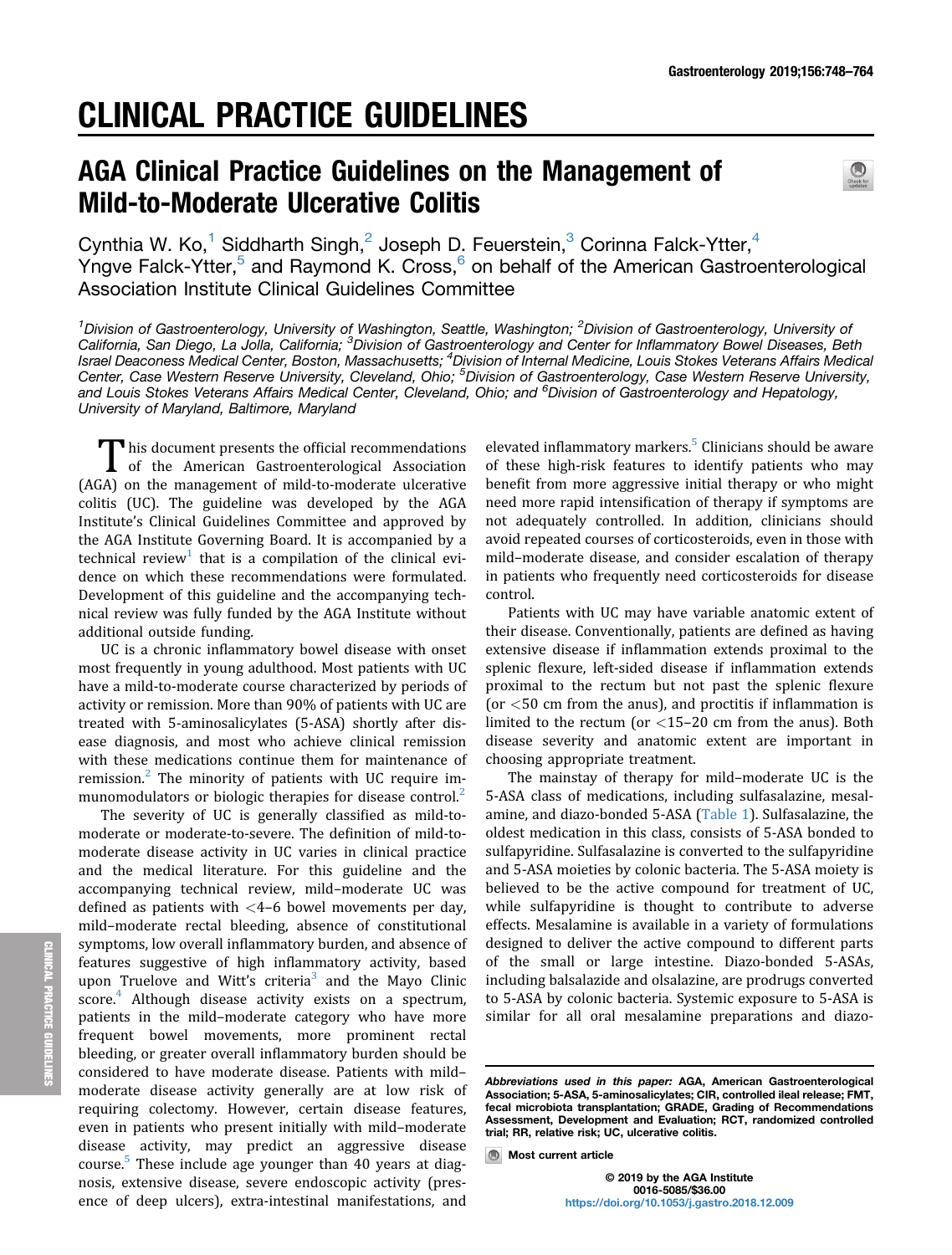<span id="page-1-0"></span>

| Table 1. Characteristics of Available 5-Aminosalicylates and Sulfasalazine |  |  |
|----------------------------------------------------------------------------|--|--|
|----------------------------------------------------------------------------|--|--|

| Mesalamine                                                                                                                                                                                                           | Diazo-bonded 5-ASAs                                                                                                                                                                              | Sulfasalazine                                                                                                                                                                                                                                                                                           |
|----------------------------------------------------------------------------------------------------------------------------------------------------------------------------------------------------------------------|--------------------------------------------------------------------------------------------------------------------------------------------------------------------------------------------------|---------------------------------------------------------------------------------------------------------------------------------------------------------------------------------------------------------------------------------------------------------------------------------------------------------|
| Chemical structure                                                                                                                                                                                                   |                                                                                                                                                                                                  |                                                                                                                                                                                                                                                                                                         |
| 5-ASA                                                                                                                                                                                                                | Prodrug converted to 5-ASA in the colon<br>Olsalazine consists of two 5-ASA moieties<br>joined by an azo bond<br>Balsalazide consists of one 5-ASA moiety<br>linked to an inert carrier molecule | Prodrug consisting of 5-ASA linked to<br>sulfapyridine<br>Converted to 5-ASA and sulfapyridine<br>moieties in the colon<br>The 5-ASA moiety is believed to be the<br>active compound for treatment of<br>ulcerative colitis, while sulfapyridine is<br>thought to contribute to most adverse<br>effects |
| Availability                                                                                                                                                                                                         |                                                                                                                                                                                                  |                                                                                                                                                                                                                                                                                                         |
| Delayed-release enteric-coated tablet:<br>pH-sensitive to allow release in distal<br>ileum and colon                                                                                                                 | Olsalazine                                                                                                                                                                                       | Enteric or non-enteric-coated tablets                                                                                                                                                                                                                                                                   |
| Controlled release: delivery beginning in<br>duodenum and continuing into lower<br>bowel<br>MMX-delayed and extended delivery<br>throughout the lower bowel<br>Capsule containing delayed enteric-coated<br>granules | Balsalazide                                                                                                                                                                                      |                                                                                                                                                                                                                                                                                                         |
| Dosage                                                                                                                                                                                                               |                                                                                                                                                                                                  |                                                                                                                                                                                                                                                                                                         |
| Low dose: < 2 g/d mesalamine<br>Standard dose: 2-3 g/d mesalamine<br>High dose: > 3 g/d mesalamine                                                                                                                   | 6.75 g balsalazide provides approximately<br>2.4 g 5-ASA                                                                                                                                         | 4 g sulfasalazine provides approximately 1.6<br>$g$ 5-ASA                                                                                                                                                                                                                                               |
| Adverse effects                                                                                                                                                                                                      |                                                                                                                                                                                                  |                                                                                                                                                                                                                                                                                                         |
| Uncommon idiosyncratic worsening of colitis,<br>presumed hypersensitivity syndrome<br>Uncommon: interstitial nephritis                                                                                               | Secretory diarrhea (primarily with olsalazine)<br>Rare idiosyncratic worsening of colitis,<br>presumed hypersensitivity syndrome<br>Rare: interstitial nephritis                                 | Interferes with folate metabolism<br>Male infertility<br>Rare serious cutaneous side effects, such as<br>Stevens-Johnson syndrome<br>Anemia, leukopenia, and thrombocytopenia<br>Pneumonitis<br>Hepatitis                                                                                               |
| Monitoring                                                                                                                                                                                                           |                                                                                                                                                                                                  |                                                                                                                                                                                                                                                                                                         |
| Monitor renal function periodically                                                                                                                                                                                  | Monitor renal function periodically                                                                                                                                                              | Monitor complete blood count and liver<br>function tests periodically<br>Patients should take folic acid supplement                                                                                                                                                                                     |

bonded 5-ASAs.<sup>[6](#page-10-0)</sup> Therapeutic efficacy and safety are also similar with different 5-ASA formulations.<sup>[7](#page-10-0)</sup> Therefore, comparability of the different commercial formulations of mesalamine at equivalent doses was assumed for purposes of this guideline.

This guideline addresses the medical management of patients with mild–moderate UC, focusing on use of both oral and topical 5-ASA medications, rectal corticosteroids, and oral budesonide. Unless otherwise specified, we do not present separate recommendations for induction and maintenance of remission, as patients who receive induction therapy with 5-ASAs most commonly remain on these agents to maintain remission. The guideline first discusses appropriate therapy for patients with extensive disease, with additional specific recommendations for patients with proctosigmoiditis or isolated proctitis. The guideline also covers less-conventional therapies, including probiotics, curcumin, and fecal microbiota transplantation (FMT).

While this guideline is intended to assist in management of patients with mild–moderate UC, some patients will not respond adequately to the therapies outlined here, and may need to escalate therapy to systemic corticosteroids, immunomodulators, or biologic therapies for induction and maintenance of remission. The use of biologic therapies and immunomodulators is not specifically addressed in this guideline.

In the recommendations presented here and the accompanying technical review, $\frac{1}{2}$  $\frac{1}{2}$  $\frac{1}{2}$  estimates of the effects of different medications are presented as the risk for failure to induce or maintain remission. Therefore, a relative risk (RR)  $<$ 1 indicates that the agent under evaluation is more effective than the comparison medication or placebo for inducing or maintaining remission;  $RR > 1$  indicates that the agent under evaluation is less effective.

This guideline was developed using a process described elsewhere.<sup>[8](#page-10-0)</sup> Briefly, the AGA process for developing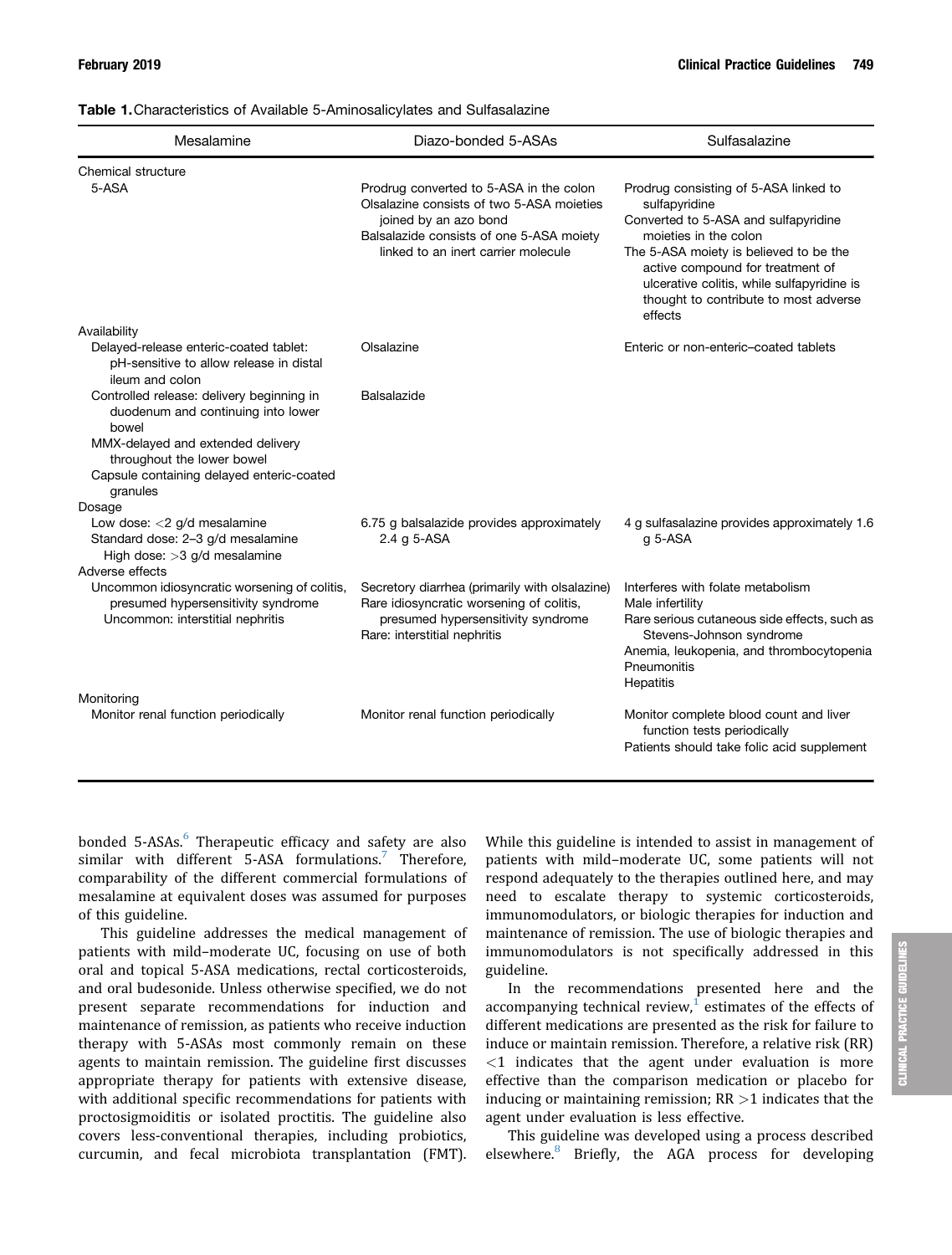Table 2.Grading of Recommendations Assessment, Development, and Evaluation Definitions of Quality and Certainty of the Evidence

| Quality grade | Definition                                                                                                                                                                                   |
|---------------|----------------------------------------------------------------------------------------------------------------------------------------------------------------------------------------------|
| High          | We are very confident that the true effect lies close<br>to the estimate of the effect.                                                                                                      |
| Moderate      | We are moderately confident in the effect estimate.<br>The true effect is likely to be close to the<br>estimate of effect, but there is a possibility that<br>it is substantially different. |
| l ow          | Our confidence in the estimate is limited. The true<br>effect may be substantially different from the<br>estimate of effect.                                                                 |
| Very low      | We have very little confidence in the effect<br>estimate. The true effect is likely to be<br>substantially different from the estimate of<br>effect.                                         |
| Evidence gap  | Available evidence is insufficient to determine true<br>effect.                                                                                                                              |

clinical practice guidelines incorporates Grading of Recommendations Assessment, Development and Evaluation (GRADE) methodology<sup>[9](#page-10-0)</sup> and best practices as outlined by the Institute of Medicine.[10](#page-10-0) GRADE methodology was used to prepare the background information for the guideline and the accompanying technical review. Optimal understanding of the guideline will be enhanced by reading the applicable portions of the technical review. The guideline panel and the authors of the technical review met face to face on March 4, 2018 to discuss the findings from the technical review. The guideline authors subsequently formulated the recommendations. Although the quality of evidence (Table 2) was a key factor in determining the strength of the recommendations (Table 3), the panel also considered the balance between benefit and harm of interventions, patients' values and preferences, and resource

utilization. The recommendations, quality of evidence, and strength of recommendations are summarized in [Table 4.](#page-3-0)

The AGA recommends treating patients with extensive mild–moderate UC with either standard-dose mesalamine or diazo-bonded 5-ASA. Eighteen randomized controlled trials (RCTs) comparing different doses of mesalamine or placebo were identified and reviewed. For purposes of this guideline and the technical review, low-dose mesalamine was defined as a total daily dose  $\langle 2 \text{ g} \rangle$ , standard dose as 2-3 g/d, and high dose as  $>3$  g/d. High-dose,  $4,11-15$  $4,11-15$  $4,11-15$  standarddose, $11,13,14,16-19$  $11,13,14,16-19$  $11,13,14,16-19$  and low-dose mesalamine<sup>[4,11,16,18](#page-10-0)</sup> were all superior to placebo for induction of remission (RR, 0.75; 95% confidence interval [CI], 0.66–0.86 for high dose; RR, 0.84; 95% CI, 0.78–0.91 for standard dose; RR, 0.88; 95% CI, 0.82–0.94 for low dose), and all doses were well tolerated. Both high-dose<sup>4, 11,20-[23](#page-10-0)</sup> and standard-dose<sup>[11,15,16,18,20](#page-10-0)-[24](#page-10-0)</sup> mesalamine were superior to low-dose mesalamine for induction of remission (RR, 0.81; 95% CI, 0.71–0.92 for high dose; RR, 0.88; 95% CI, 0.79–0.99 for standard dose), with a trend favoring a modest benefit of high-dose over standard-dose mesalamine (RR, 0.94; 95% CI, 0.88– 1.01).<sup>[11,13](#page-10-0)-[15,20](#page-10-0)-[23,25](#page-10-0)-[28](#page-10-0)</sup> For maintenance of remission, both standard-dose<sup>[29,30](#page-11-0)</sup> and low-dose mesalamine<sup>[31](#page-11-0)-[33](#page-11-0)</sup> were superior to placebo (RR, 0.55; 95% CI, 0.43–0.70 for standard dose; RR, 0.63; 95% CI, 0.51–0.78 for low dose), and

Table 3.Grading of Recommendations Assessment, Development, and Evaluation Definitions on Strength of Recommendation and Guide to Interpretation

| Strength of<br>recommendation | Wording in<br>the guideline          | For the patient                                                                                                      | For the clinician                                                                                                                                                                                                                                                                             |
|-------------------------------|--------------------------------------|----------------------------------------------------------------------------------------------------------------------|-----------------------------------------------------------------------------------------------------------------------------------------------------------------------------------------------------------------------------------------------------------------------------------------------|
| Strong                        | "The AGA recommends"                 | Most individuals in this situation<br>would want the recommended<br>course and only a small<br>proportion would not. | Most individuals should receive the recommended<br>course of action. Formal decision aids are not<br>likely to be needed to help individuals make<br>decisions consistent with their values and<br>preferences.                                                                               |
| Conditional                   | "The AGA suggests"                   | The majority of individuals in this<br>situation would want the<br>suggested course, but many<br>would not.          | Different choices would be appropriate for different<br>patients. Decision aids may be useful in helping<br>individuals in making decisions consistent with<br>their values and preferences. Clinicians should<br>expect to spend more time with patients when<br>working towards a decision. |
| No recommendation             | "The AGA makes<br>no recommendation" |                                                                                                                      | The confidence in the effect estimate is so low that<br>any effect estimate is speculative at this time.                                                                                                                                                                                      |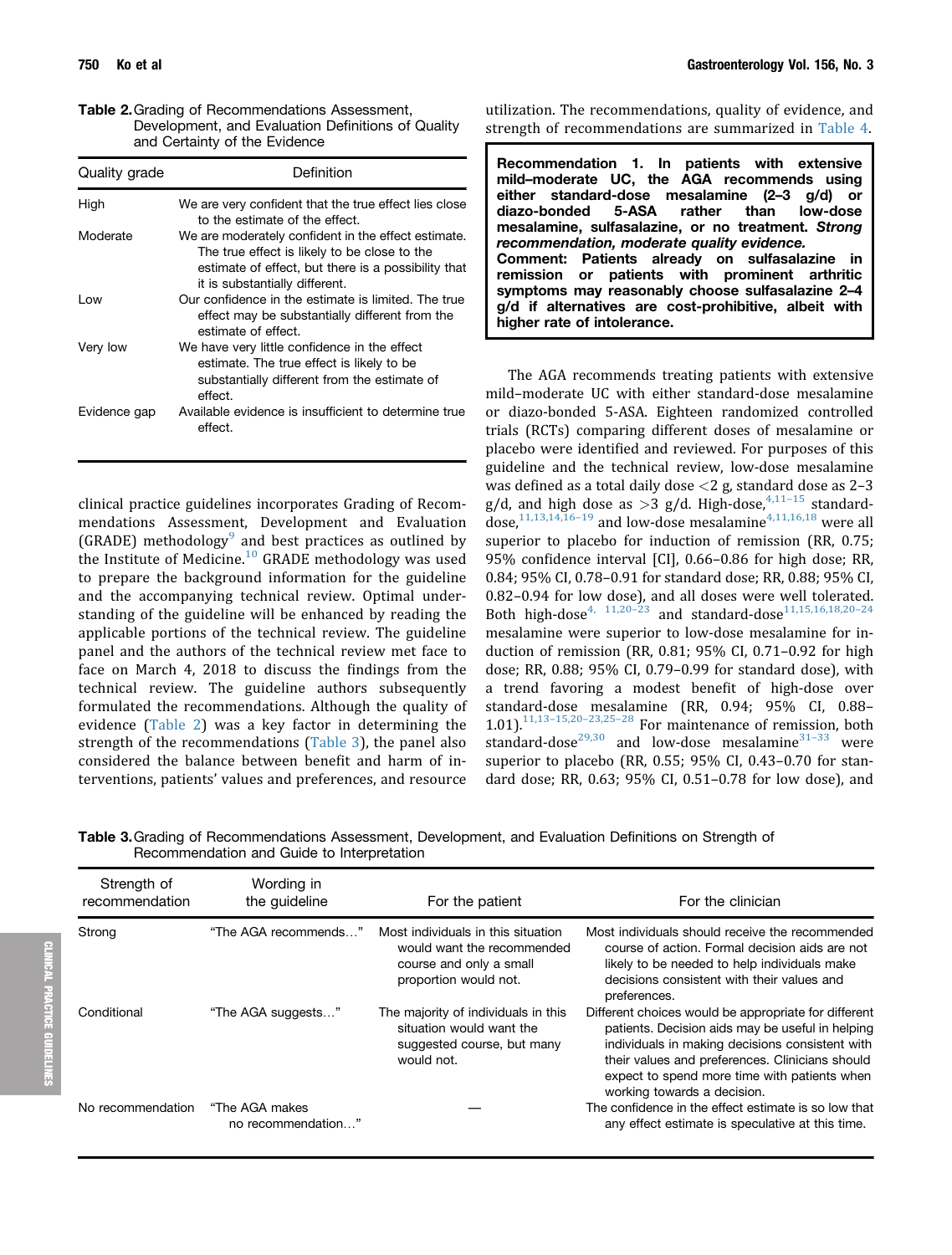<span id="page-3-0"></span>

| Table 4. Summary of Recommendations of the American Gastroenterological Association Clinical Guidelines Committee for |  |  |  |  |
|-----------------------------------------------------------------------------------------------------------------------|--|--|--|--|
| the Management of Mild-to-Moderate Ulcerative Colitis                                                                 |  |  |  |  |

| Recommendations                                                                                                                                                                                                                                                                                                                                                                                                                                          | Strength of<br>recommendation            | Quality of<br>evidence                                                    |
|----------------------------------------------------------------------------------------------------------------------------------------------------------------------------------------------------------------------------------------------------------------------------------------------------------------------------------------------------------------------------------------------------------------------------------------------------------|------------------------------------------|---------------------------------------------------------------------------|
| 1. In patients with extensive mild–moderate UC, the AGA recommends using either<br>standard-dose mesalamine (2–3 g/d) or diazo-bonded 5-ASA rather than low-dose<br>mesalamine, sulfasalazine, or no treatment.<br>Comment: Patients already on sulfasalazine in remission or patients with prominent arthritic<br>symptoms may reasonably choose sulfasalazine 2–4 g/d if alternatives are cost-<br>prohibitive, albeit with higher rate of intolerance | Strong                                   | Moderate                                                                  |
| 2. In patients with extensive or left-sided mild–moderate UC, the AGA suggests adding rectal<br>mesalamine to oral 5-ASA.                                                                                                                                                                                                                                                                                                                                | Conditional                              | Moderate                                                                  |
| 3. In patients with mild-moderate UC with suboptimal response to standard-dose<br>mesalamine or diazo-bonded 5-ASA or with moderate disease activity, the AGA suggests<br>using high-dose mesalamine $(>3$ g/d) with rectal mesalamine.                                                                                                                                                                                                                  | Conditional                              | Moderate (induction<br>of remission)<br>Low (maintenance<br>of remission) |
| 4. In patients with mild–moderate UC being treated with oral mesalamine, the AGA suggests<br>using once-daily dosing rather than multiple times per day dosing.                                                                                                                                                                                                                                                                                          | Conditional                              | Moderate                                                                  |
| 5. In patients with mild-moderate UC, the AGA suggests using standard-dose oral<br>mesalamine or diazo-bonded 5-ASA, rather than budesonide MMX or controlled ileal<br>release budesonide for induction of remission.                                                                                                                                                                                                                                    | Conditional                              | Low                                                                       |
| 6. In patients with left-sided mild-moderate ulcerative proctosigmoiditis or proctitis, the AGA<br>suggests using mesalamine enemas (or suppositories) rather than oral mesalamine.<br>Comment: patients who place a higher value on convenience of oral medication<br>administration and a lower value on effectiveness could reasonably choose oral<br>mesalamine.                                                                                     | Conditional                              | Very low                                                                  |
| 7. In patients with mild–moderate ulcerative proctosigmoiditis who choose rectal therapy<br>over oral therapy, the AGA suggests using mesalamine enemas rather than rectal<br>corticosteroids.                                                                                                                                                                                                                                                           | Conditional                              | Moderate                                                                  |
| Comment: Patients who place a higher value on avoiding difficulties associated with<br>mesalamine enemas and a lower value on effectiveness may reasonably select rectal<br>corticosteroid foam preparations.                                                                                                                                                                                                                                            |                                          |                                                                           |
| 8. In patients with mild–moderate ulcerative proctitis who choose rectal therapy over oral<br>therapy, the AGA recommends using mesalamine suppositories.                                                                                                                                                                                                                                                                                                | Strong                                   | Moderate                                                                  |
| 9. In patients with mild–moderate ulcerative proctosigmoiditis or proctitis being treated with<br>rectal therapy who are intolerant of or refractory to mesalamine suppositories, the AGA<br>suggests using rectal corticosteroid therapy rather than no therapy for induction of<br>remission.                                                                                                                                                          | Conditional                              | Low                                                                       |
| 10. In patients with mild–moderate UC refractory to optimized oral and rectal 5-ASA,<br>regardless of disease extent, the AGA suggests adding either oral prednisone or<br>budesonide MMX.                                                                                                                                                                                                                                                               | Conditional                              | Low                                                                       |
| 11. In patients with mild–moderate UC, the AGA makes no recommendation for use of<br>probiotics.                                                                                                                                                                                                                                                                                                                                                         | No recommendation                        | Knowledge gap                                                             |
| 12. In patients with mild-moderate UC despite 5-ASA therapy, the AGA makes no<br>recommendation for use of curcumin.                                                                                                                                                                                                                                                                                                                                     | No recommendation                        | Knowledge gap                                                             |
| 13. In patients with mild-moderate UC without Clostridium difficile infection, the AGA<br>recommends fecal microbiota transplantation be performed only in the context of a<br>clinical trial                                                                                                                                                                                                                                                            | No recommendation<br>for treatment of UC | Knowledge gap                                                             |

CLINICAL PRACTICE GUIDELINES**IICAL** 틚

standard-dose was superior to low-dose mesalamine $34-37$  $34-37$  $34-37$ (RR, 0.63; 95% CI, 0.55–0.78). No benefit of high-dose over standard-dose mesalamine was seen for maintenance of remission<sup>[38,39](#page-11-0)</sup> (RR, 0.93; 95% CI, 0.71-1.17).

Six RCTs comparing diazo-bonded 5-ASA with placebo for induction<sup>[40](#page-11-0)-[45](#page-11-0)</sup> and 2 trials of olsalazine<sup>46,47</sup> for maintenance of remission were identified. No trials of balsalazide for maintenance of remission were found. Diazo-bonded 5-ASA was significantly better than placebo for both induction (RR, 0.86; 95% CI, 0.76–0.98) and was numerically, but not statistically, better for maintenance of remission (RR, 0.71; 95% CI, 0.41–1.21). Olsalazine was less well tolerated than both placebo and balsalazide due to the adverse effect of watery diarrhea.<sup>[1](#page-10-0)</sup> There was also a trend toward superiority of diazo-bonded 5-ASA over standard-dose mesalamine for induction of remission $48-52$  $48-52$  $48-52$ (RR, 0.81; 95% CI, 0.60–1.08). Diazo-bonded 5-ASA was more effective than mesalamine for maintenance of remission $53-55$  $53-55$  $53-55$  (RR, 0.69; 95% CI, 0.51-0.98), though only low-dose mesalamine was used for comparison in these trials. Rates of treatment discontinuation were higher for olsalazine than placebo, but not for balsalazide vs placebo.

Evidence for sulfasalazine comes from 2 RCTs conducted in the 1960s. In these studies, sulfasalazine was given at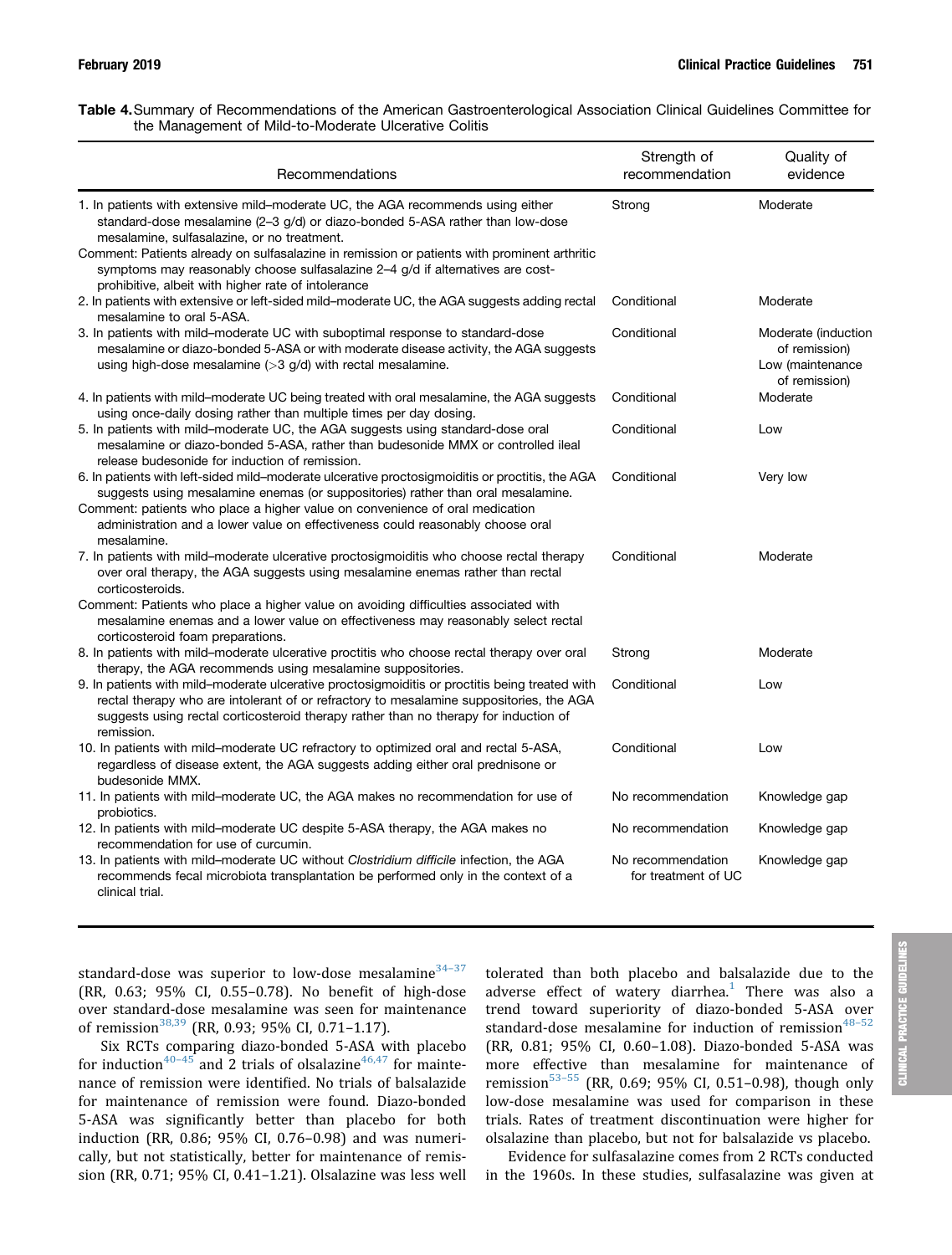doses of 2–6 g/d and was more effective than placebo for induction of remission<sup>56,57</sup> (RR, 0.62; 95% CI, 0.45-0.87). There was large heterogeneity in the effect estimate, with a larger effect size observed in the trial using doses of 4–6 g/d. Sulfasalazine 2 g/d was more effective than placebo for maintenance of remission<sup>[58](#page-12-0)-[61](#page-12-0)</sup> (RR, 0.45; 95% CI, 0.23-0.89). However, sulfasalazine was not well tolerated, with a high rate of treatment discontinuation in the induction trials (RR for treatment discontinuation, 5.14; 95% CI, 0.95–27.93). In trials of maintenance therapy enrolling patients who entered remission on sulfasalazine, tolerability was better with modestly increased rates of treatment discontinuation compared to placebo $58-61$  $58-61$  (RR, 2.22; 95% CI, 0.67-7.35).

Pooled analysis of 4 trials comparing sulfasalazine to standard-dose mesalamine strongly suggested superiority of mesalamine[21,24,62,63](#page-10-0) (RR, 1.27; 95% CI, 0.94–1.73). For maintenance of remission, pooled estimates from 6 RCTs, most of which used low-dose mesalamine, showed that sulfasalazine was not statistically inferior to mesalamine $64-69$  $64-69$ (RR, 1.13; 95% CI, 0.91–1.40). Like mesalamine, diazobonded 5-ASA was more effective than sulfasalazine for inducing remission<sup>70-[77](#page-12-0)</sup> (RR, 0.77; 95% CI, 0.61-0.96) with similar effectiveness for maintenance of remission<sup>76,78-[82](#page-12-0)</sup> (RR, 1.07; 95% CI, 0.98–1.16). Overall, mesalamine and diazo-bonded 5-ASA were better tolerated than sulfasalazine in the induction but not the maintenance trials.

Systemic exposure to 5-ASA is similar for all oral mesalamine preparations and diazo-bonded 5-ASA.<sup>6</sup> Mesalamine and balsalazide are generally well tolerated without significant adverse events, except for the rare occurrence of interstitial nephritis ([Table 1\)](#page-1-0). Olsalazine is generally less well tolerated than either mesalamine or balsalazide, with up to a 20% risk of secretory diarrhea necessitating treatment discontinuation. Although many different preparations of mesalamine are commercially available, there is little evidence to suggest differences in efficacy between them. Therefore, we do not recommend switching between mesalamine preparations in search of more effective treatment. Balsalazide is the preferred diazo-bonded 5-ASA due to its better tolerability.

Conversely, sulfasalazine is often poorly tolerated due to side effects, such as headache, nausea, diarrhea, and rash [\(Table 1](#page-1-0)). Patients often need to start at lower-dose sulfasalazine with gradual dose escalation as tolerated. In addition, sulfasalazine interferes with folic acid metabolism, and patients are recommended to take folate supplementation. Rare but serious cutaneous side effects, allergic reactions, hepatitis, and hematologic toxicity are also possible. Because of these side effects, laboratory monitoring of complete blood counts and liver function tests is needed. Overall, sulfasalazine may be more difficult to incorporate routinely into clinical practice because of its adverse effects and need for laboratory monitoring. However, sulfasalazine commonly prescribed for rheumatologic disorders, including spondyloarthropathies, rheumatoid arthritis, and psoriatic arthritis, $83-85$  $83-85$  $83-85$  and patients with concomitant arthritic symptoms may benefit from its use.

Overall, standard-dose mesalamine and diazo-bonded 5-ASA are effective for both induction and maintenance of

remission. There may be a small benefit for high-dose mesalamine over standard-dose mesalamine for induction of remission, but not necessarily maintenance. Balsalazide is the better-tolerated diazo-bonded 5-ASA, with similar effectiveness to standard-dose mesalamine for induction and better efficacy for maintenance. Therefore, either standard-dose mesalamine or balsalazide are appropriate for treatment of extensive mild–moderate UC. Sulfasalazine is potentially an acceptable alternative in patients who can tolerate it or in patients with prominent arthritic symptoms.

The overall quality of evidence for this recommendation was moderate for both induction and maintenance of remission (Tables 3–7 in accompanying technical review). Evidence for high or standard-dose mesalamine vs placebo or low-dose mesalamine was rated as high quality; evidence for use of high-dose over standard-dose mesalamine for induction was rated as moderate quality. The quality of evidence for diazo-bonded 5-ASA vs placebo for induction of remission was rated high. However, the evidence for maintenance of remission was low quality due to imprecision and indirectness. In particular, no trials of balsalazide vs placebo for maintenance of remission were identified. Only low-quality evidence supported a benefit of diazobonded 5-ASA over standard-dose mesalamine for induction and maintenance of remission because the maintenance trials used low-dose, rather than standard-dose, mesalamine. Evidence supporting use of sulfasalazine over placebo was rated down due to imprecision for induction, and due to imprecision and indirectness for maintenance.

Recommendation 2. In patients with extensive or left-sided mild–moderate ulcerative colitis, the AGA suggests adding rectal mesalamine to oral 5-ASA. Conditional recommendation, moderate quality evidence.

The AGA suggests adding rectal mesalamine to oral 5-ASA therapy for patients with extensive mild–moderate UC. Four RCTs comparing combined oral and topical 5-ASA vs oral sulfasalazine or standard-dose mesalamine for induction of remission were identified. Combination therapy was significantly more effective for induction of remission $86-89$  $86-89$  $86-89$  (RR, 0.68; 95% CI, 0.49-0.94), and was superior to oral 5-ASA alone for maintenance of remission in 2 RCTs<sup>[90,91](#page-13-0)</sup> (RR, 0.45; 95% CI, 0.20-0.97). In the maintenance trials, enemas were used twice per week or for 1 week per month. Both oral and topical mesalamine were well tolerated.

Combined oral and rectal therapy may allow a higher effective dose of 5-ASA to be delivered to the involved area of the colon. The strategy of combining oral and topical therapy allows optimization of 5-ASA regimens to achieve higher rates of induction and maintenance of remission, potentially avoiding escalation of therapy to corticosteroids or immunosuppression. A potential drawback to a combined strategy is low patient acceptance of topical therapy and suboptimal adherence. Patients may prefer to try oral therapy first, with addition of rectal therapy in the event of inadequate response. Although trials did not compare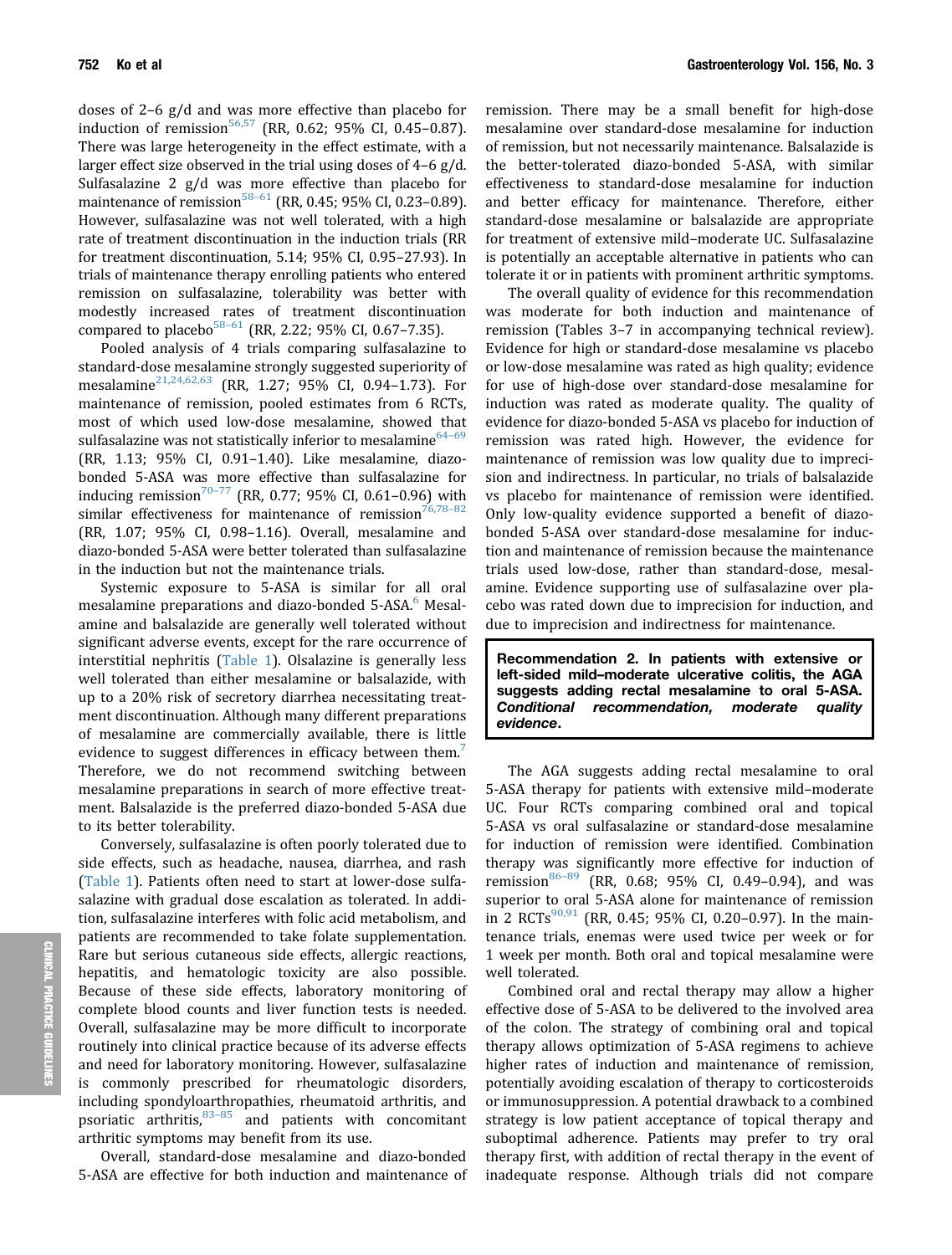optimized combination therapy with oral and rectal 5-ASA vs corticosteroids and/or immunosuppressive therapy in the subset of patients with persistent mild–moderate disease activity, combination therapy may be able to salvage some patients with inadequate response to oral 5-ASA, and may be more acceptable to patients who wish to avoid corticosteroids or immunosuppression. $92$ 

The overall evidence for this recommendation was rated as moderate quality. The event rates in both the induction and maintenance trials were low, leading to imprecision. In the maintenance studies, the oral mesalamine groups received low-dose mesalamine, but the oral and rectal treatment groups received  $>2$  g mesalamine in total, leading to indirectness because of differences in the total doses of medications received.

Recommendation 3. In patients with mild–moderate UC with suboptimal response to standard-dose mesalamine or diazo-bonded 5-ASA or with moderate disease activity, the AGA suggests using high-dose mesalamine (>3 g/d) with rectal mesalamine. Conditional recommendation, moderate-quality evidence [induction of remission], low-quality evidence (maintenance of remission).

The AGA suggests using combined high-dose oral mesalamine with rectal 5-ASA in patients with suboptimal response to standard-dose mesalamine or diazo-bonded 5-ASA or in patients with moderate disease activity, as defined above. High-dose oral mesalamine may have a modest benefit over standard-dose for induction of remission<sup>[11,13](#page-10-0)-[15,20](#page-10-0)-[23,25](#page-10-0)-[28](#page-10-0)</sup> (RR, 0.94; 95% CI, 0.88-1.01), and is similar for maintenance of remission $38,39$  (RR, 0.93; 95% CI, 0.73–1.17). Escalating to high-dose over standarddose mesalamine may have a modest benefit for achieving and maintaining remission. As discussed in Recommendation 2, addition of rectal therapy may provide some additional benefit over oral therapy alone, although some patients prefer to avoid rectal therapy.  $92,93$  Optimization of 5-ASA therapy by using high-dose oral therapy combined with rectal therapy may allow some patients to avoid corticosteroids or immunosuppression.

If patients are experiencing progressively worsening symptoms and increasing disease severity (eg, extraintestinal manifestations or constitutional symptoms such as weight loss or fevers), escalation to high-dose oral mesalamine with rectal therapy may not be effective. These patients should be considered for use of systemic corticosteroids, biologic therapies, or immunomodulators to induce disease remission. Continuing 5-ASA–based therapy in these patients may delay more effective therapy and place patients at risk for worsening disease and complications.

The overall quality of evidence was rated as moderate for induction of remission and low for maintenance. Evidence was rated down for imprecision as confidence intervals for the effect estimates contained the possibility of no effect. Because no trials of high-dose oral and rectal mesalamine were identified, the evidence for this recommendation was considered indirect. However, as mentioned, combined oral and rectal therapy will effectively deliver a higher dose of mesalamine to the involved area of colon and optimize use of 5-ASA–based therapy before escalating treatment.

Recommendation 4. In patients with mild–moderate UC being treated with oral mesalamine, the AGA<br>suggests using once-daily dosing rather than suggests using once-daily multiple times per day dosing. Conditional recommendation, moderate quality evidence.

The AGA suggests using once-daily dosing rather than multiple times per day dosing for patients with mild– moderate UC being treated with oral mesalamine. In 4 RCTs comparing equivalent doses of mesalamine administered once daily vs multiple times daily, there was no significant difference in the rate of induction of remis- $sion^{13,14,94,95}$  $sion^{13,14,94,95}$  $sion^{13,14,94,95}$  (RR, 0.96; 95% CI, 0.85-1.08), while similar rates of maintenance of remission were seen in 11 trials comparing once or multiple times daily dosing  $34,36,96-104$  $34,36,96-104$ (RR, 0.96; 95% CI, 0.85–1.07). Within these clinical trials, adherence to the different dosing schedules, defined as taking >80% of recommended doses, was similar (pooled adherence 92.4% with once-daily vs 93.6% with multiple daily doses). However, medication adherence in clinical trials is typically better than seen in clinical practice. A meta-analysis of observational studies in patients with various chronic diseases demonstrated better adherence with once-daily dosing of medications compared to more complex dosing regimens.<sup>[105](#page-13-0)</sup> With maintenance treatment, non-adherence to mesalamine is common and is associated with higher risk of disease relapse. $106-108$  $106-108$  $106-108$  Because clinical effectiveness is similar with different dosing schemes, use of once-daily dosing will likely improve adherence, allow patients to achieve a higher daily dose of mesalamine, and improve overall disease control.

This conditional recommendation is intended to apply to all available formulations of mesalamine, as there are not demonstrable differences in efficacy between the different mesalamine products.<sup>[7](#page-10-0)</sup> With formulations that require a large daily pill burden, taking the total recommended daily dose at one time may be challenging for patients; with such formulations, it is reasonable to simplify the recommended regimen into as few doses per day to maintain adherence. Comparative studies of diazo-bonded 5-ASA or sulfasalazine with different dosing schemes have not been conducted, so the panel did not make specific recommendations for these medications.

The quality of evidence supporting this recommendation was rated as moderate quality (Table 9 in accompanying technical review). Evidence was rated down due to imprecision with wide CIs for the effect estimates.

Recommendation 5. In patients with mild–moderate UC, the AGA suggests using standard-dose oral mesalamine or diazo-bonded 5-ASA, rather than budesonide MMX or controlled ileal-release budesonide for induction of remission. (Conditional recommendation, low quality of evidence).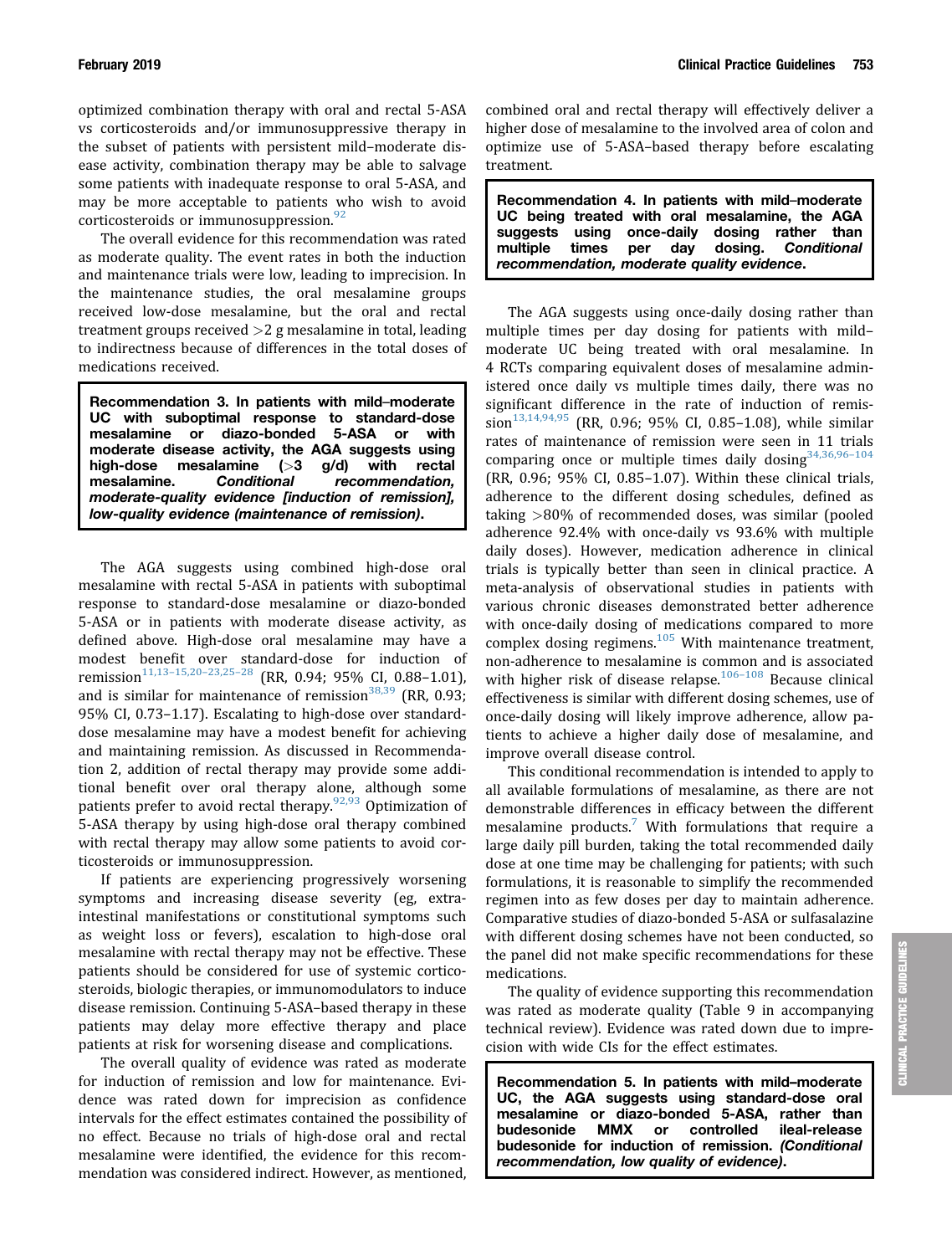The AGA suggests using standard-dose oral mesalamine or diazo-bonded 5-ASA over budesonide preparations for induction of remission. Budesonide is a high-potency corticosteroid with low systemic activity due to first pass metabolism by the liver. Two oral preparations of budesonide are currently available. Budesonide MMX is designed for release throughout the colon and is approved by the US Food and Drug Administration for treatment of UC, while controlled ileal release (CIR) budesonide is primarily released in the distal ileum and right colon and has not been specifically approved for UC. Evidence for use of CIRbudesonide was derived from a 4-arm RCT comparing different doses of budesonide MMX to placebo, in which CIR-budesonide was used as an active comparator.<sup>[19](#page-10-0)</sup> There are few long-term efficacy or safety data for use of budesonide for maintenance of remission and, therefore, budesonide is unsuitable for maintenance therapy, given the potential for corticosteroid-related adverse effects.

In pooled analysis of 3 RCTs, budesonide MMX 9 mg/ d was more effective than placebo in inducing remis-sion<sup>[19,109,110](#page-10-0)</sup> (RR, 0.88; 95% CI, 0.83-0.94). In 1 RCT, CIRbudesonide was modestly more effective than placebo for this same indication<sup>[110](#page-13-0)</sup> (RR, 0.93; 95% CI, 0.87-0.99). The 4-arm CORE-I trial compared budesonide MMX 6 mg or 9 mg daily, mesalamine 2.4 g daily, and placebo, finding no significant difference between budesonide MMX 9 mg/d and mesalamine in inducing remission<sup>[19](#page-10-0)</sup> (RR, 0.94; 95% CI, 0.85–1.04) with similar tolerability. A separate RCT showed CIR-budesonide to be less effective than high-dose mesalamine for inducing remission $111$  (RR, 1.34; 95% CI, 1.09-1.64) with higher discontinuation rates. In the CORE-II trial, budesonide MMX and CIR-budesonide were similarly effective in inducing remission<sup>[110](#page-13-0)</sup> (RR, 0.95; 95% CI, 0.86– 1.04) with comparable tolerability. Overall, the budesonide preparations are not superior to mesalamine for induction of remission. The lack of superiority over 5-ASA for induction of remission, and the lack of long-term efficacy and safety data for maintenance of remission with budesonide, make oral 5-ASAs the preferred treatment for most patients with mild–moderate UC.

The quality of evidence for budesonide MMX vs placebo was moderate and was rated down for imprecision due to low event rates. Evidence for CIR-budesonide vs placebo and for budesonide MMX vs mesalamine was rated as low quality due to imprecision and high risk of bias in the available studies. Evidence comparing CIR-budesonide to mesalamine was rated as moderate and was rated down due to low event rates (Tables 10 and 11 in accompanying technical review).

Recommendation 6. In patients with mild–moderate ulcerative proctosigmoiditis or proctitis, the AGA suggests using mesalamine enemas (or suppositories) rather than oral mesalamine. Conditional recommendation, very-low-quality evidence. Comment: Patients who place a higher value on convenience of oral medication administration and a lower value on effectiveness could reasonably choose oral mesalamine.

The AGA suggests using mesalamine enemas (or suppositories) rather than oral mesalamine in patients with mild–moderate ulcerative proctosigmoiditis or proctitis. Pooled analysis of 4 RCTs showed a trend favoring rectal mesalamine over oral mesalamine for induction<sup>[88,112](#page-13-0)-[114](#page-13-0)</sup> (RR, 0.43; 95% CI, 0.14–1.31), but with considerable heterogeneity. After excluding 1 trial comparing high-dose MMX-release mesalamine vs mesalamine enemas, topical 5-ASA was significantly more effective than oral therapy (RR, 0.28; 95% CI, 0.14–0.56). For maintenance of remission, pooled effect estimates from 3 single-blinded trials showed a trend for increased effectiveness of topical 5-ASA vs oral therapy<sup>115-[117](#page-14-0)</sup> (RR, 0.69; 95% CI, 0.41-1.17). In these studies, oral therapy consisted of sulfasalazine 2 g/d or low-dose mesalamine, while topical 5-ASA consisted of mesalamine enemas 4 g 2–3 times per week or 1 week per month.

Studies of topical mesalamines for UC have used varying definitions of left-sided disease. Some have defined leftsided disease as inflammation extending up to the splenic flexure, while others have used a definition of inflammation extending <50 cm from the anus. However, enema preparations are unlikely to reach proximal to the sigmoid colon. Patients with inflammation extending into the descending colon may be more appropriately treated with combined oral and topical therapy, as discussed in Recommendation 2.

Clinicians recognize that many patients prefer oral over topical therapy, and that adherence to rectal therapy may be inadequate. An additional limitation of rectal therapy is that patients with active disease may have difficulty retaining enemas adequately due to discomfort and urgency. Given these limitations and the uncertainty in the effect estimates, patients with mild–moderate ulcerative proctitis or proctosigmoiditis who place higher value on convenience of oral medication administration may reasonably choose oral 5-ASA over rectal therapy. Some patients with left-sided UC may choose to use combined oral and rectal therapy, as outlined in Recommendation 2.

The overall quality of evidence was rated very low due to high risk of bias and imprecision with wide CIs crossing 1 (Table 14 in accompanying technical review). Evidence for induction therapy was also rated down for inconsistency. Trials for maintenance therapy were rated down for indirectness as the oral comparator was low-dose and not standard-dose 5-ASA.

Recommendation 7. In patients with mild–moderate ulcerative proctosigmoiditis who choose rectal therapy over oral therapy, the AGA suggests using mesalamine enemas rather than rectal corticosteroids. Conditional recommendation, moderate-quality evidence. Comment: Patients who place a higher value on avoiding difficulties associated with mesalamine enemas and a lower value on effectiveness may reasonably select rectal corticosteroid foam preparations.

If patients with ulcerative proctosigmoiditis are being treated with rectal therapy, the AGA suggests using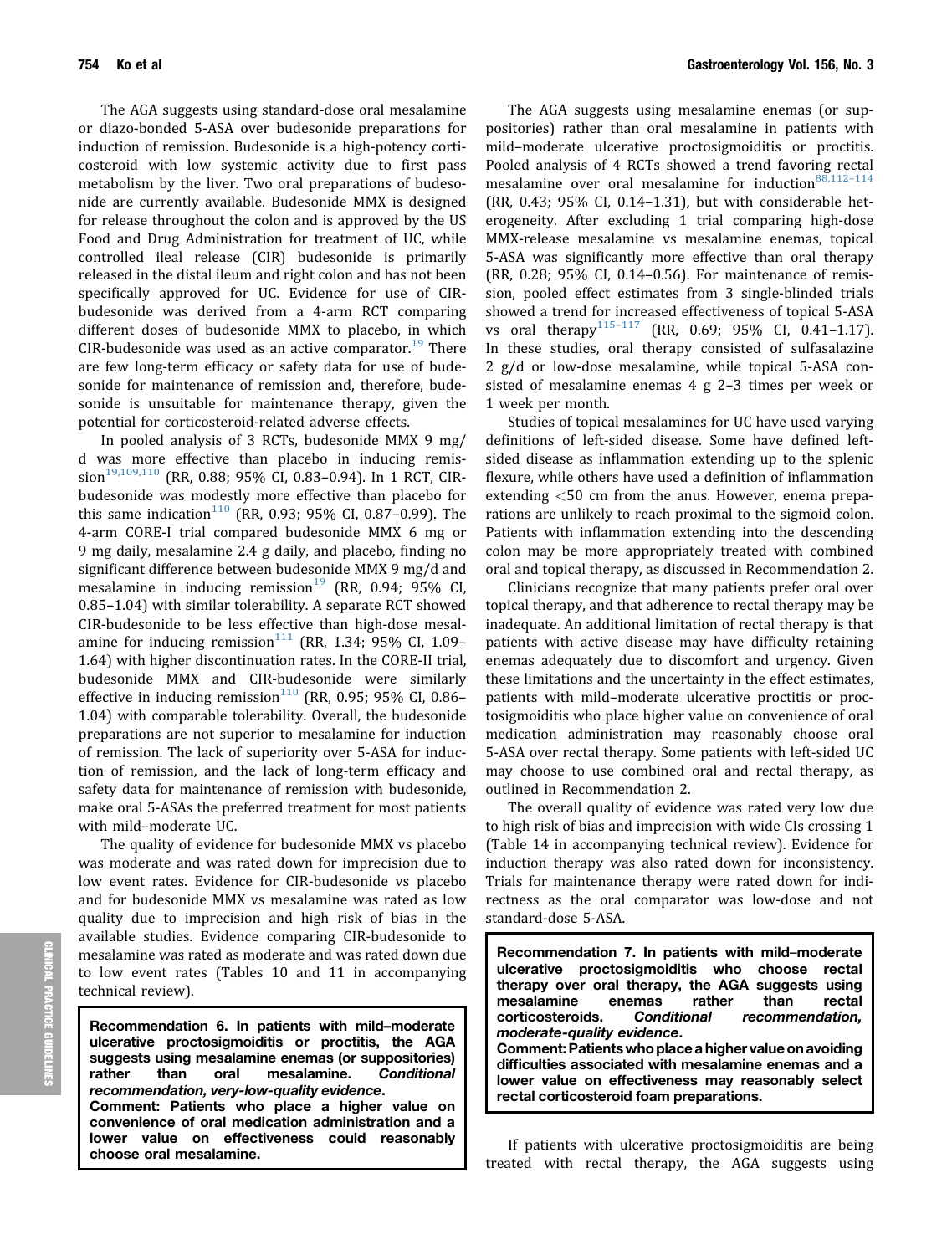mesalamine enemas rather than rectal corticosteroids. Pooled results from 4 RCTs showed that mesalamine enemas (4 g nightly) are more effective than placebo for induction of remission<sup>[118](#page-14-0)–[121](#page-14-0)</sup> (RR, 0.50; 95% CI, 0.35–0.73). Only 1 small study of mesalamine enemas 1 g/d for maintenance of remission was identified, showing superiority to placebo<sup>[122](#page-14-0)</sup> (RR, 0.30; 95% CI, 0.11-0.81). Rectal corticosteroid therapy is also effective for inducing remission, with a pooled RR, comparing rectal corticosteroids with placebo of 0.73 (95% CI,  $0.66 - 0.80$ ).<sup>[123](#page-14-0)-[125](#page-14-0)</sup> All the trials used rectal budesonide; 2 used foam preparations, and 1 used enemas.

Meta-analysis of 13 trials comparing rectal 5-ASA and rectal corticosteroids shows that topical 5-ASA (enemas  $1-4$  g/d or suppositories  $1$  g/d) is superior to topical corticosteroids for inducing remission (RR, 0.74; 95% CI,  $0.61-0.90$ ).<sup>126-[138](#page-14-0)</sup> The topical corticosteroids studied in these RCTs included hydrocortisone, prednisolone, or budesonide enemas, and hydrocortisone or beclomethasone foam preparations. No head-to-head trials comparing budesonide foam to rectal 5-ASA were identified. Similar effects were seen when limiting the analysis to standard-dose 5-ASA enemas  $(4 \text{ g}/d)^{129,131,133,138}$  $(4 \text{ g}/d)^{129,131,133,138}$  $(4 \text{ g}/d)^{129,131,133,138}$  (RR, 0.39; 95% CI, 0.19-0.82). No trials of maintenance rectal corticosteroids were identified, and their long-term effectiveness and safety are unknown.

Overall, rectal 5-ASA is superior to rectal corticosteroids for induction of remission, and both are superior to placebo. Given potential safety concerns with long-term rectal corticosteroids and superiority of rectal 5-ASA for inducing remission, topical 5-ASAs are preferred. In general, rectal 5-ASA and corticosteroids are both well tolerated. However, some patients, particularly those with active disease, experience discomfort with enemas or are unable to retain them adequately. Patients may prefer corticosteroid foam preparations over enemas because of ease of delivery, better tolerability and improved retention, and foam and enema preparations of the same medication have similar efficacy. $136,139$  Thus, patients on rectal therapy who place a higher value on ease and tolerance of medication administration may reasonably choose corticosteroid foam preparations over mesalamine enemas.

The quality of evidence comparing rectal 5-ASA to placebo for induction was moderate due to imprecision from low event rates, while evidence for rectal corticosteroids vs placebo for induction was rated as high (Tables 15–17 in accompanying technical review). The evidence supporting rectal 5-ASA over corticosteroids for induction was moderate, and was rated down for heterogeneity in the effect size. The evidence for maintenance rectal 5-ASA was rated as low quality because only 1 small study was available.

Recommendation 8. In patients with mild–moderate ulcerative proctitis who choose rectal therapy over oral therapy, the AGA recommends using mesalamine suppositories. Strong recommendation, moderate-quality evidence.

The AGA recommends using mesalamine suppositories in patients with mild–moderate ulcerative proctitis who opt for rectal therapy. Pooled analysis of 4 RCTs showed that mesalamine suppositories (1–1.5 g/d) are more effective than placebo in inducing remission (RR, 0.44; 95% CI,  $0.34 - 0.56$ ).<sup>[104,118,119,140](#page-13-0)</sup> Maintenance therapy with mesalamine suppositories (0.5–1 g administered once per day to 3 times per week) is also superior to placebo (RR, 0.50; 95% CI,  $0.32-0.79$ ).<sup>[87,90,115,141](#page-13-0)</sup> Mesalamine suppositories are generally well tolerated, with few treatment-related adverse effects and better retention than enemas.

No RCTs or cohort studies of corticosteroid suppositories for management of ulcerative proctitis were identified. Benefit may be indirectly inferred from studies of corticosteroid foams or enemas in patients with proctitis and left-sided colitis, although the quality of evidence is low. In addition, rectal corticosteroids have not been studied for maintenance of remission in ulcerative proctitis. Given concerns about long-term safety and effectiveness of corticosteroids for this indication, use of mesalamine suppositories is preferred for treatment of mild–moderate ulcerative proctitis.

The quality of evidence for mesalamine suppositories for induction of remission was rated as moderate, and was rated down for imprecision due to low event rates in the available studies (Table 18 in accompanying technical review). The evidence for mesalamine suppositories for maintenance of remission was rated as low quality due to imprecision and risk of bias.

Recommendation 9. In patients with mild–moderate ulcerative proctosigmoiditis or proctitis being treated with rectal therapy who are intolerant of or refractory to mesalamine suppositories, the AGA suggests using rectal corticosteroid therapy rather than no therapy for induction of remission. Conditional recommendation, low-quality evidence.

The AGA suggests using rectal corticosteroid therapy in patients with ulcerative proctitis who are refractory to or intolerant of mesalamine suppositories. Although there are no RCTs of corticosteroid suppositories in this population, indirect evidence from patients with ulcerative proctosigmoiditis suggests a benefit of rectal corticosteroids, as noted.[123](#page-14-0)–[125](#page-14-0) Additionally, some patients with prominent proctitis symptoms may tolerate a foam preparation with less discomfort and improved retention compared to a suppository. Therefore, a trial of a rectal corticosteroid is reasonable for patients with inadequate response or tolerance to mesalamine suppositories. Patients with refractory symptoms could also be considered for oral 5-ASAs or systemic corticosteroids.

The overall quality of evidence for this recommendation was low, and was rated down for indirectness because trials were not performed specifically in ulcerative proctitis patients.

Recommendation 10. In patients with mild–moderate UC refractory to optimized oral and rectal 5-ASA, regardless of disease extent, the AGA suggests adding either oral prednisone or budesonide MMX. Conditional recommendation, low-quality evidence.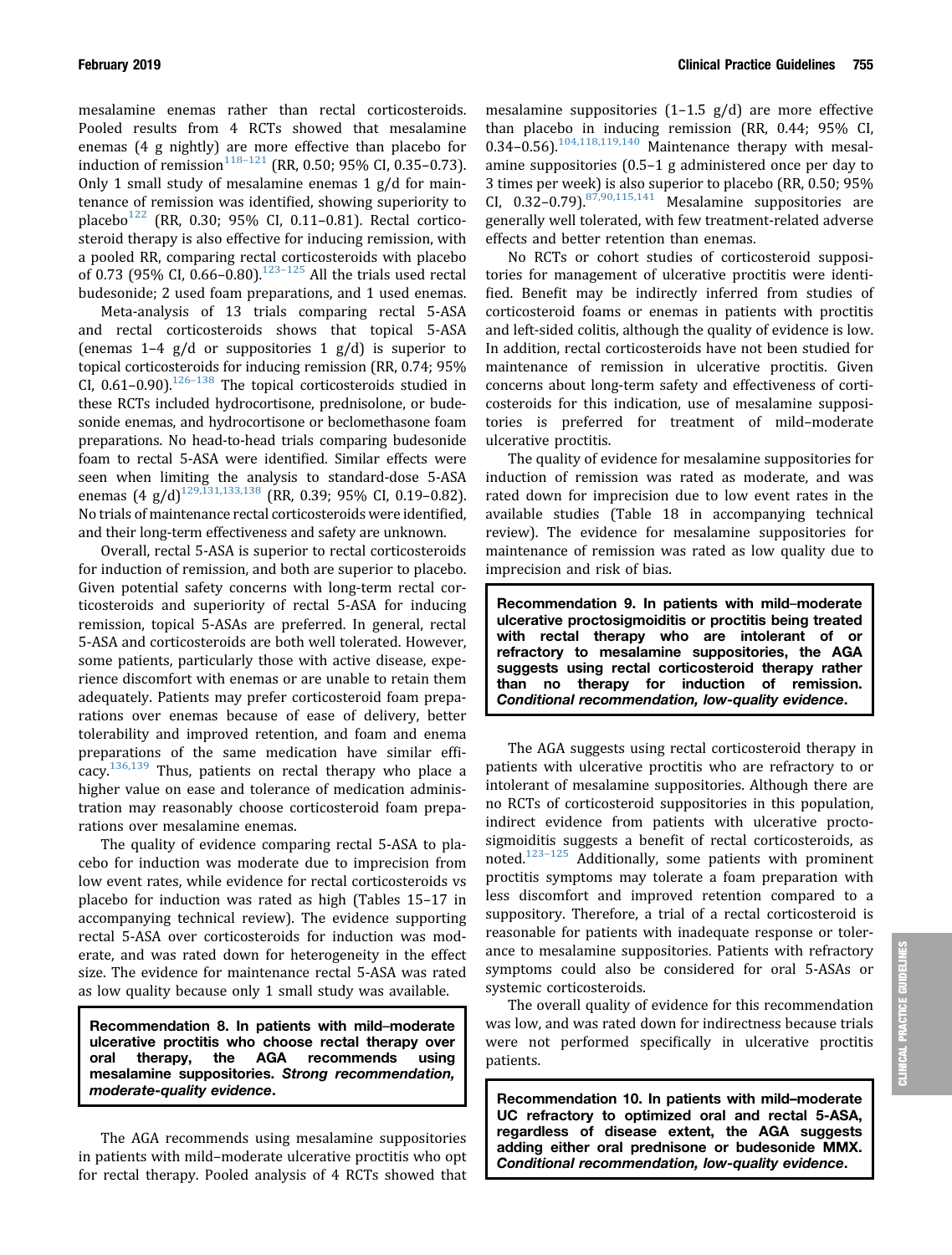The AGA suggests adding either oral prednisone or budesonide MMX in patients with symptoms refractory to optimized 5-ASA therapy. A single RCT in patients with mild–moderate disease activity despite 5-ASA therapy found that adding budesonide MMX to 5-ASA was only modestly more effective than placebo with 5-ASA for induction of remission<sup>[142](#page-15-0)</sup> (RR, 0.95; 95% CI, 0.89-1.00). No trials directly comparing budesonide MMX with systemic corticosteroids such as prednisone were identified. We reviewed 3 studies comparing second-generation corticosteroids (CIR-budesonide, beclomethasone, and fluticasone) to oral prednisone or prednisolone for induction of remission. $143-145$  $143-145$  $143-145$  Pooled results from these 3 trials showed no significant difference for inducing remission (RR, 1.04; 95% CI, 0.96–1.13). Rates of steroid-related adverse events were significantly lower with second-generation corticosteroids (RR, 0.32; 95% CI, 0.16–0.64). Thus, the evidence for comparable efficacy of budesonide MMX and systemic corticosteroids is indirect and in large part inferred from studies of other second-generation corticosteroids.

Patients may fail to achieve clinical remission despite optimized use of 5-ASA therapy, as outlined in the preceding recommendations. Management of these patients requires escalation of therapy, most commonly consideration of a course of corticosteroids to achieve disease control. Some patients with high-risk features as outlined in the introduction may also need earlier consideration of corticosteroids. Second-generation corticosteroids and oral prednisone appear to be equally effective for induction of remission in this situation, although in one study comparing prednisolone to fluticasone, symptoms improved more rapidly with prednisolone. $145$  Second-generation corticosteroids appear to have fewer corticosteroid-related side effects, but are significantly more costly than oral prednisone. Therefore, the choice between budesonide MMX and oral prednisone primarily involves trading-off costs and potential for adverse events. Patients who place higher value on avoidance of side effects and lower value on avoiding costs can reasonably choose budesonide MMX in this situation. Lastly, patients who require repeated or prolonged corticosteroid courses should be considered for escalation to biologic therapies and/or immunomodulators. $146$ 

The overall quality of evidence for this recommendation was rated as low due to imprecision of the effect estimates (Tables 12 and 13 in accompanying technical review). It was also rated down for indirectness, as other secondgeneration corticosteroids and not budesonide MMX were used in the available RCTs.

Recommendation 11. In patients with mild–moderate ulcerative colitis, the AGA makes no recommendation for use of probiotics. No recommendation, knowledge gap.

The AGA makes no recommendation for use of probiotics in patients with mild–moderate UC. Seven RCTs enrolling 585 patients were identified, and probiotics were not more effective than placebo for inducing remission $147-153$  $147-153$  $147-153$ 

(RR, 0.88; 95% CI, 0.69–1.12), with considerable heterogeneity. Notably, these studies used several different probiotic formulations, including Bifidobacterium species, Lactobacillus acidophilus, VSL #3, and Escherichia coli Nissle 1917. Only 1 single small trial compared a probiotic  $(E \text{ coli}$  Nissle 1917) vs standard-dose mesalamine for induction, finding no significant difference in remission rates  $154$  (RR, 1.24; 95% CI, 0.70–2.22). There was no difference in rates of maintaining remission in 2 RCTs comparing probiotics to placebo<sup>[155,156](#page-15-0)</sup> (RR, 0.82; 95% CI, 0.63-1.06) or in 2 RCTs comparing probiotics and mesalamine<sup>[157,158](#page-15-0)</sup> (RR, 1.01; 95%) CI, 0.84–1.22).

Although probiotics are popular among patients with UC, their benefit for either inducing or maintaining remission is unclear. In general, probiotics are well-tolerated with low rates of adverse effects. However, if they are used instead of other proven therapy, patients are at risk for progressive symptoms and disease complications. Thus, given their lack of proven efficacy, probiotics should not be used instead of therapies known to be effective. The effectiveness of probiotics added on to proven therapies, such as oral or rectal 5-ASA is unknown.

The identified RCTs were inconsistent in studying several different probiotic formulations and with heterogeneous results. Additional research in this area is needed to identify patient populations for whom probiotics might be beneficial, to identify specific bacterial strains with the greatest therapeutic potential, and to determine appropriate doses.

The quality of evidence comparing probiotics and placebo was rated as very low for several reasons (Table 19 in accompanying technical review). There was inconsistency in the type of probiotic formulations used and in the summary effect estimates. The RCTs were at high risk of bias, with unclear allocation concealment and methods of randomization. Estimates of effect were imprecise with wide CIs crossing 1. The evidence comparing probiotics and mesalamine was rated as very low quality for very serious imprecision and high risk of bias.

Recommendation 12. In patients with mild–moderate ulcerative colitis despite 5-ASA therapy, the AGA makes no recommendation for use of curcumin. No recommendation, knowledge gap.

Due to limited evidence, the AGA makes no recommendation for adding curcumin in patients with mild–moderate UC despite 5-ASA therapy. Pooled results from 3 RCTs enrolling 169 patients with mild–moderate symptoms despite standard-dose mesalamine showed a trend to a benefit for oral curcumin over placebo $159-161$  $159-161$  $159-161$  (RR, 0.70; 95% CI, 0.48–1.03), with considerable heterogeneity. These 3 studies used widely varying doses of curcumin (150 mg to 3 g/d). The only strongly positive study had an exceptionally low placebo response (12.5%) and remission rates  $(0\%)$ <sup>[161](#page-15-0)</sup> A single small trial of maintenance therapy in patients also taking mesalamine showed benefit of adding oral curcumin over placebo in maintaining remission $162$ (RR, 0.30; 95% CI, 0.11–0.85).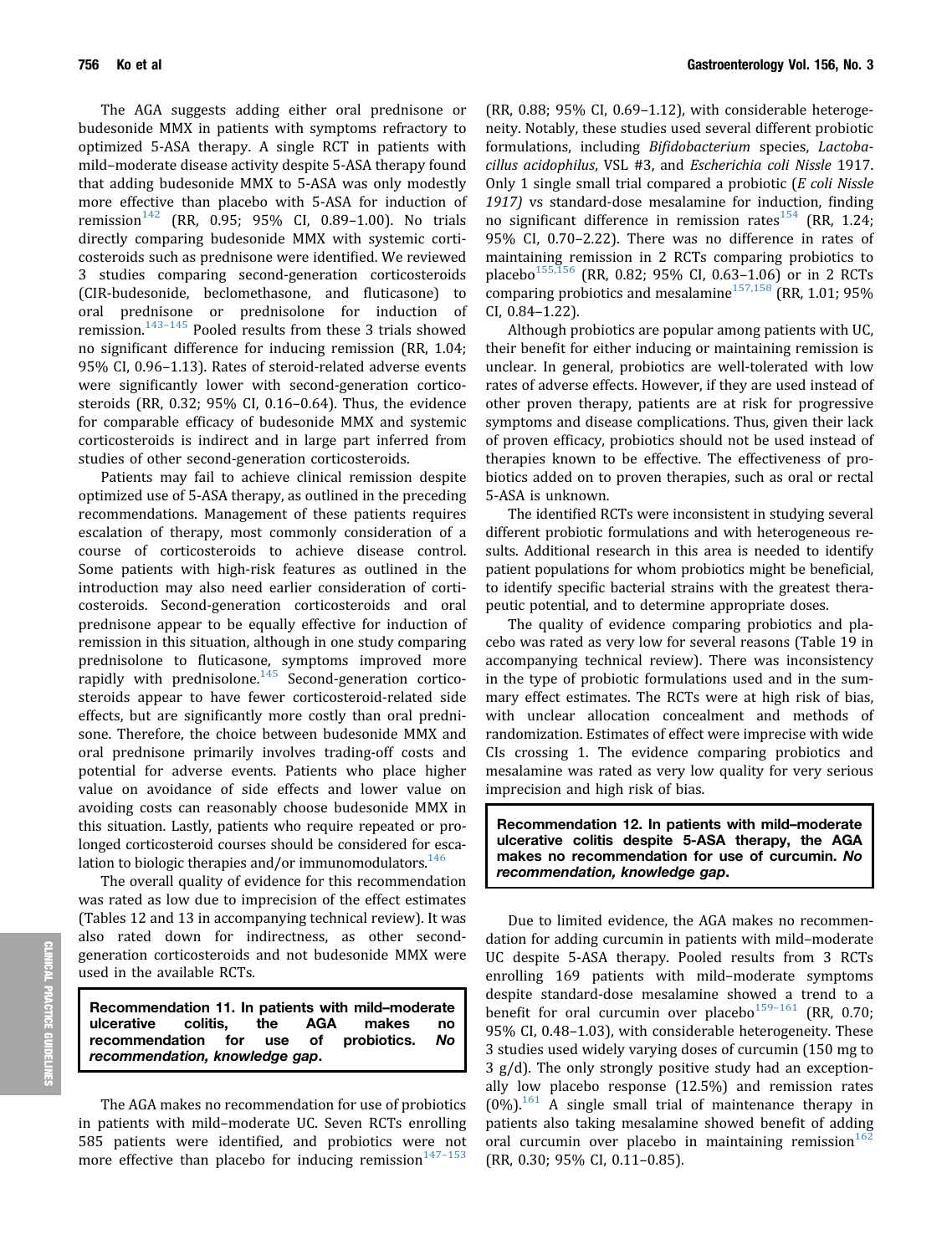Curcumin has immunomodulatory, pro-apoptotic, and anti-angiogenic properties that have sparked interest in its use for immune-mediated diseases.<sup>[163](#page-15-0)</sup> Because of curcumin's taste and color, it is difficult to develop true placebos for RCTs, and studies of its efficacy are at risk of bias due to inadequate blinding. Curcumin is generally well tolerated without significant harmful effects. The potential risk of using curcumin is delaying more effective therapy with potential for symptom progression. Larger well-designed studies of curcumin are needed to define its role in patients who do or do not respond to proven therapy, such as oral or topical 5-ASA and to evaluate its effectiveness for maintenance.

The overall body of evidence for curcumin in induction of remission was rated as very low quality due to high risk of bias, inconsistency, and imprecision due to low event rates and wide CIs for the effect estimates (Table 20 in accompanying technical review). The evidence for maintenance of remission was rated as very low quality due to serious imprecision because only 1 small trial was identified.

Recommendation 13. In patients with mild–moderate UC without Clostridium difficile infection, the AGA recommends fecal microbiota transplantation be performed only in the context of a clinical trial. No recommendation for treatment of ulcerative colitis, knowledge gap.

The AGA recommends that FMT be performed only in the context of a clinical trial for patients with mild– moderate UC who do not have Clostridium difficile infection. Pooled analysis of 4 RCTs enrolling 281 patients with active symptoms showed that FMT was more effective in inducing clinical remission (RR, 0.80; 95% CI, 0.71–0.89) and endoscopic remission<sup>[164](#page-15-0)-[167](#page-15-0)</sup> (RR, 0.77; 95% CI, 0.63-0.93). FMT and placebo were similarly well tolerated. No RCTs of FMT for maintenance of remission were identified. However, a meta-analysis of 5 non-comparative cohort studies was identified, including 44 patients who received 1–5 FMTs. $164$  Of the 44 patients, 22 had clinical response, 16 were unchanged, and 3 patients deteriorated over 4–72 months of follow-up.

The RCTs of FMT were quite heterogeneous in route of administration and inclusion criteria. FMT was variously delivered by colonoscopy followed by 2 enemas,<sup>[168](#page-15-0)</sup> enemas administered 5 days per week for 8 weeks, $166$  weekly en-emas for 6 weeks,<sup>[165](#page-15-0)</sup> or 2 nasoduodenal tube infusions separated by 3 weeks. $167$  The source and quantity of transplanted stool differed between studies, as did the comparator (autologous stool in 2 trials, water in 2 trials). Because of this heterogeneity, there is no evidence to guide practitioners in terms of appropriate donors, dose, route, or schedule of administration for FMT.

FMT is generally well-tolerated, with few serious adverse events in the RCTs for UC. A meta-analysis of 50 studies of FMT for UC or other indications (primarily recurrent C difficile infection) showed serious adverse events in 9.2%, including death (3.5%) and infection  $(2.5\%)$ .<sup>[169](#page-16-0)</sup> Another potential adverse effect is the theoretic risk for transmission of infections or chronic diseases, such as obesity and autoimmune conditions.<sup>[170](#page-16-0)</sup> Large studies with long-term follow-up are needed to help understand these risks.

The use of FMT for treatment of UC should be considered experimental at this time, and the Food and Drug Administration does not currently allow FMT for indications other than C difficile infection unless conducted as part of a clinical trial. The use of FMT also risks delay in initiation of proven therapy, with possible ongoing or worsening disease activity. Further mechanistic and clinical studies are needed to determine whether FMT will be beneficial in this patient population.

The overall evidence for FMT in induction of remission was rated as low due to inconsistency in the interventions studied and imprecision from low event rates (Table 21 in accompanying technical review). The quality of evidence for FMT in maintenance of remission was rated as very low because only small, non-comparative cohort studies of heterogeneous patients were available.

# Summary

These practice recommendations for the management of mild–moderate UC were developed using the GRADE framework and in adherence to the standards set forth by the Institute of Medicine for creation of trustworthy guidelines.<sup>[9,10](#page-10-0)</sup> They are intended to reduce practice variation and promote high-quality, high-value care for patients with mild–moderate UC.

The current evidence supports use of standard-dose mesalamine or diazo-bonded 5-ASAs for induction and maintenance of remission in patients with extensive mild– moderate UC. Use of combined oral and rectal 5-ASA in patients with extensive disease may improve rates of induction of remission, as may escalation to high-dose oral with rectal 5-ASA in patients with suboptimal response to standard-dose therapy. Those with moderate symptoms may benefit from early use of combined oral and rectal 5-ASA. Patients with proctosigmoiditis or proctitis can be treated with topical mesalamines rather than oral 5-ASA. Those patients with suboptimal response or intolerance to rectal mesalamine may opt to use rectal corticosteroids enemas or foams. Patients with inadequate response to optimized 5-ASA require escalation of therapy to oral prednisone or budesonide MMX.

We identified several knowledge gaps and areas for future research in this patient population. Due to evidence gaps, the AGA makes no recommendation for use of probiotics, curcumin, or FMT in patients with mild–moderate UC. Although these modalities appear to be safe, their use risks delaying proven effective therapy with the potential for worsening symptoms or complications. Thus, further studies of their efficacy and safety compared to those of the therapies recommended here are urgently needed. Development and validation of risk-stratification tools to identify patients who have mild–moderate symptoms but who are at high risk of progression to moderate–severe disease and/or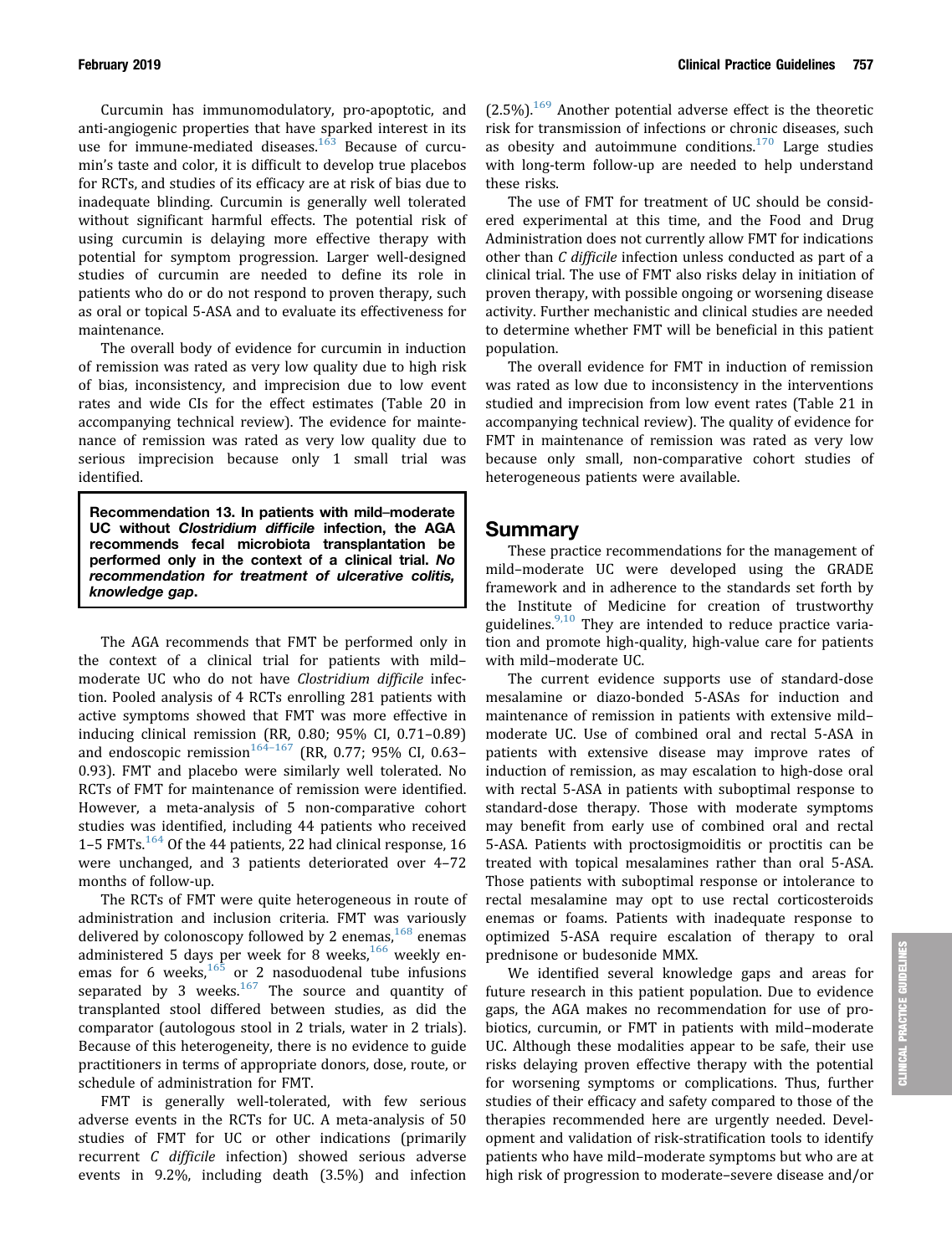<span id="page-10-0"></span>758 Ko et al Gastroenterology Vol. 156, No. 3

colectomy are needed. Better understanding of optimal dosing regimens, in particular, which patients might benefit from initial use of high-dose mesalamine or topical mesalamine, is also required. We also identified a need to better understand the relative effectiveness and side effects of budesonide and systemic corticosteroids in patients who do not respond adequately to 5-ASAs. Finally, studies to identify the appropriate patient and timing for escalation to immunomodulators and/or biologics would help with targeting therapy appropriately.

# References

- 1.[Singh S, Feuerstein JD, Binion DG, et al. American](http://refhub.elsevier.com/S0016-5085(18)35406-4/sref1) [Gastroenterological Association technical review on the](http://refhub.elsevier.com/S0016-5085(18)35406-4/sref1) [management of mild-moderate ulcerative colitis.](http://refhub.elsevier.com/S0016-5085(18)35406-4/sref1) [Gastroenterology 2018.](http://refhub.elsevier.com/S0016-5085(18)35406-4/sref1)
- 2. [Fumery M, Singh S, Dulai PS, et al. Natural history of](http://refhub.elsevier.com/S0016-5085(18)35406-4/sref2) [adult ulcerative colitis in population-based cohorts: a](http://refhub.elsevier.com/S0016-5085(18)35406-4/sref2) [systematic review. Clin Gastroenterol Hepatol 2017;](http://refhub.elsevier.com/S0016-5085(18)35406-4/sref2) [16:343](http://refhub.elsevier.com/S0016-5085(18)35406-4/sref2)–[356 e3.](http://refhub.elsevier.com/S0016-5085(18)35406-4/sref2)
- 3. [Truelove SC, Witts LJ. Cortisone in ulcerative colitis;](http://refhub.elsevier.com/S0016-5085(18)35406-4/sref3) final [report on a therapeutic trial. Br Med J 1955;2:1041](http://refhub.elsevier.com/S0016-5085(18)35406-4/sref3)–[1048.](http://refhub.elsevier.com/S0016-5085(18)35406-4/sref3)
- 4.[Schroeder KW, Tremaine WJ, Ilstrup DM. Coated oral](http://refhub.elsevier.com/S0016-5085(18)35406-4/sref4) [5-aminosalicylic acid therapy for mildly to moderately](http://refhub.elsevier.com/S0016-5085(18)35406-4/sref4) [active ulcerative colitis. A randomized study. N Engl J](http://refhub.elsevier.com/S0016-5085(18)35406-4/sref4) [Med 1987;317:1625](http://refhub.elsevier.com/S0016-5085(18)35406-4/sref4)–[1629.](http://refhub.elsevier.com/S0016-5085(18)35406-4/sref4)
- 5.[Dias CC, Rodrigues PP, da Costa-Pereira A, et al. Clinical](http://refhub.elsevier.com/S0016-5085(18)35406-4/sref5) [predictors of colectomy in patients with ulcerative colitis:](http://refhub.elsevier.com/S0016-5085(18)35406-4/sref5) [systematic review and meta-analysis of cohort studies.](http://refhub.elsevier.com/S0016-5085(18)35406-4/sref5) [J Crohns Colitis 2015;9:156](http://refhub.elsevier.com/S0016-5085(18)35406-4/sref5)–[163](http://refhub.elsevier.com/S0016-5085(18)35406-4/sref5).
- 6.[Sandborn WJ, Hanauer SB. Systematic review: the](http://refhub.elsevier.com/S0016-5085(18)35406-4/sref6) pharmacokinetic profi[les of oral mesalazine formulations](http://refhub.elsevier.com/S0016-5085(18)35406-4/sref6) [and mesalazine pro-drugs used in the management of](http://refhub.elsevier.com/S0016-5085(18)35406-4/sref6) [ulcerative colitis. Aliment Pharmacol Ther 2003;17:29](http://refhub.elsevier.com/S0016-5085(18)35406-4/sref6)–[42.](http://refhub.elsevier.com/S0016-5085(18)35406-4/sref6)
- 7. [Feagan BG, Chande N, MacDonald JK. Are there any](http://refhub.elsevier.com/S0016-5085(18)35406-4/sref7) differences in the effi[cacy and safety of different formu](http://refhub.elsevier.com/S0016-5085(18)35406-4/sref7)[lations of oral 5-ASA used for induction and maintenance](http://refhub.elsevier.com/S0016-5085(18)35406-4/sref7) [of remission in ulcerative colitis? evidence from cochrane](http://refhub.elsevier.com/S0016-5085(18)35406-4/sref7) reviews. Infl[amm Bowel Dis 2013;19:2031](http://refhub.elsevier.com/S0016-5085(18)35406-4/sref7)–[2040](http://refhub.elsevier.com/S0016-5085(18)35406-4/sref7).
- 8. American Gastroenterological Association. AGA Institute clinical practice guideline development process. Available at: [http://www.gastro.org/guidelines-policies.](http://www.gastro.org/guidelines-policies) Accessed June 9, 2018.
- 9.[Sultan S, Falck-Ytter Y, Inadomi JM. The AGA institute](http://refhub.elsevier.com/S0016-5085(18)35406-4/sref9) [process for developing clinical practice guidelines part](http://refhub.elsevier.com/S0016-5085(18)35406-4/sref9) [one: grading the evidence. Clin Gastroenterol Hepatol](http://refhub.elsevier.com/S0016-5085(18)35406-4/sref9) [2013;11:329](http://refhub.elsevier.com/S0016-5085(18)35406-4/sref9)–[332](http://refhub.elsevier.com/S0016-5085(18)35406-4/sref9).
- 10.[Institute of Medicine. Clinical Practice Guidelines We Can](http://refhub.elsevier.com/S0016-5085(18)35406-4/sref10) [Trust. Washington, DC: National Academies Press, 2011.](http://refhub.elsevier.com/S0016-5085(18)35406-4/sref10)
- 11.[Ito H, Iida M, Matsumoto T, et al. Direct comparison of](http://refhub.elsevier.com/S0016-5085(18)35406-4/sref11) [two different mesalamine formulations for the mainte](http://refhub.elsevier.com/S0016-5085(18)35406-4/sref11)[nance of remission in patients with ulcerative colitis: a](http://refhub.elsevier.com/S0016-5085(18)35406-4/sref11) [double-blind, randomized study. In](http://refhub.elsevier.com/S0016-5085(18)35406-4/sref11)flamm Bowel Dis [2010;16:1575](http://refhub.elsevier.com/S0016-5085(18)35406-4/sref11)–[1582.](http://refhub.elsevier.com/S0016-5085(18)35406-4/sref11)
- 12.[Feagan BG, Sandborn WJ, D](http://refhub.elsevier.com/S0016-5085(18)35406-4/sref12)'Haens G, et al. The role of [centralized reading of endoscopy in a randomized](http://refhub.elsevier.com/S0016-5085(18)35406-4/sref12) [controlled trial of mesalamine for ulcerative colitis.](http://refhub.elsevier.com/S0016-5085(18)35406-4/sref12) [Gastroenterology 2013;145:149](http://refhub.elsevier.com/S0016-5085(18)35406-4/sref12)–[157 e2.](http://refhub.elsevier.com/S0016-5085(18)35406-4/sref12)
- 13.[Kamm MA, Sandborn WJ, Gassull M, et al. Once-daily,](http://refhub.elsevier.com/S0016-5085(18)35406-4/sref13) [high-concentration MMX mesalamine in active ulcerative](http://refhub.elsevier.com/S0016-5085(18)35406-4/sref13) [colitis. Gastroenterology 2007;132:66](http://refhub.elsevier.com/S0016-5085(18)35406-4/sref13)–[75](http://refhub.elsevier.com/S0016-5085(18)35406-4/sref13).
- 14.[Lichtenstein GR, Kamm MA, Boddu P, et al. Effect of](http://refhub.elsevier.com/S0016-5085(18)35406-4/sref14) [once- or twice-daily MMX mesalamine \(SPD476\) for the](http://refhub.elsevier.com/S0016-5085(18)35406-4/sref14) [induction of remission of mild to moderately active](http://refhub.elsevier.com/S0016-5085(18)35406-4/sref14) [ulcerative colitis. Clin Gastroenterol Hepatol 2007;5:](http://refhub.elsevier.com/S0016-5085(18)35406-4/sref14) [95](http://refhub.elsevier.com/S0016-5085(18)35406-4/sref14)–[102.](http://refhub.elsevier.com/S0016-5085(18)35406-4/sref14)
- 15.[Sutherland LR, Robinson M, Onstad G, et al. A double](http://refhub.elsevier.com/S0016-5085(18)35406-4/sref15)[blind, placebo controlled, multicentre study of the ef](http://refhub.elsevier.com/S0016-5085(18)35406-4/sref15)fi[cacy and safety of 5-aminosalicylic acid tablets in the](http://refhub.elsevier.com/S0016-5085(18)35406-4/sref15) [treatment of ulcerative colitis. Can J Gastroenterol 1990;](http://refhub.elsevier.com/S0016-5085(18)35406-4/sref15) [4:463](http://refhub.elsevier.com/S0016-5085(18)35406-4/sref15)–[467.](http://refhub.elsevier.com/S0016-5085(18)35406-4/sref15)
- 16.[Hanauer S, Schwartz J, Robinson M, et al. Mesalamine](http://refhub.elsevier.com/S0016-5085(18)35406-4/sref16) [capsules for treatment of active ulcerative colitis: results](http://refhub.elsevier.com/S0016-5085(18)35406-4/sref16) [of a controlled trial. Pentasa Study Group. Am J Gas](http://refhub.elsevier.com/S0016-5085(18)35406-4/sref16)[troenterol 1993;88:1188](http://refhub.elsevier.com/S0016-5085(18)35406-4/sref16)–[1197](http://refhub.elsevier.com/S0016-5085(18)35406-4/sref16).
- 17.[Pontes C, Vives R, Torres F, et al. Safety and activity of](http://refhub.elsevier.com/S0016-5085(18)35406-4/sref17) [dersalazine sodium in patients with mild-to-moderate](http://refhub.elsevier.com/S0016-5085(18)35406-4/sref17) [active colitis: double-blind randomized proof of](http://refhub.elsevier.com/S0016-5085(18)35406-4/sref17) concept study. Infl[amm Bowel Dis 2014;20:2004](http://refhub.elsevier.com/S0016-5085(18)35406-4/sref17)–[2012.](http://refhub.elsevier.com/S0016-5085(18)35406-4/sref17)
- 18.[Sninsky CA, Cort DH, Shanahan F, et al. Oral mesal](http://refhub.elsevier.com/S0016-5085(18)35406-4/sref18)[amine \(Asacol\) for mildly to moderately active ulcerative](http://refhub.elsevier.com/S0016-5085(18)35406-4/sref18) [colitis. A multicenter study. Ann Intern Med 1991;](http://refhub.elsevier.com/S0016-5085(18)35406-4/sref18) [115:350](http://refhub.elsevier.com/S0016-5085(18)35406-4/sref18)–[355.](http://refhub.elsevier.com/S0016-5085(18)35406-4/sref18)
- 19.[Sandborn WJ, Travis S, Moro L, et al. Once-daily bude](http://refhub.elsevier.com/S0016-5085(18)35406-4/sref19)[sonide MMX\(R\) extended-release tablets induce remis](http://refhub.elsevier.com/S0016-5085(18)35406-4/sref19)[sion in patients with mild to moderate ulcerative colitis:](http://refhub.elsevier.com/S0016-5085(18)35406-4/sref19) [results from the CORE I study. Gastroenterology 2012;](http://refhub.elsevier.com/S0016-5085(18)35406-4/sref19) [143:1218](http://refhub.elsevier.com/S0016-5085(18)35406-4/sref19)–[1226; e1](http://refhub.elsevier.com/S0016-5085(18)35406-4/sref19)–[e2](http://refhub.elsevier.com/S0016-5085(18)35406-4/sref19).
- 20.D'[Haens G, Hommes D, Engels L, et al. Once daily MMX](http://refhub.elsevier.com/S0016-5085(18)35406-4/sref20) [mesalazine for the treatment of mild-to-moderate ulcer](http://refhub.elsevier.com/S0016-5085(18)35406-4/sref20)[ative colitis: a phase II, dose-ranging study. Aliment](http://refhub.elsevier.com/S0016-5085(18)35406-4/sref20) [Pharmacol Ther 2006;24:1087](http://refhub.elsevier.com/S0016-5085(18)35406-4/sref20)–[1097](http://refhub.elsevier.com/S0016-5085(18)35406-4/sref20).
- 21.[Good L, Nester T, Borgen L. A double-blind comparison](http://refhub.elsevier.com/S0016-5085(18)35406-4/sref21) [of controlled release mesalamine tablets and sulfasala](http://refhub.elsevier.com/S0016-5085(18)35406-4/sref21)[zine in the treatment of ulcerative colitis. Gastroenter](http://refhub.elsevier.com/S0016-5085(18)35406-4/sref21)[ology 1992;102:A630](http://refhub.elsevier.com/S0016-5085(18)35406-4/sref21).
- 22.[Kruis W, Bar-Meir S, Feher J, et al. The optimal dose of](http://refhub.elsevier.com/S0016-5085(18)35406-4/sref22) [5-aminosalicylic acid in active ulcerative colitis: a dose](http://refhub.elsevier.com/S0016-5085(18)35406-4/sref22)fi[nding study with newly developed mesalamine. Clin](http://refhub.elsevier.com/S0016-5085(18)35406-4/sref22) [Gastroenterol Hepatol 2003;1:36](http://refhub.elsevier.com/S0016-5085(18)35406-4/sref22)–[43](http://refhub.elsevier.com/S0016-5085(18)35406-4/sref22).
- 23.[Migliogi M, Bianchi Porro G, Brunetti G, et al. Oral](http://refhub.elsevier.com/S0016-5085(18)35406-4/sref23) [delayed-release mesalazine in the treatment of mild](http://refhub.elsevier.com/S0016-5085(18)35406-4/sref23) [ulcerative colitis: a dose ranging study. Eur J Gastro](http://refhub.elsevier.com/S0016-5085(18)35406-4/sref23)[enterol Hepatol 1990;2:229](http://refhub.elsevier.com/S0016-5085(18)35406-4/sref23)–[234](http://refhub.elsevier.com/S0016-5085(18)35406-4/sref23).
- 24.[Riley SA, Mani V, Goodman MJ, et al. Comparison of](http://refhub.elsevier.com/S0016-5085(18)35406-4/sref24) [delayed release 5 aminosalicylic acid \(mesalazine\) and](http://refhub.elsevier.com/S0016-5085(18)35406-4/sref24) [sulphasalazine in the treatment of mild to moderate](http://refhub.elsevier.com/S0016-5085(18)35406-4/sref24) [ulcerative colitis relapse. Gut 1988;29:669](http://refhub.elsevier.com/S0016-5085(18)35406-4/sref24)–[674.](http://refhub.elsevier.com/S0016-5085(18)35406-4/sref24)
- 25.[Hanauer SB, Sandborn WJ, Dallaire C, et al. Delayed](http://refhub.elsevier.com/S0016-5085(18)35406-4/sref25)[release oral mesalamine 4.8 g/day \(800 mg tablets\)](http://refhub.elsevier.com/S0016-5085(18)35406-4/sref25) [compared to 2.4 g/day \(400 mg tablets\) for the treatment](http://refhub.elsevier.com/S0016-5085(18)35406-4/sref25) [of mildly to moderately active ulcerative colitis: the](http://refhub.elsevier.com/S0016-5085(18)35406-4/sref25) [ASCEND I trial. Can J Gastroenterol 2007;21:827](http://refhub.elsevier.com/S0016-5085(18)35406-4/sref25)–[834.](http://refhub.elsevier.com/S0016-5085(18)35406-4/sref25)
- 26.[Hanauer SB, Sandborn WJ, Kornbluth A, et al. Delayed](http://refhub.elsevier.com/S0016-5085(18)35406-4/sref26)[release oral mesalamine at 4.8 g/day \(800 mg tablet\)](http://refhub.elsevier.com/S0016-5085(18)35406-4/sref26) [for the treatment of moderately active ulcerative colitis:](http://refhub.elsevier.com/S0016-5085(18)35406-4/sref26) [the ASCEND II trial. Am J Gastroenterol 2005;100:](http://refhub.elsevier.com/S0016-5085(18)35406-4/sref26) [2478](http://refhub.elsevier.com/S0016-5085(18)35406-4/sref26)–[2485](http://refhub.elsevier.com/S0016-5085(18)35406-4/sref26).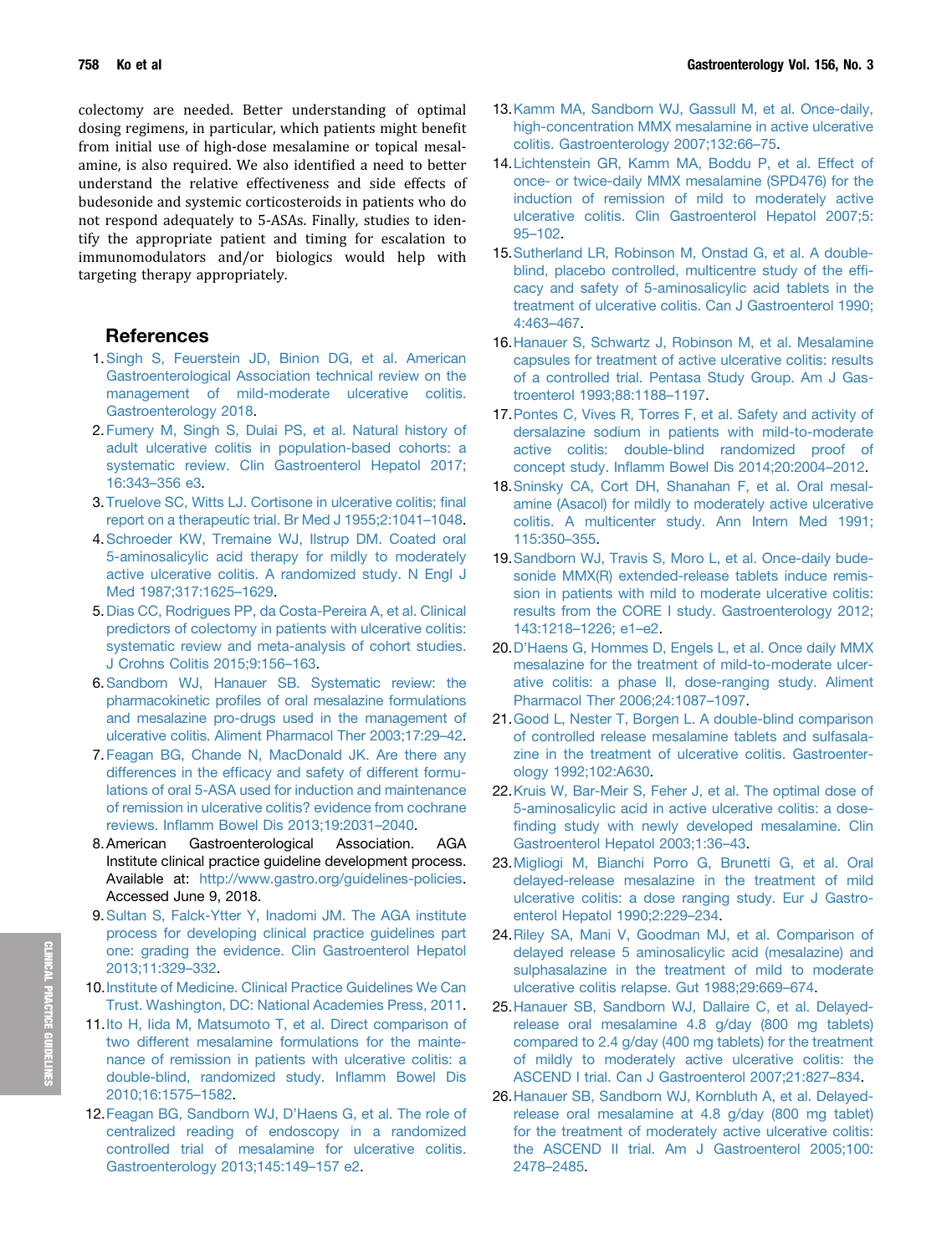- <span id="page-11-0"></span>27.[Hiwatashi N, Suzuki Y, Mitsuyama K, et al. Clinical trial:](http://refhub.elsevier.com/S0016-5085(18)35406-4/sref27) [effects of an oral preparation of mesalazine at 4 g/day on](http://refhub.elsevier.com/S0016-5085(18)35406-4/sref27) [moderately active ulcerative colitis. A phase III parallel](http://refhub.elsevier.com/S0016-5085(18)35406-4/sref27)[dosing study. J Gastroenterol 2011;46:46](http://refhub.elsevier.com/S0016-5085(18)35406-4/sref27)–[56.](http://refhub.elsevier.com/S0016-5085(18)35406-4/sref27)
- 28.[Sandborn WJ, Regula J, Feagan BG, et al. Delayed](http://refhub.elsevier.com/S0016-5085(18)35406-4/sref28)[release oral mesalamine 4.8 g/day \(800-mg tablet\) is](http://refhub.elsevier.com/S0016-5085(18)35406-4/sref28) [effective for patients with moderately active ulcerative](http://refhub.elsevier.com/S0016-5085(18)35406-4/sref28) [colitis. Gastroenterology 2009;137:1934](http://refhub.elsevier.com/S0016-5085(18)35406-4/sref28)–[1943; e1](http://refhub.elsevier.com/S0016-5085(18)35406-4/sref28)–[e3](http://refhub.elsevier.com/S0016-5085(18)35406-4/sref28).
- 29.[Lichtenstein GR, Gordon GL, Zakko S, et al. Clinical trial:](http://refhub.elsevier.com/S0016-5085(18)35406-4/sref29) [once-daily mesalamine granules for maintenance of](http://refhub.elsevier.com/S0016-5085(18)35406-4/sref29) [remission of ulcerative colitis](http://refhub.elsevier.com/S0016-5085(18)35406-4/sref29)—[a 6-month placebo](http://refhub.elsevier.com/S0016-5085(18)35406-4/sref29)[controlled trial. Aliment Pharmacol Ther 2010;32:](http://refhub.elsevier.com/S0016-5085(18)35406-4/sref29) [990](http://refhub.elsevier.com/S0016-5085(18)35406-4/sref29)–[999.](http://refhub.elsevier.com/S0016-5085(18)35406-4/sref29)
- 30.[Miner P, Hanauer S, Robinson M, et al. Safety and ef](http://refhub.elsevier.com/S0016-5085(18)35406-4/sref30)fi[cacy of controlled-release mesalamine for maintenance](http://refhub.elsevier.com/S0016-5085(18)35406-4/sref30) [of remission in ulcerative colitis. Pentasa UC Mainte](http://refhub.elsevier.com/S0016-5085(18)35406-4/sref30)[nance Study Group. Dig Dis Sci 1995;40:296](http://refhub.elsevier.com/S0016-5085(18)35406-4/sref30)–[304](http://refhub.elsevier.com/S0016-5085(18)35406-4/sref30).
- 31.[Ardizzone S, Petrillo M, Imbesi V, et al. Is maintenance](http://refhub.elsevier.com/S0016-5085(18)35406-4/sref31) [therapy always necessary for patients with ulcerative](http://refhub.elsevier.com/S0016-5085(18)35406-4/sref31) [colitis in remission? Aliment Pharmacol Ther 1999;](http://refhub.elsevier.com/S0016-5085(18)35406-4/sref31) [13:373](http://refhub.elsevier.com/S0016-5085(18)35406-4/sref31)–[379.](http://refhub.elsevier.com/S0016-5085(18)35406-4/sref31)
- 32.[Hawkey CJ, Dube LM, Rountree LV, et al. A trial of](http://refhub.elsevier.com/S0016-5085(18)35406-4/sref32) [zileuton versus mesalazine or placebo in the mainte](http://refhub.elsevier.com/S0016-5085(18)35406-4/sref32)[nance of remission of ulcerative colitis. The European](http://refhub.elsevier.com/S0016-5085(18)35406-4/sref32) [Zileuton Study Group For Ulcerative Colitis. Gastroen](http://refhub.elsevier.com/S0016-5085(18)35406-4/sref32)[terology 1997;112:718](http://refhub.elsevier.com/S0016-5085(18)35406-4/sref32)–[724](http://refhub.elsevier.com/S0016-5085(18)35406-4/sref32).
- 33.[Gordon GL, Zakko S, Murthy U, et al. Once-daily](http://refhub.elsevier.com/S0016-5085(18)35406-4/sref33) [mesalamine formulation for maintenance of remission in](http://refhub.elsevier.com/S0016-5085(18)35406-4/sref33) [ulcerative colitis: a randomized, placebo-controlled clin](http://refhub.elsevier.com/S0016-5085(18)35406-4/sref33)[ical trial. J Clin Gastroenterol 2016;50:318](http://refhub.elsevier.com/S0016-5085(18)35406-4/sref33)–[325](http://refhub.elsevier.com/S0016-5085(18)35406-4/sref33).
- 34.D'[Haens G, Sandborn WJ, Barrett K, et al. Once-daily](http://refhub.elsevier.com/S0016-5085(18)35406-4/sref34) [MMX\(\(R\)\) mesalamine for endoscopic maintenance of](http://refhub.elsevier.com/S0016-5085(18)35406-4/sref34) [remission of ulcerative colitis. Am J Gastroenterol 2012;](http://refhub.elsevier.com/S0016-5085(18)35406-4/sref34) [107:1064](http://refhub.elsevier.com/S0016-5085(18)35406-4/sref34)–[1077.](http://refhub.elsevier.com/S0016-5085(18)35406-4/sref34)
- 35.[Fockens P, Mulder CJ, Tytgat GN, et al. Comparison of](http://refhub.elsevier.com/S0016-5085(18)35406-4/sref35) the effi[cacy and safety of 1.5 compared with 3.0 g oral](http://refhub.elsevier.com/S0016-5085(18)35406-4/sref35) [slow-release mesalazine \(Pentasa\) in the maintenance](http://refhub.elsevier.com/S0016-5085(18)35406-4/sref35) [treatment of ulcerative colitis. Dutch Pentasa Study](http://refhub.elsevier.com/S0016-5085(18)35406-4/sref35) [Group. Eur J Gastroenterol Hepatol 1995;7:1025](http://refhub.elsevier.com/S0016-5085(18)35406-4/sref35)–[1030](http://refhub.elsevier.com/S0016-5085(18)35406-4/sref35).
- 36.[Kruis W, Jonaitis L, Pokrotnieks J, et al. Randomised](http://refhub.elsevier.com/S0016-5085(18)35406-4/sref36) [clinical trial: a comparative dose-](http://refhub.elsevier.com/S0016-5085(18)35406-4/sref36)finding study of three [arms of dual release mesalazine for maintaining remis](http://refhub.elsevier.com/S0016-5085(18)35406-4/sref36)[sion in ulcerative colitis. Aliment Pharmacol Ther 2011;](http://refhub.elsevier.com/S0016-5085(18)35406-4/sref36) [33:313](http://refhub.elsevier.com/S0016-5085(18)35406-4/sref36)–[322.](http://refhub.elsevier.com/S0016-5085(18)35406-4/sref36)
- 37.[Paoluzi OA, Iacopini F, Pica R, et al. Comparison of two](http://refhub.elsevier.com/S0016-5085(18)35406-4/sref37) [different daily dosages \(2.4 vs. 1.2 g\) of oral mesalazine](http://refhub.elsevier.com/S0016-5085(18)35406-4/sref37) [in maintenance of remission in ulcerative colitis patients:](http://refhub.elsevier.com/S0016-5085(18)35406-4/sref37) [1-year follow-up study. Aliment Pharmacol Ther 2005;](http://refhub.elsevier.com/S0016-5085(18)35406-4/sref37) [21:1111](http://refhub.elsevier.com/S0016-5085(18)35406-4/sref37)–[1119.](http://refhub.elsevier.com/S0016-5085(18)35406-4/sref37)
- 38.[Pica R, Cassieri C, Cocco A, et al. A randomized trial](http://refhub.elsevier.com/S0016-5085(18)35406-4/sref38) [comparing 4.8 vs. 2.4 g/day of oral mesalazine for](http://refhub.elsevier.com/S0016-5085(18)35406-4/sref38) [maintenance of remission in ulcerative colitis. Dig Liver](http://refhub.elsevier.com/S0016-5085(18)35406-4/sref38) [Dis 2015;47:933](http://refhub.elsevier.com/S0016-5085(18)35406-4/sref38)–[937.](http://refhub.elsevier.com/S0016-5085(18)35406-4/sref38)
- 39.[Deventer SJH, Roskam-Mul MDM, Dekker W, et al.](http://refhub.elsevier.com/S0016-5085(18)35406-4/sref39) [Prospective randomized open label blinded endpoint](http://refhub.elsevier.com/S0016-5085(18)35406-4/sref39) [\(PROBE\) trial of high versus low dose mesalazine for](http://refhub.elsevier.com/S0016-5085(18)35406-4/sref39) [prevention of relapse in patients with UC in remission.](http://refhub.elsevier.com/S0016-5085(18)35406-4/sref39) [Gastroenterology 2001;120:A454](http://refhub.elsevier.com/S0016-5085(18)35406-4/sref39).
- 40.[Feurle GE, Theuer D, Velasco S, et al. Olsalazine versus](http://refhub.elsevier.com/S0016-5085(18)35406-4/sref40) [placebo in the treatment of mild to moderate ulcerative](http://refhub.elsevier.com/S0016-5085(18)35406-4/sref40)

[colitis: a randomised double blind trial. Gut 1989;](http://refhub.elsevier.com/S0016-5085(18)35406-4/sref40) [30:1354](http://refhub.elsevier.com/S0016-5085(18)35406-4/sref40)–[1361.](http://refhub.elsevier.com/S0016-5085(18)35406-4/sref40)

- 41.[Hanauer SB, Barish C, Pambianco D, et al. A multi](http://refhub.elsevier.com/S0016-5085(18)35406-4/sref41)[center, double-blind, placebo-controlled, dose-ranging](http://refhub.elsevier.com/S0016-5085(18)35406-4/sref41) [trial of olsalazine for mild-moderately active ulcerative](http://refhub.elsevier.com/S0016-5085(18)35406-4/sref41) [colitis. Gastroenterology 1996;110:A921.](http://refhub.elsevier.com/S0016-5085(18)35406-4/sref41)
- 42.[Hetzel DJ, Shearman DJC, Bochner F, et al. Azodisali](http://refhub.elsevier.com/S0016-5085(18)35406-4/sref42)[cylate \(olsalazine\) in the treatment of active](http://refhub.elsevier.com/S0016-5085(18)35406-4/sref42) [ulcerative colitis. A placebo controlled clinical trial and](http://refhub.elsevier.com/S0016-5085(18)35406-4/sref42) [assessment of drug disposition. J Gastroenterol Hepatol](http://refhub.elsevier.com/S0016-5085(18)35406-4/sref42) [1986;1:257](http://refhub.elsevier.com/S0016-5085(18)35406-4/sref42)–[266](http://refhub.elsevier.com/S0016-5085(18)35406-4/sref42).
- 43.[Zinberg J, Molinas S, Das KM. Double-blind placebo](http://refhub.elsevier.com/S0016-5085(18)35406-4/sref43)[controlled study of olsalazine in the treatment of ulcer](http://refhub.elsevier.com/S0016-5085(18)35406-4/sref43)[ative colitis. Am J Gastroenterol 1990;85:562](http://refhub.elsevier.com/S0016-5085(18)35406-4/sref43)–[566](http://refhub.elsevier.com/S0016-5085(18)35406-4/sref43).
- 44.[Scherl EJ, Pruitt R, Gordon GL, et al. Safety and ef](http://refhub.elsevier.com/S0016-5085(18)35406-4/sref44)ficacy [of a new 3.3 g b.i.d. tablet formulation in patients with](http://refhub.elsevier.com/S0016-5085(18)35406-4/sref44) [mild-to-moderately-active ulcerative colitis: a multi](http://refhub.elsevier.com/S0016-5085(18)35406-4/sref44)[center, randomized, double-blind, placebo-controlled](http://refhub.elsevier.com/S0016-5085(18)35406-4/sref44) [study. Am J Gastroenterol 2009;104:1452](http://refhub.elsevier.com/S0016-5085(18)35406-4/sref44)–[1459](http://refhub.elsevier.com/S0016-5085(18)35406-4/sref44).
- 45.[Robinson M, Gitnick G, Balart L, et al. Olsalazine in the](http://refhub.elsevier.com/S0016-5085(18)35406-4/sref45) [treatment of mild to moderate ulcerative colitis. Gastro](http://refhub.elsevier.com/S0016-5085(18)35406-4/sref45)[enterology 1988;84:A381.](http://refhub.elsevier.com/S0016-5085(18)35406-4/sref45)
- 46.[Sandberg-Gertzen H, Jarnerot G, Kraaz W. Azodisal](http://refhub.elsevier.com/S0016-5085(18)35406-4/sref46) [sodium in the treatment of ulcerative colitis. A study of](http://refhub.elsevier.com/S0016-5085(18)35406-4/sref46) [tolerance and relapse-prevention properties. Gastroen](http://refhub.elsevier.com/S0016-5085(18)35406-4/sref46)[terology 1986;90:1024](http://refhub.elsevier.com/S0016-5085(18)35406-4/sref46)–[1030](http://refhub.elsevier.com/S0016-5085(18)35406-4/sref46).
- 47.Wright JP, O'[Keefe EA, Cuming L, et al. Olsalazine in](http://refhub.elsevier.com/S0016-5085(18)35406-4/sref47) [maintenance of clinical remission in patients with ulcer](http://refhub.elsevier.com/S0016-5085(18)35406-4/sref47)[ative colitis. Dig Dis Sci 1993;38:1837](http://refhub.elsevier.com/S0016-5085(18)35406-4/sref47)–[1842.](http://refhub.elsevier.com/S0016-5085(18)35406-4/sref47)
- 48.[Kruis W, Brandes JW, Schreiber S, et al. Olsalazine](http://refhub.elsevier.com/S0016-5085(18)35406-4/sref48) [versus mesalazine in the treatment of mild to](http://refhub.elsevier.com/S0016-5085(18)35406-4/sref48) [moderate ulcerative colitis. Aliment Pharmacol Ther](http://refhub.elsevier.com/S0016-5085(18)35406-4/sref48) [1998;12:707](http://refhub.elsevier.com/S0016-5085(18)35406-4/sref48)–[715](http://refhub.elsevier.com/S0016-5085(18)35406-4/sref48).
- 49.[Green JR, Lobo AJ, Holdsworth CD, et al. Balsalazide is](http://refhub.elsevier.com/S0016-5085(18)35406-4/sref49) [more effective and better tolerated than mesalamine in](http://refhub.elsevier.com/S0016-5085(18)35406-4/sref49) [the treatment of acute ulcerative colitis. The Abacus](http://refhub.elsevier.com/S0016-5085(18)35406-4/sref49) [Investigator Group. Gastroenterology 1998;114:15](http://refhub.elsevier.com/S0016-5085(18)35406-4/sref49)–[22.](http://refhub.elsevier.com/S0016-5085(18)35406-4/sref49)
- 50.[Levine DS, Riff DS, Pruitt R, et al. A randomized, double](http://refhub.elsevier.com/S0016-5085(18)35406-4/sref50) [blind, dose-response comparison of balsalazide \(6.75 g\),](http://refhub.elsevier.com/S0016-5085(18)35406-4/sref50) [balsalazide \(2.25 g\), and mesalamine \(2.4 g\) in the](http://refhub.elsevier.com/S0016-5085(18)35406-4/sref50) [treatment of active, mild-to-moderate ulcerative colitis.](http://refhub.elsevier.com/S0016-5085(18)35406-4/sref50) [Am J Gastroenterol 2002;97:1398](http://refhub.elsevier.com/S0016-5085(18)35406-4/sref50)–[1407.](http://refhub.elsevier.com/S0016-5085(18)35406-4/sref50)
- 51.[Pruitt R, Hanson J, Safdi M, et al. Balsalazide is superior](http://refhub.elsevier.com/S0016-5085(18)35406-4/sref51) [to mesalamine in the time to improvement of signs and](http://refhub.elsevier.com/S0016-5085(18)35406-4/sref51) [symptoms of acute mild-to-moderate ulcerative colitis.](http://refhub.elsevier.com/S0016-5085(18)35406-4/sref51) [Am J Gastroenterol 2002;97:3078](http://refhub.elsevier.com/S0016-5085(18)35406-4/sref51)–[3086.](http://refhub.elsevier.com/S0016-5085(18)35406-4/sref51)
- 52.[Tursi A, Brandimarte G, Giorgetti GM, et al. Low-dose](http://refhub.elsevier.com/S0016-5085(18)35406-4/sref52) [balsalazide plus a high-potency probiotic preparation is](http://refhub.elsevier.com/S0016-5085(18)35406-4/sref52) [more effective than balsalazide alone or mesalazine in](http://refhub.elsevier.com/S0016-5085(18)35406-4/sref52) [the treatment of acute mild-to-moderate ulcerative coli](http://refhub.elsevier.com/S0016-5085(18)35406-4/sref52)[tis. Med Sci Monit 2004;10:PI126](http://refhub.elsevier.com/S0016-5085(18)35406-4/sref52)–[PI131.](http://refhub.elsevier.com/S0016-5085(18)35406-4/sref52)
- 53.[Courtney MG, Nunes DP, Bergin CF, et al. Randomised](http://refhub.elsevier.com/S0016-5085(18)35406-4/sref53) [comparison of olsalazine and mesalazine in prevention](http://refhub.elsevier.com/S0016-5085(18)35406-4/sref53) [of relapses in ulcerative colitis. Lancet 1992;339:](http://refhub.elsevier.com/S0016-5085(18)35406-4/sref53) [1279](http://refhub.elsevier.com/S0016-5085(18)35406-4/sref53)–[1281](http://refhub.elsevier.com/S0016-5085(18)35406-4/sref53).
- 54.[Green JR, Gibson JA, Kerr GD, et al. Maintenance of](http://refhub.elsevier.com/S0016-5085(18)35406-4/sref54) [remission of ulcerative colitis: a comparison between](http://refhub.elsevier.com/S0016-5085(18)35406-4/sref54) [balsalazide 3 g daily and mesalazine 1.2 g daily over 12](http://refhub.elsevier.com/S0016-5085(18)35406-4/sref54) [months. ABACUS Investigator group. Aliment Pharmacol](http://refhub.elsevier.com/S0016-5085(18)35406-4/sref54) [Ther 1998;12:1207](http://refhub.elsevier.com/S0016-5085(18)35406-4/sref54)–[1216.](http://refhub.elsevier.com/S0016-5085(18)35406-4/sref54)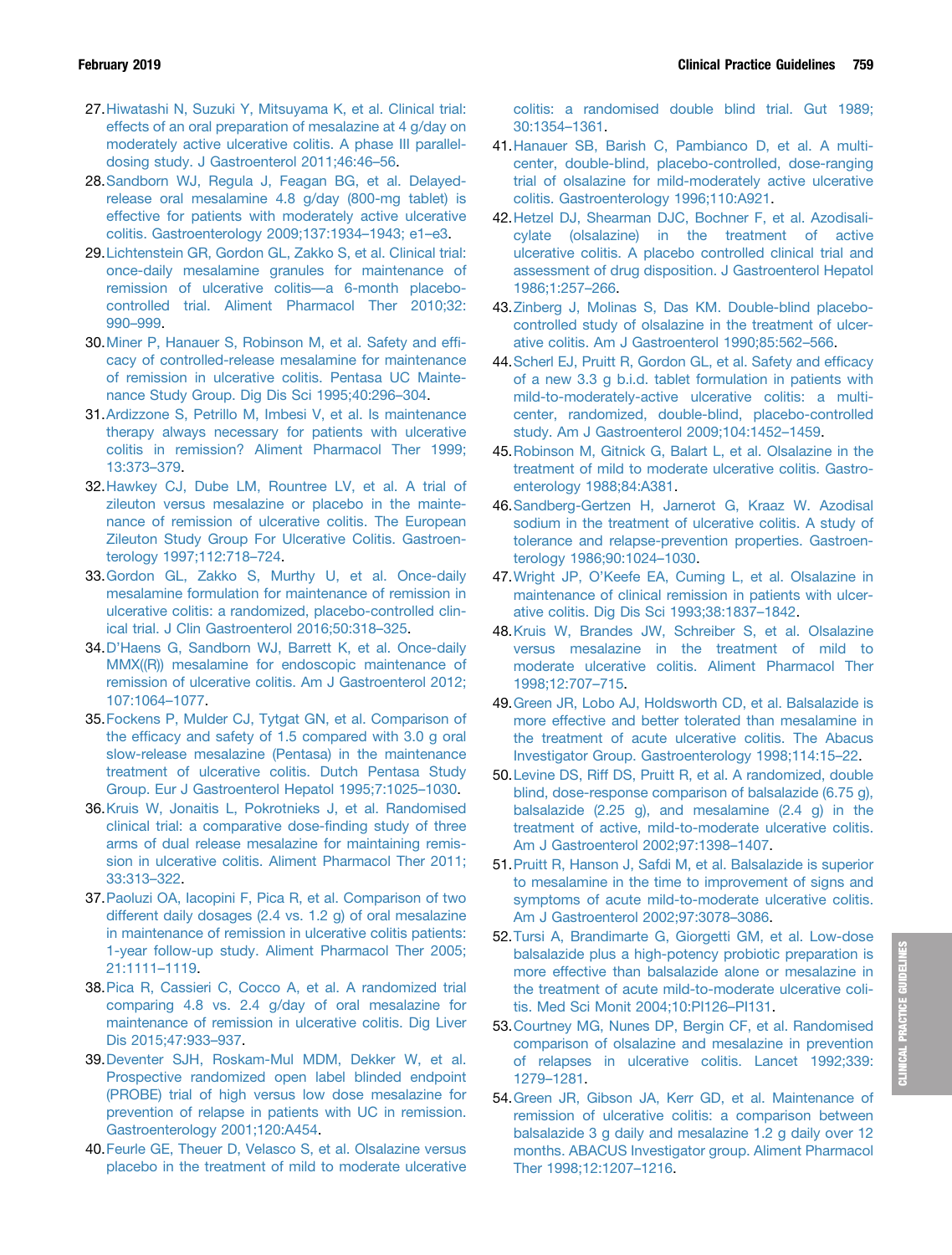- <span id="page-12-0"></span>55.[Kruis W, Schreiber S, Theuer D, et al. Low dose balsa](http://refhub.elsevier.com/S0016-5085(18)35406-4/sref55)[lazide \(1.5 g twice daily\) and mesalazine \(0.5 g three](http://refhub.elsevier.com/S0016-5085(18)35406-4/sref55) [times daily\) maintained remission of ulcerative colitis but](http://refhub.elsevier.com/S0016-5085(18)35406-4/sref55) [high dose balsalazide \(3.0 g twice daily\) was superior in](http://refhub.elsevier.com/S0016-5085(18)35406-4/sref55) [preventing relapses. Gut 2001;49:783](http://refhub.elsevier.com/S0016-5085(18)35406-4/sref55)–[789](http://refhub.elsevier.com/S0016-5085(18)35406-4/sref55).
- 56.[Baron JH, Connell AM, Lennard-Jones JE, et al. Sul](http://refhub.elsevier.com/S0016-5085(18)35406-4/sref56)[phasalazine and salicylazosulphadimidine in ulcerative](http://refhub.elsevier.com/S0016-5085(18)35406-4/sref56) [colitis. Lancet 1962;1:1094](http://refhub.elsevier.com/S0016-5085(18)35406-4/sref56)–[1096](http://refhub.elsevier.com/S0016-5085(18)35406-4/sref56).
- 57.[Dick AP, Carpenter RB, Petrie A. Controlled trial of sul](http://refhub.elsevier.com/S0016-5085(18)35406-4/sref57)[phasalazine in the treatment of ulcerative colitis. Br Med](http://refhub.elsevier.com/S0016-5085(18)35406-4/sref57) [J 1964;5:437](http://refhub.elsevier.com/S0016-5085(18)35406-4/sref57)–[442.](http://refhub.elsevier.com/S0016-5085(18)35406-4/sref57)
- 58.[Dissanayake AS, Truelove SC. A controlled therapeutic](http://refhub.elsevier.com/S0016-5085(18)35406-4/sref58) [trial of long-term maintenance treatment of ulcerative](http://refhub.elsevier.com/S0016-5085(18)35406-4/sref58) [colitis with sulphazalazine \(Salazopyrin\). Gut 1973;](http://refhub.elsevier.com/S0016-5085(18)35406-4/sref58) [14:923](http://refhub.elsevier.com/S0016-5085(18)35406-4/sref58)–[926.](http://refhub.elsevier.com/S0016-5085(18)35406-4/sref58)
- 59.[Lauritsen K, Laursen LS, Bukhave K, et al. Use of colonic](http://refhub.elsevier.com/S0016-5085(18)35406-4/sref59) [eicosanoid concentrations as predictors of relapse in](http://refhub.elsevier.com/S0016-5085(18)35406-4/sref59) [ulcerative colitis: double blind placebo controlled study](http://refhub.elsevier.com/S0016-5085(18)35406-4/sref59) [on sulphasalazine maintenance treatment. Gut 1988;](http://refhub.elsevier.com/S0016-5085(18)35406-4/sref59) [29:1316](http://refhub.elsevier.com/S0016-5085(18)35406-4/sref59)–[1321.](http://refhub.elsevier.com/S0016-5085(18)35406-4/sref59)
- 60.[Misiewitz LJJ, Connell AM, Baron JH, et al. Controlled](http://refhub.elsevier.com/S0016-5085(18)35406-4/sref60) [trial of sulfasalazine in maintenance therapy for ulcerative](http://refhub.elsevier.com/S0016-5085(18)35406-4/sref60) [colitis. Lancet 1965;1:185](http://refhub.elsevier.com/S0016-5085(18)35406-4/sref60)–[188.](http://refhub.elsevier.com/S0016-5085(18)35406-4/sref60)
- 61.[Riis P, Anthonisen P, Wulff HR. The prophylactic effect of](http://refhub.elsevier.com/S0016-5085(18)35406-4/sref61) [salazosulphapyridine in ulcerative colitis during long term](http://refhub.elsevier.com/S0016-5085(18)35406-4/sref61) [treatment. A double blind trial on patients asymptomatic](http://refhub.elsevier.com/S0016-5085(18)35406-4/sref61) [for one year. Scand J Gastroenterol 1973;8:71](http://refhub.elsevier.com/S0016-5085(18)35406-4/sref61)–[74.](http://refhub.elsevier.com/S0016-5085(18)35406-4/sref61)
- 62.[Bresci G, Carrai M, Venturini G, et al. Therapeutic](http://refhub.elsevier.com/S0016-5085(18)35406-4/sref62) [effectiveness and tolerance of 5-aminosalicylic acid in](http://refhub.elsevier.com/S0016-5085(18)35406-4/sref62) [short term treatment of patients with ulcerative colitis at a](http://refhub.elsevier.com/S0016-5085(18)35406-4/sref62) [low or medium phase of activity. Int J Tissue React 1990;](http://refhub.elsevier.com/S0016-5085(18)35406-4/sref62) [12:243](http://refhub.elsevier.com/S0016-5085(18)35406-4/sref62)–[246.](http://refhub.elsevier.com/S0016-5085(18)35406-4/sref62)
- 63.[Mihas AA, Xynopoulos D, Mihas TA. A prospective trial of](http://refhub.elsevier.com/S0016-5085(18)35406-4/sref63) [oral 5-aminosalicylic acid vs sulfasalazine in ulcerative](http://refhub.elsevier.com/S0016-5085(18)35406-4/sref63) [colitis. Gastroenterology 1988;94:A303.](http://refhub.elsevier.com/S0016-5085(18)35406-4/sref63)
- 64.[Andreoli ACR, Trotti R, Berri F, et al. 5-aminosalicylic acid](http://refhub.elsevier.com/S0016-5085(18)35406-4/sref64) [versus salazopirin \(SASP\) in the oral treament of active](http://refhub.elsevier.com/S0016-5085(18)35406-4/sref64) [ulcerative colitis \(UC\) and in remission. Clinical Contro](http://refhub.elsevier.com/S0016-5085(18)35406-4/sref64)versies in Infl[ammatory Bowel Disease 1987;170.](http://refhub.elsevier.com/S0016-5085(18)35406-4/sref64)
- 65.[Mulder CJ, Tytgat GN, Weterman IT, et al. Double-blind](http://refhub.elsevier.com/S0016-5085(18)35406-4/sref65) [comparison of slow-release 5-aminosalicylate and sul](http://refhub.elsevier.com/S0016-5085(18)35406-4/sref65)[fasalazine in remission maintenance in ulcerative colitis.](http://refhub.elsevier.com/S0016-5085(18)35406-4/sref65) [Gastroenterology 1988;95:1449](http://refhub.elsevier.com/S0016-5085(18)35406-4/sref65)–[1453.](http://refhub.elsevier.com/S0016-5085(18)35406-4/sref65)
- 66.[Dew MJ, Harries AD, Evans N, et al. Maintenance of](http://refhub.elsevier.com/S0016-5085(18)35406-4/sref66) [remission in ulcerative colitis with 5-amino salicylic acid](http://refhub.elsevier.com/S0016-5085(18)35406-4/sref66) [in high doses by mouth. Br Med J \(Clin Res Ed\) 1983;](http://refhub.elsevier.com/S0016-5085(18)35406-4/sref66) [287:23](http://refhub.elsevier.com/S0016-5085(18)35406-4/sref66)–[24.](http://refhub.elsevier.com/S0016-5085(18)35406-4/sref66)
- 67.[Rutgeerts P. Comparative ef](http://refhub.elsevier.com/S0016-5085(18)35406-4/sref67)ficacy of coated, oral 5 [aminosalicylic acid \(Claversal\) and sulphasalazine for](http://refhub.elsevier.com/S0016-5085(18)35406-4/sref67) [maintaining remission of ulcerative colitis. International](http://refhub.elsevier.com/S0016-5085(18)35406-4/sref67) [Study Group. Aliment Pharmacol Ther 1989;3:183](http://refhub.elsevier.com/S0016-5085(18)35406-4/sref67)–[191.](http://refhub.elsevier.com/S0016-5085(18)35406-4/sref67)
- 68.[Ardizzone S, Petrillo M, Molteni P, et al. Coated oral](http://refhub.elsevier.com/S0016-5085(18)35406-4/sref68) [5-aminosalicylic acid \(Claversal\) is equivalent to sulfa](http://refhub.elsevier.com/S0016-5085(18)35406-4/sref68)[salazine for remission maintenance in ulcerative colitis. A](http://refhub.elsevier.com/S0016-5085(18)35406-4/sref68) [double-blind study. J Clin Gastroenterol 1995;21:](http://refhub.elsevier.com/S0016-5085(18)35406-4/sref68) [287](http://refhub.elsevier.com/S0016-5085(18)35406-4/sref68)–[289.](http://refhub.elsevier.com/S0016-5085(18)35406-4/sref68)
- 69.[Riley SA, Mani V, Goodman MJ, et al. Comparison of](http://refhub.elsevier.com/S0016-5085(18)35406-4/sref69) [delayed-release 5-aminosalicylic acid \(mesalazine\) and](http://refhub.elsevier.com/S0016-5085(18)35406-4/sref69) [sulfasalazine as maintenance treatment for patients with](http://refhub.elsevier.com/S0016-5085(18)35406-4/sref69) [ulcerative colitis. Gastroenterology 1988;94:1383](http://refhub.elsevier.com/S0016-5085(18)35406-4/sref69)–[1389](http://refhub.elsevier.com/S0016-5085(18)35406-4/sref69).
- 70.[Cai JT, Wu LF, Du Q, et al. Olsalazine versus sulfasala](http://refhub.elsevier.com/S0016-5085(18)35406-4/sref70)[zine in the treatment of ulcerative colitis: randomized](http://refhub.elsevier.com/S0016-5085(18)35406-4/sref70) [controlled clinical trial. Chin J Digest 2001;21:593](http://refhub.elsevier.com/S0016-5085(18)35406-4/sref70)–[595.](http://refhub.elsevier.com/S0016-5085(18)35406-4/sref70)
- 71.Green JR, Mansfi[eld JC, Gibson JA, et al. A double-blind](http://refhub.elsevier.com/S0016-5085(18)35406-4/sref71) [comparison of balsalazide, 6.75 g daily, and sulfasala](http://refhub.elsevier.com/S0016-5085(18)35406-4/sref71)[zine, 3 g daily, in patients with newly diagnosed or](http://refhub.elsevier.com/S0016-5085(18)35406-4/sref71) [relapsed active ulcerative colitis. Aliment Pharmacol Ther](http://refhub.elsevier.com/S0016-5085(18)35406-4/sref71) [2002;16:61](http://refhub.elsevier.com/S0016-5085(18)35406-4/sref71)–[68](http://refhub.elsevier.com/S0016-5085(18)35406-4/sref71).
- 72.[Jiang XL, Cui HF. Different therapy for different types of](http://refhub.elsevier.com/S0016-5085(18)35406-4/sref72) [ulcerative colitis in China. World J Gastroenterol 2004;](http://refhub.elsevier.com/S0016-5085(18)35406-4/sref72) [10:1513](http://refhub.elsevier.com/S0016-5085(18)35406-4/sref72)–[1520.](http://refhub.elsevier.com/S0016-5085(18)35406-4/sref72)
- 73.Mansfi[eld JC, Giaffer MH, Cann PA, et al. A double-blind](http://refhub.elsevier.com/S0016-5085(18)35406-4/sref73) [comparison of balsalazide, 6.75 g, and sulfasalazine, 3 g,](http://refhub.elsevier.com/S0016-5085(18)35406-4/sref73) [as sole therapy in the management of ulcerative colitis.](http://refhub.elsevier.com/S0016-5085(18)35406-4/sref73) [Aliment Pharmacol Ther 2002;16:69](http://refhub.elsevier.com/S0016-5085(18)35406-4/sref73)–[77](http://refhub.elsevier.com/S0016-5085(18)35406-4/sref73).
- 74.[Qian LP, Lin GJ, Xu SR, et al. Clinical effect of olsalazine](http://refhub.elsevier.com/S0016-5085(18)35406-4/sref74) [sodium capsule in the treatment of ulcerative colitis](http://refhub.elsevier.com/S0016-5085(18)35406-4/sref74) [\[Chinese\]. Fudan Univ J Med Scie 2004;31:421](http://refhub.elsevier.com/S0016-5085(18)35406-4/sref74)–[424.](http://refhub.elsevier.com/S0016-5085(18)35406-4/sref74)
- 75.[Rao SS, Dundas SA, Holdsworth CD, et al. Olsalazine or](http://refhub.elsevier.com/S0016-5085(18)35406-4/sref75) sulphasalazine in fi[rst attacks of ulcerative colitis? A](http://refhub.elsevier.com/S0016-5085(18)35406-4/sref75) [double blind study. Gut 1989;30:675](http://refhub.elsevier.com/S0016-5085(18)35406-4/sref75)–[679](http://refhub.elsevier.com/S0016-5085(18)35406-4/sref75).
- 76.[Rijk MC, van Lier HJ, van Tongeren JH. Relapse](http://refhub.elsevier.com/S0016-5085(18)35406-4/sref76)[preventing effect and safety of sulfasalazine and olsala](http://refhub.elsevier.com/S0016-5085(18)35406-4/sref76)[zine in patients with ulcerative colitis in remission: a](http://refhub.elsevier.com/S0016-5085(18)35406-4/sref76) [prospective, double-blind, randomized multicenter](http://refhub.elsevier.com/S0016-5085(18)35406-4/sref76) [study. The Ulcerative Colitis Multicenter Study Group.](http://refhub.elsevier.com/S0016-5085(18)35406-4/sref76) [Am J Gastroenterol 1992;87:438](http://refhub.elsevier.com/S0016-5085(18)35406-4/sref76)–[442.](http://refhub.elsevier.com/S0016-5085(18)35406-4/sref76)
- 77.[Willoughby CP, Cowan RE, Gould SR, et al. Double-blind](http://refhub.elsevier.com/S0016-5085(18)35406-4/sref77) [comparison of olsalazine and sulphasalazine in active](http://refhub.elsevier.com/S0016-5085(18)35406-4/sref77) [ulcerative colitis. Scand J Gastroenterol Suppl 1988;](http://refhub.elsevier.com/S0016-5085(18)35406-4/sref77) [148:40](http://refhub.elsevier.com/S0016-5085(18)35406-4/sref77)–[44.](http://refhub.elsevier.com/S0016-5085(18)35406-4/sref77)
- 78.[Ireland A, Mason CH, Jewell DP. Controlled trial](http://refhub.elsevier.com/S0016-5085(18)35406-4/sref78) [comparing olsalazine and sulphasalazine for the main](http://refhub.elsevier.com/S0016-5085(18)35406-4/sref78)[tenance treatment of ulcerative colitis. Gut 1988;29:](http://refhub.elsevier.com/S0016-5085(18)35406-4/sref78) [835](http://refhub.elsevier.com/S0016-5085(18)35406-4/sref78)–[837.](http://refhub.elsevier.com/S0016-5085(18)35406-4/sref78)
- 79.[Kiilerich S, Ladefoged K, Rannem T, et al. Prophylactic](http://refhub.elsevier.com/S0016-5085(18)35406-4/sref79) [effects of olsalazine v sulphasalazine during 12 months](http://refhub.elsevier.com/S0016-5085(18)35406-4/sref79) [maintenance treatment of ulcerative colitis. The Danish](http://refhub.elsevier.com/S0016-5085(18)35406-4/sref79) [Olsalazine Study Group. Gut 1992;33:252](http://refhub.elsevier.com/S0016-5085(18)35406-4/sref79)–[255.](http://refhub.elsevier.com/S0016-5085(18)35406-4/sref79)
- 80.[Kruis W, Judmaier G, Kayasseh L, et al. Double-blind](http://refhub.elsevier.com/S0016-5085(18)35406-4/sref80) dose-fi[nding study of olsalazine versus sulphasalazine as](http://refhub.elsevier.com/S0016-5085(18)35406-4/sref80) [maintenance therapy for ulcerative colitis. Eur J Gastro](http://refhub.elsevier.com/S0016-5085(18)35406-4/sref80)[enterol Hepatol 1995;7:391](http://refhub.elsevier.com/S0016-5085(18)35406-4/sref80)–[396](http://refhub.elsevier.com/S0016-5085(18)35406-4/sref80).
- 81.[McIntyre PB, Rodrigues CA, Lennard-Jones JE, et al.](http://refhub.elsevier.com/S0016-5085(18)35406-4/sref81) [Balsalazide in the maintenance treatment of patients with](http://refhub.elsevier.com/S0016-5085(18)35406-4/sref81) [ulcerative colitis, a double-blind comparison with sul](http://refhub.elsevier.com/S0016-5085(18)35406-4/sref81)[phasalazine. Aliment Pharmacol Ther 1988;2:237](http://refhub.elsevier.com/S0016-5085(18)35406-4/sref81)–[243](http://refhub.elsevier.com/S0016-5085(18)35406-4/sref81).
- 82.[Nilsson A, Danielsson A, Lofberg R, et al. Olsalazine](http://refhub.elsevier.com/S0016-5085(18)35406-4/sref82) [versus sulphasalazine for relapse prevention in ulcerative](http://refhub.elsevier.com/S0016-5085(18)35406-4/sref82) [colitis: a multicenter study. Am J Gastroenterol 1995;](http://refhub.elsevier.com/S0016-5085(18)35406-4/sref82) [90:381](http://refhub.elsevier.com/S0016-5085(18)35406-4/sref82)–[387.](http://refhub.elsevier.com/S0016-5085(18)35406-4/sref82)
- 83.[Clegg DO, Reda DJ, Abdellatif M. Comparison of](http://refhub.elsevier.com/S0016-5085(18)35406-4/sref83) [sulfasalazine and placebo for the treatment of axial](http://refhub.elsevier.com/S0016-5085(18)35406-4/sref83) [and peripheral articular manifestations of the seronega](http://refhub.elsevier.com/S0016-5085(18)35406-4/sref83)[tive spondylarthropathies: a Department of Veterans](http://refhub.elsevier.com/S0016-5085(18)35406-4/sref83) [Affairs cooperative study. Arthritis Rheum 1999;42:](http://refhub.elsevier.com/S0016-5085(18)35406-4/sref83) [2325](http://refhub.elsevier.com/S0016-5085(18)35406-4/sref83)–[2329](http://refhub.elsevier.com/S0016-5085(18)35406-4/sref83).
- 84.[Clegg DO, Reda DJ, Weisman MH, et al. Comparison of](http://refhub.elsevier.com/S0016-5085(18)35406-4/sref84) [sulfasalazine and placebo in the treatment of reactive](http://refhub.elsevier.com/S0016-5085(18)35406-4/sref84) arthritis (Reiter'[s syndrome\). A Department of Veterans](http://refhub.elsevier.com/S0016-5085(18)35406-4/sref84)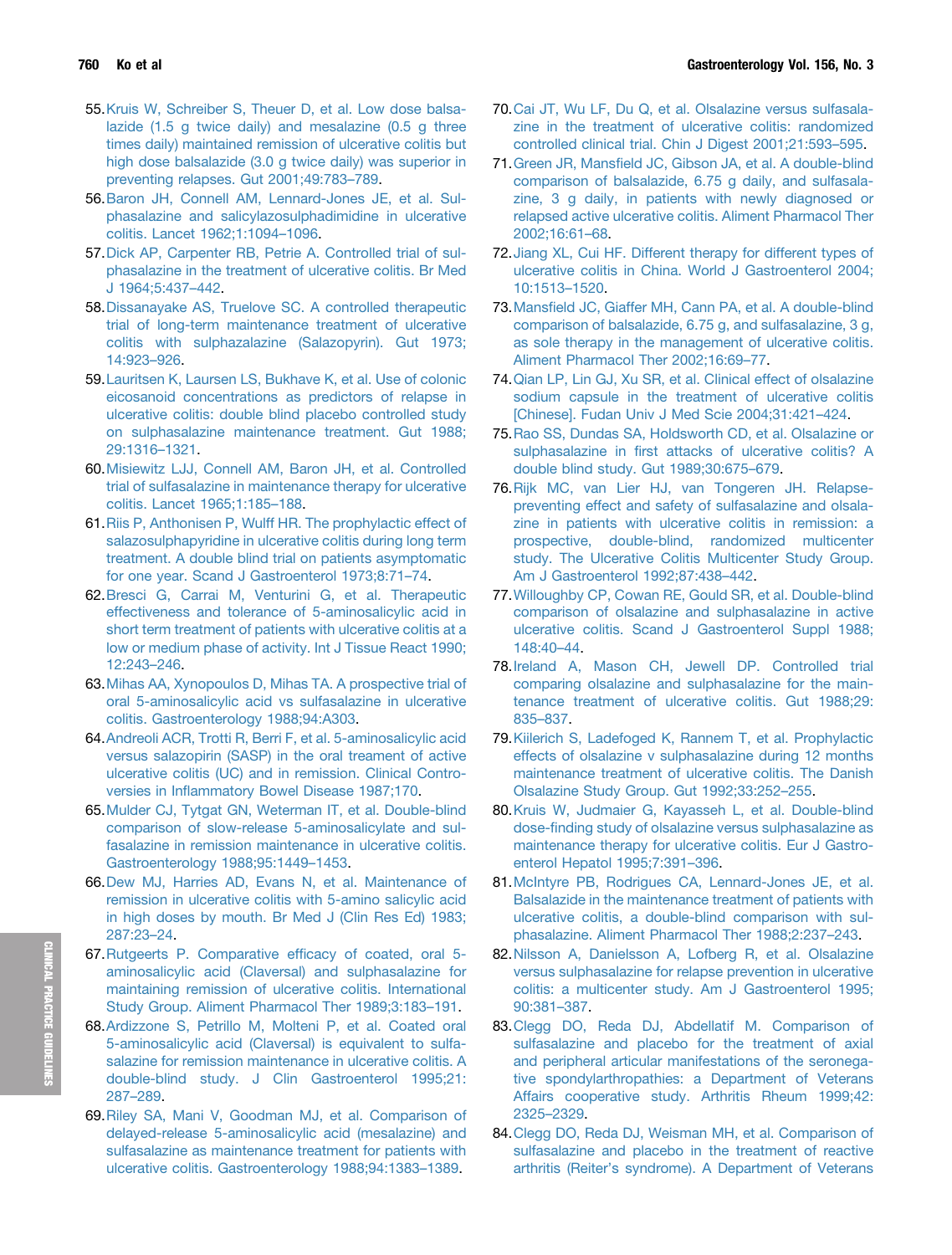<span id="page-13-0"></span>[Affairs cooperative study. Arthritis Rheum 1996;39:](http://refhub.elsevier.com/S0016-5085(18)35406-4/sref84) [2021](http://refhub.elsevier.com/S0016-5085(18)35406-4/sref84)–[2027](http://refhub.elsevier.com/S0016-5085(18)35406-4/sref84).

- 85.[Dougados M, vam der Linden S, Leirisalo-Repo M, et al.](http://refhub.elsevier.com/S0016-5085(18)35406-4/sref85) [Sulfasalazine in the treatment of spondylarthropathy. A](http://refhub.elsevier.com/S0016-5085(18)35406-4/sref85) [randomized, multicenter, double-blind, placebo](http://refhub.elsevier.com/S0016-5085(18)35406-4/sref85)[controlled study. Arthritis Rheum 1995;38:618](http://refhub.elsevier.com/S0016-5085(18)35406-4/sref85)–[627.](http://refhub.elsevier.com/S0016-5085(18)35406-4/sref85)
- 86.[Fruhmorgen P, Demling L. On the ef](http://refhub.elsevier.com/S0016-5085(18)35406-4/sref86)ficacy of [ready-made-up commercially available salicylazosul](http://refhub.elsevier.com/S0016-5085(18)35406-4/sref86)[phapyridine enemas in the treatment of proctitis, proc](http://refhub.elsevier.com/S0016-5085(18)35406-4/sref86)[tosigmoiditis and ulcerative colitis involving rectum,](http://refhub.elsevier.com/S0016-5085(18)35406-4/sref86) [sigmoid and descending colon. Hepatogastroenterology](http://refhub.elsevier.com/S0016-5085(18)35406-4/sref86) [1980;27:473](http://refhub.elsevier.com/S0016-5085(18)35406-4/sref86)–[476](http://refhub.elsevier.com/S0016-5085(18)35406-4/sref86).
- 87.[Marteau P, Probert CS, Lindgren S, et al. Combined oral](http://refhub.elsevier.com/S0016-5085(18)35406-4/sref87) [and enema treatment with Pentasa \(mesalazine\) is su](http://refhub.elsevier.com/S0016-5085(18)35406-4/sref87)[perior to oral therapy alone in patients with extensive](http://refhub.elsevier.com/S0016-5085(18)35406-4/sref87) [mild/moderate active ulcerative colitis: a randomised,](http://refhub.elsevier.com/S0016-5085(18)35406-4/sref87) [double blind, placebo controlled study. Gut 2005;](http://refhub.elsevier.com/S0016-5085(18)35406-4/sref87) [54:960](http://refhub.elsevier.com/S0016-5085(18)35406-4/sref87)–[965.](http://refhub.elsevier.com/S0016-5085(18)35406-4/sref87)
- 88.[Safdi M, DeMicco M, Sninsky C, et al. A double-blind](http://refhub.elsevier.com/S0016-5085(18)35406-4/sref88) [comparison of oral versus rectal mesalamine versus](http://refhub.elsevier.com/S0016-5085(18)35406-4/sref88) [combination therapy in the treatment of distal ulcerative](http://refhub.elsevier.com/S0016-5085(18)35406-4/sref88) [colitis. Am J Gastroenterol 1997;92:1867](http://refhub.elsevier.com/S0016-5085(18)35406-4/sref88)–[1871](http://refhub.elsevier.com/S0016-5085(18)35406-4/sref88).
- 89.[Vecchi M, Meucci G, Gionchetti P, et al. Oral versus](http://refhub.elsevier.com/S0016-5085(18)35406-4/sref89) [combination mesalazine therapy in active ulcerative co](http://refhub.elsevier.com/S0016-5085(18)35406-4/sref89)[litis: a double-blind, double-dummy, randomized multi](http://refhub.elsevier.com/S0016-5085(18)35406-4/sref89)[centre study. Aliment Pharmacol Ther 2001;15:251](http://refhub.elsevier.com/S0016-5085(18)35406-4/sref89)–[256.](http://refhub.elsevier.com/S0016-5085(18)35406-4/sref89)
- 90.D'[Albasio G, Pacini F, Camarri E, et al. Combined](http://refhub.elsevier.com/S0016-5085(18)35406-4/sref90) [therapy with 5-aminosalicylic acid tablets and enemas](http://refhub.elsevier.com/S0016-5085(18)35406-4/sref90) [for maintaining remission in ulcerative colitis: a ran](http://refhub.elsevier.com/S0016-5085(18)35406-4/sref90)[domized double-blind study. Am J Gastroenterol 1997;](http://refhub.elsevier.com/S0016-5085(18)35406-4/sref90) [92:1143](http://refhub.elsevier.com/S0016-5085(18)35406-4/sref90)–[1147.](http://refhub.elsevier.com/S0016-5085(18)35406-4/sref90)
- 91.[Yokoyama H, Takagi S, Kuriyama S, et al. Effect of](http://refhub.elsevier.com/S0016-5085(18)35406-4/sref91) [weekend 5-aminosalicylic acid \(mesalazine\) enema as](http://refhub.elsevier.com/S0016-5085(18)35406-4/sref91) [maintenance therapy for ulcerative colitis: results from a](http://refhub.elsevier.com/S0016-5085(18)35406-4/sref91) [randomized controlled study. In](http://refhub.elsevier.com/S0016-5085(18)35406-4/sref91)flamm Bowel Dis 2007; [13:1115](http://refhub.elsevier.com/S0016-5085(18)35406-4/sref91)–[1120.](http://refhub.elsevier.com/S0016-5085(18)35406-4/sref91)
- 92.[Vaucher C, Maillard MH, Froehlich F, et al. Patients and](http://refhub.elsevier.com/S0016-5085(18)35406-4/sref92) gastroenterologists' [perceptions of treatments for in](http://refhub.elsevier.com/S0016-5085(18)35406-4/sref92)fl[ammatory bowel diseases: do their perspectives](http://refhub.elsevier.com/S0016-5085(18)35406-4/sref92) [match? Scand J Gastroenterol 2016;51:1056](http://refhub.elsevier.com/S0016-5085(18)35406-4/sref92)–[1061.](http://refhub.elsevier.com/S0016-5085(18)35406-4/sref92)
- 93.[Casellas F, Herrera-de Guise C, Robles V, et al. Patient](http://refhub.elsevier.com/S0016-5085(18)35406-4/sref93) preferences for infl[ammatory bowel disease treatment](http://refhub.elsevier.com/S0016-5085(18)35406-4/sref93) [objectives. Dig Liver Dis 2017;49:152](http://refhub.elsevier.com/S0016-5085(18)35406-4/sref93)–[156.](http://refhub.elsevier.com/S0016-5085(18)35406-4/sref93)
- 94.[Flourie B, Hagege H, Tucat G, et al. Randomised clinical](http://refhub.elsevier.com/S0016-5085(18)35406-4/sref94) [trial: once- vs. twice-daily prolonged-release mesalazine](http://refhub.elsevier.com/S0016-5085(18)35406-4/sref94) [for active ulcerative colitis. Aliment Pharmacol Ther 2013;](http://refhub.elsevier.com/S0016-5085(18)35406-4/sref94) [37:767](http://refhub.elsevier.com/S0016-5085(18)35406-4/sref94)–[775.](http://refhub.elsevier.com/S0016-5085(18)35406-4/sref94)
- 95.[Kruis W, Kiudelis G, Racz I, et al. Once daily versus three](http://refhub.elsevier.com/S0016-5085(18)35406-4/sref95) [times daily mesalazine granules in active ulcerative co](http://refhub.elsevier.com/S0016-5085(18)35406-4/sref95)[litis: a double-blind, double-dummy, randomised, non](http://refhub.elsevier.com/S0016-5085(18)35406-4/sref95)[inferiority trial. Gut 2009;58:233](http://refhub.elsevier.com/S0016-5085(18)35406-4/sref95)–[240.](http://refhub.elsevier.com/S0016-5085(18)35406-4/sref95)
- 96.[Dignass AU, Bokemeyer B, Adamek H, et al. Mesalamine](http://refhub.elsevier.com/S0016-5085(18)35406-4/sref96) [once daily is more effective than twice daily in patients](http://refhub.elsevier.com/S0016-5085(18)35406-4/sref96) [with quiescent ulcerative colitis. Clin Gastroenterol](http://refhub.elsevier.com/S0016-5085(18)35406-4/sref96) [Hepatol 2009;7:762](http://refhub.elsevier.com/S0016-5085(18)35406-4/sref96)–[769](http://refhub.elsevier.com/S0016-5085(18)35406-4/sref96).
- 97.[Hawthorne AB, Stenson R, Gillespie D, et al. One-year](http://refhub.elsevier.com/S0016-5085(18)35406-4/sref97) [investigator-blind randomized multicenter trial](http://refhub.elsevier.com/S0016-5085(18)35406-4/sref97) [comparing Asacol 2.4 g once daily with 800 mg three](http://refhub.elsevier.com/S0016-5085(18)35406-4/sref97) [times daily for maintenance of remission in ulcerative](http://refhub.elsevier.com/S0016-5085(18)35406-4/sref97) colitis. Infl[amm Bowel Dis 2012;18:1885](http://refhub.elsevier.com/S0016-5085(18)35406-4/sref97)–[1893](http://refhub.elsevier.com/S0016-5085(18)35406-4/sref97).
- 98.[Kamm MA, Lichtenstein GR, Sandborn WJ, et al. Rand](http://refhub.elsevier.com/S0016-5085(18)35406-4/sref98)[omised trial of once- or twice-daily MMX mesalazine for](http://refhub.elsevier.com/S0016-5085(18)35406-4/sref98) [maintenance of remission in ulcerative colitis. Gut 2008;](http://refhub.elsevier.com/S0016-5085(18)35406-4/sref98) [57:893](http://refhub.elsevier.com/S0016-5085(18)35406-4/sref98)–[902.](http://refhub.elsevier.com/S0016-5085(18)35406-4/sref98)
- 99.[Kane S, Holderman W, Jacques P, et al. Once daily](http://refhub.elsevier.com/S0016-5085(18)35406-4/sref99) [versus conventional dosing of pH-dependent mesal](http://refhub.elsevier.com/S0016-5085(18)35406-4/sref99)[amine long-term to maintain quiescent ulcerative colitis:](http://refhub.elsevier.com/S0016-5085(18)35406-4/sref99) [preliminary results from a randomized trial. Patient Prefer](http://refhub.elsevier.com/S0016-5085(18)35406-4/sref99) [Adherence 2008;2:253](http://refhub.elsevier.com/S0016-5085(18)35406-4/sref99)–[258](http://refhub.elsevier.com/S0016-5085(18)35406-4/sref99).
- 100[.Kane S, Huo D, Magnanti K. A pilot feasibility study of](http://refhub.elsevier.com/S0016-5085(18)35406-4/sref100) [once daily versus conventional dosing mesalamine for](http://refhub.elsevier.com/S0016-5085(18)35406-4/sref100) [maintenance of ulcerative colitis. Clin Gastroenterol](http://refhub.elsevier.com/S0016-5085(18)35406-4/sref100) [Hepatol 2003;1:170](http://refhub.elsevier.com/S0016-5085(18)35406-4/sref100)–[173](http://refhub.elsevier.com/S0016-5085(18)35406-4/sref100).
- 101[.Prantera C, Kohn A, Campieri M, et al. Clinical trial:](http://refhub.elsevier.com/S0016-5085(18)35406-4/sref101) [ulcerative colitis maintenance treatment with 5-ASA: a](http://refhub.elsevier.com/S0016-5085(18)35406-4/sref101) [1-year, randomized multicentre study comparing](http://refhub.elsevier.com/S0016-5085(18)35406-4/sref101) [MMX with Asacol. Aliment Pharmacol Ther 2009;30:](http://refhub.elsevier.com/S0016-5085(18)35406-4/sref101) [908](http://refhub.elsevier.com/S0016-5085(18)35406-4/sref101)–[918.](http://refhub.elsevier.com/S0016-5085(18)35406-4/sref101)
- 102[.Sandborn WJ, Korzenik J, Lashner B, et al. Once-daily](http://refhub.elsevier.com/S0016-5085(18)35406-4/sref102) [dosing of delayed-release oral mesalamine \(400-mg](http://refhub.elsevier.com/S0016-5085(18)35406-4/sref102) [tablet\) is as effective as twice-daily dosing for mainte](http://refhub.elsevier.com/S0016-5085(18)35406-4/sref102)[nance of remission of ulcerative colitis. Gastroenterology](http://refhub.elsevier.com/S0016-5085(18)35406-4/sref102) [2010;138:1286](http://refhub.elsevier.com/S0016-5085(18)35406-4/sref102)–[1296; 1296 e1](http://refhub.elsevier.com/S0016-5085(18)35406-4/sref102)–[e3](http://refhub.elsevier.com/S0016-5085(18)35406-4/sref102).
- 103[.Suzuki Y, Iida M, Ito H, et al. 2.4 g Mesalamine \(asacol](http://refhub.elsevier.com/S0016-5085(18)35406-4/sref103) [400 mg tablet\) once daily is as effective as three times](http://refhub.elsevier.com/S0016-5085(18)35406-4/sref103) [daily in maintenance of remission in ulcerative colitis: a](http://refhub.elsevier.com/S0016-5085(18)35406-4/sref103) [randomized, noninferiority, multi-center trial. In](http://refhub.elsevier.com/S0016-5085(18)35406-4/sref103)flamm [Bowel Dis 2017;23:822](http://refhub.elsevier.com/S0016-5085(18)35406-4/sref103)–[832](http://refhub.elsevier.com/S0016-5085(18)35406-4/sref103).
- 104[.Watanabe M, Hanai H, Nishino H, et al. Comparison of](http://refhub.elsevier.com/S0016-5085(18)35406-4/sref104) [QD and TID oral mesalazine for maintenance of remission](http://refhub.elsevier.com/S0016-5085(18)35406-4/sref104) [in quiescent ulcerative colitis: a double-blind, double](http://refhub.elsevier.com/S0016-5085(18)35406-4/sref104)[dummy, randomized multicenter study. In](http://refhub.elsevier.com/S0016-5085(18)35406-4/sref104)flamm Bowel [Dis 2013;19:1681](http://refhub.elsevier.com/S0016-5085(18)35406-4/sref104)–[1690.](http://refhub.elsevier.com/S0016-5085(18)35406-4/sref104)
- 105[.Coleman CI, Limone B, Sobieraj DM, et al. Dosing fre](http://refhub.elsevier.com/S0016-5085(18)35406-4/sref105)[quency and medication adherence in chronic disease.](http://refhub.elsevier.com/S0016-5085(18)35406-4/sref105) [J Manag Care Pharm 2012;18:527](http://refhub.elsevier.com/S0016-5085(18)35406-4/sref105)–[539.](http://refhub.elsevier.com/S0016-5085(18)35406-4/sref105)
- 106[.Kane SV. Systematic review: adherence issues in the](http://refhub.elsevier.com/S0016-5085(18)35406-4/sref106) [treatment of ulcerative colitis. Aliment Pharmacol Ther](http://refhub.elsevier.com/S0016-5085(18)35406-4/sref106) [2006;23:577](http://refhub.elsevier.com/S0016-5085(18)35406-4/sref106)–[585](http://refhub.elsevier.com/S0016-5085(18)35406-4/sref106).
- 107[.Testa A, Castiglione F, Nardone OM, et al. Adherence in](http://refhub.elsevier.com/S0016-5085(18)35406-4/sref107) [ulcerative colitis: an overview. Patient Prefer Adherence](http://refhub.elsevier.com/S0016-5085(18)35406-4/sref107) [2017;11:297](http://refhub.elsevier.com/S0016-5085(18)35406-4/sref107)–[303](http://refhub.elsevier.com/S0016-5085(18)35406-4/sref107).
- 108[.Higgins PD, Rubin DT, Kaulback K, et al. Systematic](http://refhub.elsevier.com/S0016-5085(18)35406-4/sref108) [review: impact of non-adherence to 5-aminosalicylic acid](http://refhub.elsevier.com/S0016-5085(18)35406-4/sref108) [products on the frequency and cost of ulcerative colitis](http://refhub.elsevier.com/S0016-5085(18)35406-4/sref108) fl[ares. Aliment Pharmacol Ther 2009;29:247](http://refhub.elsevier.com/S0016-5085(18)35406-4/sref108)–[257.](http://refhub.elsevier.com/S0016-5085(18)35406-4/sref108)
- 109.D'[Haens GR, Kovacs A, Vergauwe P, et al. Clinical trial:](http://refhub.elsevier.com/S0016-5085(18)35406-4/sref109) preliminary effi[cacy and safety study of a new](http://refhub.elsevier.com/S0016-5085(18)35406-4/sref109) [Budesonide-MMX\(R\) 9 mg extended-release tablets in](http://refhub.elsevier.com/S0016-5085(18)35406-4/sref109) [patients with active left-sided ulcerative colitis. J Crohns](http://refhub.elsevier.com/S0016-5085(18)35406-4/sref109) [Colitis 2010;4:153](http://refhub.elsevier.com/S0016-5085(18)35406-4/sref109)–[160.](http://refhub.elsevier.com/S0016-5085(18)35406-4/sref109)
- 110[.Travis SP, Danese S, Kupcinskas L, et al. Once-daily](http://refhub.elsevier.com/S0016-5085(18)35406-4/sref110) [budesonide MMX in active, mild-to-moderate ulcerative](http://refhub.elsevier.com/S0016-5085(18)35406-4/sref110) [colitis: results from the randomised CORE II study. Gut](http://refhub.elsevier.com/S0016-5085(18)35406-4/sref110) [2014;63:433](http://refhub.elsevier.com/S0016-5085(18)35406-4/sref110)–[441](http://refhub.elsevier.com/S0016-5085(18)35406-4/sref110).
- 111[.Gross V, Bunganic I, Belousova EA, et al. 3g mesalazine](http://refhub.elsevier.com/S0016-5085(18)35406-4/sref111) [granules are superior to 9mg budesonide for achieving](http://refhub.elsevier.com/S0016-5085(18)35406-4/sref111) [remission in active ulcerative colitis: a double-blind,](http://refhub.elsevier.com/S0016-5085(18)35406-4/sref111) [double-dummy, randomised trial. J Crohns Colitis](http://refhub.elsevier.com/S0016-5085(18)35406-4/sref111) [2011;5:129](http://refhub.elsevier.com/S0016-5085(18)35406-4/sref111)–[138](http://refhub.elsevier.com/S0016-5085(18)35406-4/sref111).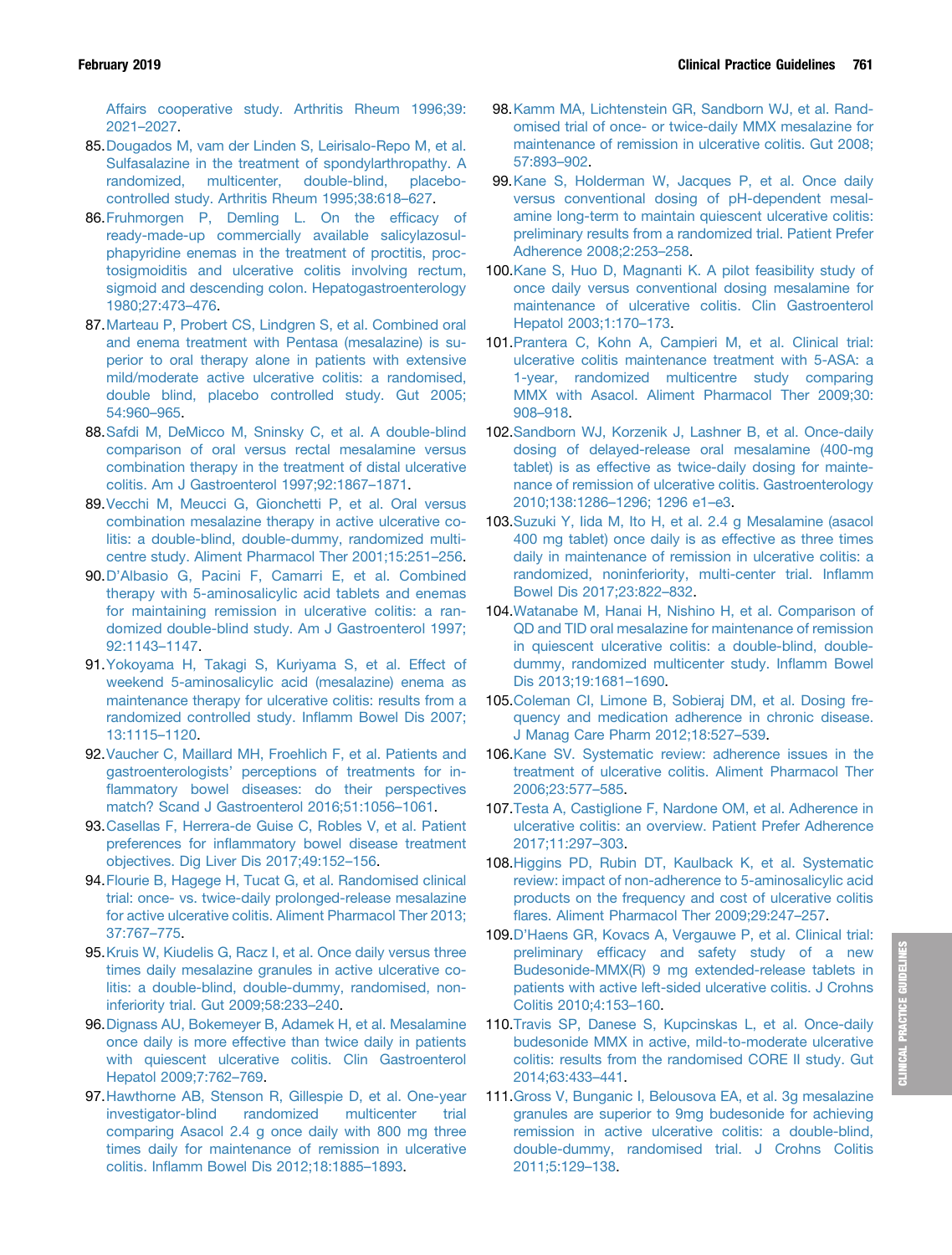- <span id="page-14-0"></span>112[.Gionchetti P, Rizzello F, Venturi A, et al. Comparison of](http://refhub.elsevier.com/S0016-5085(18)35406-4/sref112) [oral with rectal mesalazine in the treatment of ulcerative](http://refhub.elsevier.com/S0016-5085(18)35406-4/sref112) [proctitis. Dis Colon Rectum 1998;41:93](http://refhub.elsevier.com/S0016-5085(18)35406-4/sref112)–[97.](http://refhub.elsevier.com/S0016-5085(18)35406-4/sref112)
- 113[.Kam L, Cohen H, Dooley C, et al. A comparison of](http://refhub.elsevier.com/S0016-5085(18)35406-4/sref113) [mesalamine suspension enema and oral sulfasalazine for](http://refhub.elsevier.com/S0016-5085(18)35406-4/sref113) [treatment of active distal ulcerative colitis in adults. Am J](http://refhub.elsevier.com/S0016-5085(18)35406-4/sref113) [Gastroenterol 1996;91:1338](http://refhub.elsevier.com/S0016-5085(18)35406-4/sref113)–[1342.](http://refhub.elsevier.com/S0016-5085(18)35406-4/sref113)
- 114[.Prantera C, Viscido A, Biancone L, et al. A new oral de](http://refhub.elsevier.com/S0016-5085(18)35406-4/sref114)[livery system for 5-ASA: preliminary clinical](http://refhub.elsevier.com/S0016-5085(18)35406-4/sref114) findings for MMx. Infl[amm Bowel Dis 2005;11:421](http://refhub.elsevier.com/S0016-5085(18)35406-4/sref114)–[427](http://refhub.elsevier.com/S0016-5085(18)35406-4/sref114).
- 115.D'[Albasio G, Tarallori G, Ghetti A, et al. Intermittent](http://refhub.elsevier.com/S0016-5085(18)35406-4/sref115) [therapy with high-dose 5-aminosalicylic acid enemas for](http://refhub.elsevier.com/S0016-5085(18)35406-4/sref115) [maintaining remission in ulcerative proctosigmoiditis. Dis](http://refhub.elsevier.com/S0016-5085(18)35406-4/sref115) [Colon Rectum 1990;33:394](http://refhub.elsevier.com/S0016-5085(18)35406-4/sref115)–[397.](http://refhub.elsevier.com/S0016-5085(18)35406-4/sref115)
- 116[.Andreoli A, Spinella S, Levenstein S, et al. 5-ASA enema](http://refhub.elsevier.com/S0016-5085(18)35406-4/sref116) [versus oral sulphasalazine in maintaining remission in](http://refhub.elsevier.com/S0016-5085(18)35406-4/sref116) [ulcerative colitis. Ital J Gastroenterol 1994;26:121](http://refhub.elsevier.com/S0016-5085(18)35406-4/sref116)–[125.](http://refhub.elsevier.com/S0016-5085(18)35406-4/sref116)
- 117[.Mantzaris GJ, Hatzis A, Petraki K, et al. Intermittent](http://refhub.elsevier.com/S0016-5085(18)35406-4/sref117) [therapy with high-dose 5-aminosalicylic acid enemas](http://refhub.elsevier.com/S0016-5085(18)35406-4/sref117) [maintains remission in ulcerative proctitis and procto](http://refhub.elsevier.com/S0016-5085(18)35406-4/sref117)[sigmoiditis. Dis Colon Rectum 1994;37:58](http://refhub.elsevier.com/S0016-5085(18)35406-4/sref117)–[62](http://refhub.elsevier.com/S0016-5085(18)35406-4/sref117).
- 118[.Campieri M, Gionchetti P, Belluzzi A, et al. Sucralfate,](http://refhub.elsevier.com/S0016-5085(18)35406-4/sref118) [5-aminosalicylic acid and placebo enemas in the treat](http://refhub.elsevier.com/S0016-5085(18)35406-4/sref118)[ment of distal ulcerative colitis. Eur J Gastroenterol](http://refhub.elsevier.com/S0016-5085(18)35406-4/sref118) [Hepatol 1991;3:41](http://refhub.elsevier.com/S0016-5085(18)35406-4/sref118)–[44](http://refhub.elsevier.com/S0016-5085(18)35406-4/sref118).
- 119[.Campieri M, Gionchetti P, Belluzzi A, et al. Optimum](http://refhub.elsevier.com/S0016-5085(18)35406-4/sref119) [dosage of 5-aminosalicylic acid as rectal enemas in pa](http://refhub.elsevier.com/S0016-5085(18)35406-4/sref119)[tients with active ulcerative colitis. Gut 1991;32:929](http://refhub.elsevier.com/S0016-5085(18)35406-4/sref119)–[931.](http://refhub.elsevier.com/S0016-5085(18)35406-4/sref119)
- 120[.Hanauer SB. Dose-ranging study of mesalamine \(PEN-](http://refhub.elsevier.com/S0016-5085(18)35406-4/sref120)[TASA\) enemas in the treatment of acute ulcerative](http://refhub.elsevier.com/S0016-5085(18)35406-4/sref120) [proctosigmoiditis: results of a multicentered placebo](http://refhub.elsevier.com/S0016-5085(18)35406-4/sref120)[controlled trial. The U.S. PENTASA Enema Study](http://refhub.elsevier.com/S0016-5085(18)35406-4/sref120) Group. Infl[amm Bowel Dis 1998;4:79](http://refhub.elsevier.com/S0016-5085(18)35406-4/sref120)–[83](http://refhub.elsevier.com/S0016-5085(18)35406-4/sref120).
- 121[.Pokrotnieks J, Marlicz K, Paradowski L, et al. Ef](http://refhub.elsevier.com/S0016-5085(18)35406-4/sref121)ficacy [and tolerability of mesalazine foam enema \(Salofalk](http://refhub.elsevier.com/S0016-5085(18)35406-4/sref121) [foam\) for distal ulcerative colitis: a double-blind, ran](http://refhub.elsevier.com/S0016-5085(18)35406-4/sref121)[domized, placebo-controlled study. Aliment Pharmacol](http://refhub.elsevier.com/S0016-5085(18)35406-4/sref121) [Ther 2000;14:1191](http://refhub.elsevier.com/S0016-5085(18)35406-4/sref121)–[1198.](http://refhub.elsevier.com/S0016-5085(18)35406-4/sref121)
- 122[.Biddle WL, Greenberger NJ, Swan JT, et al.](http://refhub.elsevier.com/S0016-5085(18)35406-4/sref122) [5-Aminosalicylic acid enemas: effective agent in main](http://refhub.elsevier.com/S0016-5085(18)35406-4/sref122)[taining remission in left-sided ulcerative colitis. Gastro](http://refhub.elsevier.com/S0016-5085(18)35406-4/sref122)[enterology 1988;94:1075](http://refhub.elsevier.com/S0016-5085(18)35406-4/sref122)–[1079.](http://refhub.elsevier.com/S0016-5085(18)35406-4/sref122)
- 123[.Naganuma M, Aoyama N, Suzuki Y, et al. Twice-daily](http://refhub.elsevier.com/S0016-5085(18)35406-4/sref123) [budesonide 2-mg foam induces complete mucosal](http://refhub.elsevier.com/S0016-5085(18)35406-4/sref123) [healing in patients with distal ulcerative colitis. J Crohns](http://refhub.elsevier.com/S0016-5085(18)35406-4/sref123) [Colitis 2016;10:828](http://refhub.elsevier.com/S0016-5085(18)35406-4/sref123)–[836.](http://refhub.elsevier.com/S0016-5085(18)35406-4/sref123)
- 124[.Hanauer SB, Robinson M, Pruitt R, et al. Budesonide](http://refhub.elsevier.com/S0016-5085(18)35406-4/sref124) [enema for the treatment of active, distal ulcerative colitis](http://refhub.elsevier.com/S0016-5085(18)35406-4/sref124) [and proctitis: a dose-ranging study. U.S. Budesonide](http://refhub.elsevier.com/S0016-5085(18)35406-4/sref124) [enema study group. Gastroenterology 1998;115:](http://refhub.elsevier.com/S0016-5085(18)35406-4/sref124) [525](http://refhub.elsevier.com/S0016-5085(18)35406-4/sref124)–[532.](http://refhub.elsevier.com/S0016-5085(18)35406-4/sref124)
- 125[.Sandborn WJ, Bosworth B, Zakko S, et al. Budesonide](http://refhub.elsevier.com/S0016-5085(18)35406-4/sref125) [foam induces remission in patients with mild to moderate](http://refhub.elsevier.com/S0016-5085(18)35406-4/sref125) [ulcerative proctitis and ulcerative proctosigmoiditis.](http://refhub.elsevier.com/S0016-5085(18)35406-4/sref125) [Gastroenterology 2015;148:740](http://refhub.elsevier.com/S0016-5085(18)35406-4/sref125)–[750 e2.](http://refhub.elsevier.com/S0016-5085(18)35406-4/sref125)
- 126[.Topical 5-aminosalicylic acid versus prednisolone in ul](http://refhub.elsevier.com/S0016-5085(18)35406-4/sref126)[cerative proctosigmoiditis. A randomized, double-blind](http://refhub.elsevier.com/S0016-5085(18)35406-4/sref126) [multicenter trial. Dig Dis Sci 1987;32:598](http://refhub.elsevier.com/S0016-5085(18)35406-4/sref126).
- 127[.Bianchi Porro G, Ardizzone S, Petrillo M, et al. Low](http://refhub.elsevier.com/S0016-5085(18)35406-4/sref127) [Pentasa dosage versus hydrocortisone in the topical](http://refhub.elsevier.com/S0016-5085(18)35406-4/sref127)

[treatment of active ulcerative colitis: a randomized,](http://refhub.elsevier.com/S0016-5085(18)35406-4/sref127) [double-blind study. Am J Gastroenterol 1995;90:](http://refhub.elsevier.com/S0016-5085(18)35406-4/sref127) [736](http://refhub.elsevier.com/S0016-5085(18)35406-4/sref127)–[739.](http://refhub.elsevier.com/S0016-5085(18)35406-4/sref127)

- 128[.Biancone L, Gionchetti P, Blanco Gdel V, et al. Beclo](http://refhub.elsevier.com/S0016-5085(18)35406-4/sref128)[methasone dipropionate versus mesalazine in distal ul](http://refhub.elsevier.com/S0016-5085(18)35406-4/sref128)[cerative colitis: a multicenter, randomized, double-blind](http://refhub.elsevier.com/S0016-5085(18)35406-4/sref128) [study. Dig Liver Dis 2007;39:329](http://refhub.elsevier.com/S0016-5085(18)35406-4/sref128)–[337](http://refhub.elsevier.com/S0016-5085(18)35406-4/sref128).
- 129[.Campieri M, Lanfranchi GA, Franzin G, et al. 5](http://refhub.elsevier.com/S0016-5085(18)35406-4/sref129) [aminosalicylic acid versus hydrocortisone in topical](http://refhub.elsevier.com/S0016-5085(18)35406-4/sref129) [treatment of ulcerative colitis. Gut 1981;22:A863](http://refhub.elsevier.com/S0016-5085(18)35406-4/sref129).
- 130[.Farup PG, Hovde O, Halvorsen FA, et al. Mesalazine](http://refhub.elsevier.com/S0016-5085(18)35406-4/sref130) [suppositories versus hydrocortisone foam in patients](http://refhub.elsevier.com/S0016-5085(18)35406-4/sref130) [with distal ulcerative colitis. A comparison of the ef](http://refhub.elsevier.com/S0016-5085(18)35406-4/sref130)ficacy [and practicality of two topical treatment regimens. Scand](http://refhub.elsevier.com/S0016-5085(18)35406-4/sref130) [J Gastroenterol 1995;30:164](http://refhub.elsevier.com/S0016-5085(18)35406-4/sref130)–[170.](http://refhub.elsevier.com/S0016-5085(18)35406-4/sref130)
- 131[.Friedman LS, Richter JM, Kirkham SE, et al.](http://refhub.elsevier.com/S0016-5085(18)35406-4/sref131) [5-Aminosalicylic acid enemas in refractory distal ulcera](http://refhub.elsevier.com/S0016-5085(18)35406-4/sref131)[tive colitis: a randomized, controlled trial. Am J Gastro](http://refhub.elsevier.com/S0016-5085(18)35406-4/sref131)[enterol 1986;81:412](http://refhub.elsevier.com/S0016-5085(18)35406-4/sref131)–[418](http://refhub.elsevier.com/S0016-5085(18)35406-4/sref131).
- 132.Gionchetti P, D'[Arienzo A, Rizzello F, et al. Topical](http://refhub.elsevier.com/S0016-5085(18)35406-4/sref132) [treatment of distal active ulcerative colitis with beclo](http://refhub.elsevier.com/S0016-5085(18)35406-4/sref132)[methasone dipropionate or mesalamine: a single-blind](http://refhub.elsevier.com/S0016-5085(18)35406-4/sref132) [randomized controlled trial. J Clin Gastroenterol 2005;](http://refhub.elsevier.com/S0016-5085(18)35406-4/sref132) [39:291](http://refhub.elsevier.com/S0016-5085(18)35406-4/sref132)–[297.](http://refhub.elsevier.com/S0016-5085(18)35406-4/sref132)
- 133[.Hartmann F, Stein J. Clinical trial: controlled, open, ran](http://refhub.elsevier.com/S0016-5085(18)35406-4/sref133)[domized multicentre study comparing the effects of](http://refhub.elsevier.com/S0016-5085(18)35406-4/sref133) [treatment on quality of life, safety and ef](http://refhub.elsevier.com/S0016-5085(18)35406-4/sref133)ficacy of bude[sonide or mesalazine enemas in active left-sided ulcer](http://refhub.elsevier.com/S0016-5085(18)35406-4/sref133)[ative colitis. Aliment Pharmacol Ther 2010;32:368](http://refhub.elsevier.com/S0016-5085(18)35406-4/sref133)–[376](http://refhub.elsevier.com/S0016-5085(18)35406-4/sref133).
- 134[.Lee FI, Jewell DP, Mani V, et al. A randomised trial](http://refhub.elsevier.com/S0016-5085(18)35406-4/sref134) [comparing mesalazine and prednisolone foam enemas in](http://refhub.elsevier.com/S0016-5085(18)35406-4/sref134) [patients with acute distal ulcerative colitis. Gut 1996;](http://refhub.elsevier.com/S0016-5085(18)35406-4/sref134) [38:229](http://refhub.elsevier.com/S0016-5085(18)35406-4/sref134)–[233.](http://refhub.elsevier.com/S0016-5085(18)35406-4/sref134)
- 135[.Lemann M, Galian A, Rutgeerts P, et al. Comparison of](http://refhub.elsevier.com/S0016-5085(18)35406-4/sref135) [budesonide and 5-aminosalicylic acid enemas in active](http://refhub.elsevier.com/S0016-5085(18)35406-4/sref135) [distal ulcerative colitis. Aliment Pharmacol Ther 1995;](http://refhub.elsevier.com/S0016-5085(18)35406-4/sref135) [9:557](http://refhub.elsevier.com/S0016-5085(18)35406-4/sref135)–[562.](http://refhub.elsevier.com/S0016-5085(18)35406-4/sref135)
- 136[.Mulder CJ, Fockens P, Meijer JW, et al. Beclomethasone](http://refhub.elsevier.com/S0016-5085(18)35406-4/sref136) [dipropionate \(3 mg\) versus 5-aminosalicylic acid \(2 g\)](http://refhub.elsevier.com/S0016-5085(18)35406-4/sref136) [versus the combination of both \(3 mg/2 g\) as retention](http://refhub.elsevier.com/S0016-5085(18)35406-4/sref136) [enemas in active ulcerative proctitis. Eur J Gastroenterol](http://refhub.elsevier.com/S0016-5085(18)35406-4/sref136) [Hepatol 1996;8:549](http://refhub.elsevier.com/S0016-5085(18)35406-4/sref136)–[553](http://refhub.elsevier.com/S0016-5085(18)35406-4/sref136).
- 137[.Mulder CJ, Tytgat GN, Wiltink EH, et al. Comparison of](http://refhub.elsevier.com/S0016-5085(18)35406-4/sref137) [5-aminosalicylic acid \(3 g\) and prednisolone phosphate](http://refhub.elsevier.com/S0016-5085(18)35406-4/sref137) [sodium enemas \(30 mg\) in the treatment of distal ulcer](http://refhub.elsevier.com/S0016-5085(18)35406-4/sref137)[ative colitis. A prospective, randomized, double-blind](http://refhub.elsevier.com/S0016-5085(18)35406-4/sref137) [trial. Scand J Gastroenterol 1988;23:1005](http://refhub.elsevier.com/S0016-5085(18)35406-4/sref137)–[1008.](http://refhub.elsevier.com/S0016-5085(18)35406-4/sref137)
- 138[.Senagore AJ, MacKeigan JM, Scheider M, et al. Short](http://refhub.elsevier.com/S0016-5085(18)35406-4/sref138)[chain fatty acid enemas: a cost-effective alternative in](http://refhub.elsevier.com/S0016-5085(18)35406-4/sref138) the treatment of nonspecifi[c proctosigmoiditis. Dis Colon](http://refhub.elsevier.com/S0016-5085(18)35406-4/sref138) [Rectum 1992;35:923](http://refhub.elsevier.com/S0016-5085(18)35406-4/sref138)–[927.](http://refhub.elsevier.com/S0016-5085(18)35406-4/sref138)
- 139[.Gross V, Bar-Meir S, Lavy A, et al. Budesonide foam](http://refhub.elsevier.com/S0016-5085(18)35406-4/sref139) [versus budesonide enema in active ulcerative proctitis](http://refhub.elsevier.com/S0016-5085(18)35406-4/sref139) [and proctosigmoiditis. Aliment Pharmacol Ther 2006;](http://refhub.elsevier.com/S0016-5085(18)35406-4/sref139) [23:303](http://refhub.elsevier.com/S0016-5085(18)35406-4/sref139)–[312.](http://refhub.elsevier.com/S0016-5085(18)35406-4/sref139)
- 140[.Williams CN, Haber G, Aquino JA. Double-blind,](http://refhub.elsevier.com/S0016-5085(18)35406-4/sref140) [placebo-controlled evaluation of 5-ASA suppositories in](http://refhub.elsevier.com/S0016-5085(18)35406-4/sref140) [active distal proctitis and measurement of extent of](http://refhub.elsevier.com/S0016-5085(18)35406-4/sref140) [spread using 99mTc-labeled 5-ASA suppositories. Dig](http://refhub.elsevier.com/S0016-5085(18)35406-4/sref140) [Dis Sci 1987;32:71S](http://refhub.elsevier.com/S0016-5085(18)35406-4/sref140)–[75S.](http://refhub.elsevier.com/S0016-5085(18)35406-4/sref140)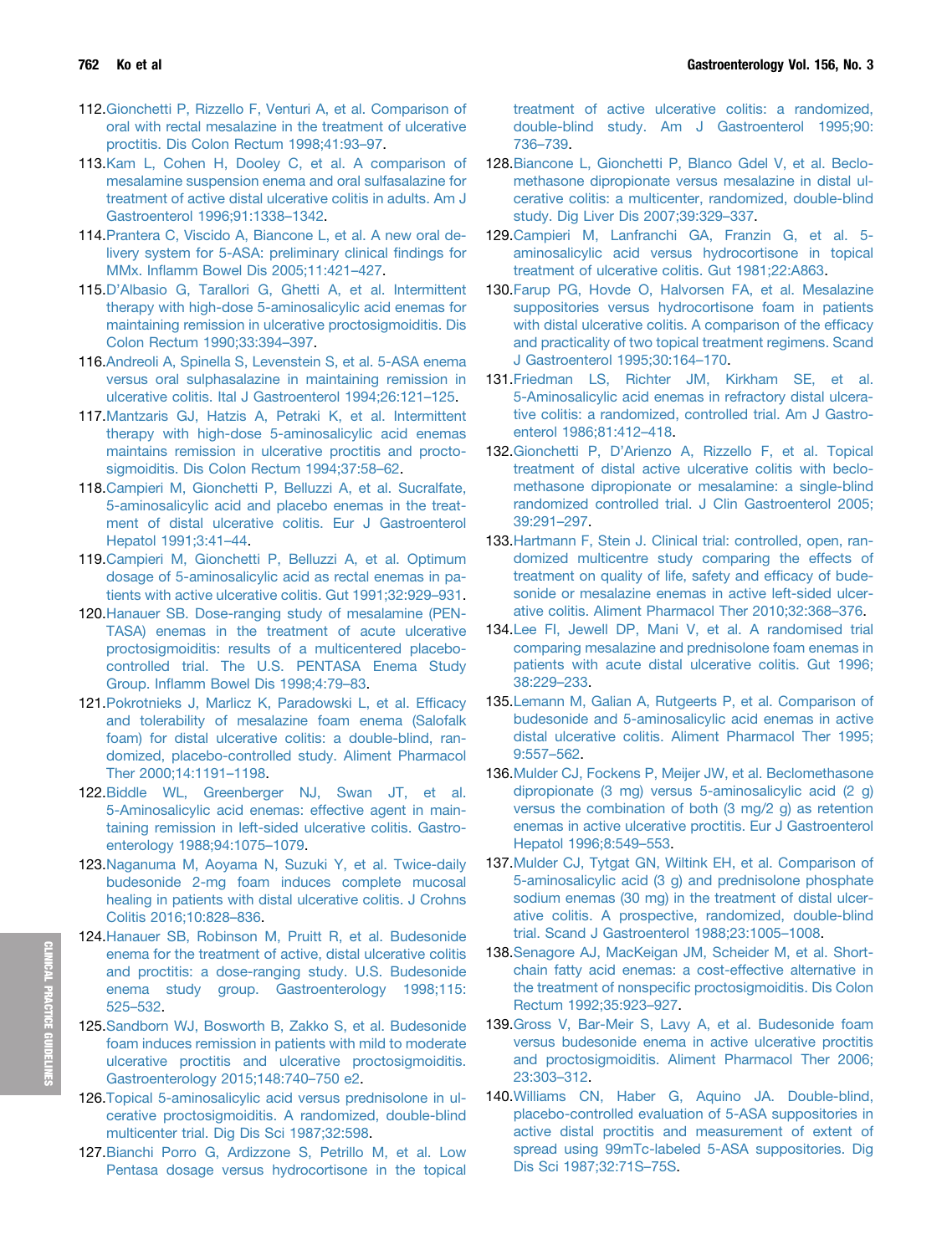- <span id="page-15-0"></span>141[.Hanauer S, Good LI, Goodman MW, et al. Long-term use](http://refhub.elsevier.com/S0016-5085(18)35406-4/sref141) [of mesalamine \(Rowasa\) suppositories in remission](http://refhub.elsevier.com/S0016-5085(18)35406-4/sref141) [maintenance of ulcerative proctitis. Am J Gastroenterol](http://refhub.elsevier.com/S0016-5085(18)35406-4/sref141) [2000;95:1749](http://refhub.elsevier.com/S0016-5085(18)35406-4/sref141)–[1754.](http://refhub.elsevier.com/S0016-5085(18)35406-4/sref141)
- 142[.Rubin DT, Cohen RD, Sandborn WJ, et al. Budesonide](http://refhub.elsevier.com/S0016-5085(18)35406-4/sref142) multimatrix is effi[cacious for mesalamine-refractory, mild](http://refhub.elsevier.com/S0016-5085(18)35406-4/sref142) [to moderate ulcerative colitis: a randomised, placebo](http://refhub.elsevier.com/S0016-5085(18)35406-4/sref142)[controlled trial. J Crohns Colitis 2017;11:785](http://refhub.elsevier.com/S0016-5085(18)35406-4/sref142)–[791](http://refhub.elsevier.com/S0016-5085(18)35406-4/sref142).
- 143[.Lofberg R, Danielsson A, Suhr O, et al. Oral budesonide](http://refhub.elsevier.com/S0016-5085(18)35406-4/sref143) [versus prednisolone in patients with active extensive and](http://refhub.elsevier.com/S0016-5085(18)35406-4/sref143) [left-sided ulcerative colitis. Gastroenterology 1996;](http://refhub.elsevier.com/S0016-5085(18)35406-4/sref143) [110:1713](http://refhub.elsevier.com/S0016-5085(18)35406-4/sref143)–[1718.](http://refhub.elsevier.com/S0016-5085(18)35406-4/sref143)
- 144[.Van Assche G, Manguso F, Zibellini M, et al. Oral pro](http://refhub.elsevier.com/S0016-5085(18)35406-4/sref144)[longed release beclomethasone dipropionate and pred](http://refhub.elsevier.com/S0016-5085(18)35406-4/sref144)[nisone in the treatment of active ulcerative colitis: results](http://refhub.elsevier.com/S0016-5085(18)35406-4/sref144) [from a double-blind, randomized, parallel group study.](http://refhub.elsevier.com/S0016-5085(18)35406-4/sref144) [Am J Gastroenterol 2015;110:708](http://refhub.elsevier.com/S0016-5085(18)35406-4/sref144)–[715.](http://refhub.elsevier.com/S0016-5085(18)35406-4/sref144)
- 145[.Hawthorne AB, Record CO, Holdsworth CD, et al. Double](http://refhub.elsevier.com/S0016-5085(18)35406-4/sref145) blind trial of oral fl[uticasone propionate v prednisolone in](http://refhub.elsevier.com/S0016-5085(18)35406-4/sref145) [the treatment of active ulcerative colitis. Gut 1993;](http://refhub.elsevier.com/S0016-5085(18)35406-4/sref145) [34:125](http://refhub.elsevier.com/S0016-5085(18)35406-4/sref145)–[128.](http://refhub.elsevier.com/S0016-5085(18)35406-4/sref145)
- 146[.Ulcerative Colitis Care Pathway. Volume 2018. Bethesda,](http://refhub.elsevier.com/S0016-5085(18)35406-4/sref146) [MD: American Gastroenterological Association, 2015](http://refhub.elsevier.com/S0016-5085(18)35406-4/sref146).
- 147[.Kato K, Mizuno S, Umesaki Y, et al. Randomized](http://refhub.elsevier.com/S0016-5085(18)35406-4/sref147) [placebo-controlled trial assessing the effect of](http://refhub.elsevier.com/S0016-5085(18)35406-4/sref147) bifi[dobacteria-fermented milk on active ulcerative colitis.](http://refhub.elsevier.com/S0016-5085(18)35406-4/sref147) [Aliment Pharmacol Ther 2004;20:1133](http://refhub.elsevier.com/S0016-5085(18)35406-4/sref147)–[1141](http://refhub.elsevier.com/S0016-5085(18)35406-4/sref147).
- 148[.Matthes H, Krummenerl T, Giensch M, et al. Clinical trial:](http://refhub.elsevier.com/S0016-5085(18)35406-4/sref148) [probiotic treatment of acute distal ulcerative colitis with](http://refhub.elsevier.com/S0016-5085(18)35406-4/sref148) [rectally administered Escherichia coli Nissle 1917 \(EcN\).](http://refhub.elsevier.com/S0016-5085(18)35406-4/sref148) [BMC Complement Altern Med 2010;10:13.](http://refhub.elsevier.com/S0016-5085(18)35406-4/sref148)
- 149[.Ng SC, Plamondon S, Kamm MA, et al. Immunosup](http://refhub.elsevier.com/S0016-5085(18)35406-4/sref149)[pressive effects via human intestinal dendritic cells](http://refhub.elsevier.com/S0016-5085(18)35406-4/sref149) [of probiotic bacteria and steroids in the treatment of](http://refhub.elsevier.com/S0016-5085(18)35406-4/sref149) [acute ulcerative colitis. In](http://refhub.elsevier.com/S0016-5085(18)35406-4/sref149)flamm Bowel Dis 2010; [16:1286](http://refhub.elsevier.com/S0016-5085(18)35406-4/sref149)–[1298.](http://refhub.elsevier.com/S0016-5085(18)35406-4/sref149)
- 150[.Petersen AM, Mirsepasi H, Halkjaer SI, et al. Cipro](http://refhub.elsevier.com/S0016-5085(18)35406-4/sref150)flox[acin and probiotic Esc](http://refhub.elsevier.com/S0016-5085(18)35406-4/sref150)herichia coli Nissle add-on treat[ment in active ulcerative colitis: a double-blind](http://refhub.elsevier.com/S0016-5085(18)35406-4/sref150) [randomized placebo controlled clinical trial. J Crohns](http://refhub.elsevier.com/S0016-5085(18)35406-4/sref150) [Colitis 2014;8:1498](http://refhub.elsevier.com/S0016-5085(18)35406-4/sref150)–[1505.](http://refhub.elsevier.com/S0016-5085(18)35406-4/sref150)
- 151[.Sood A, Midha V, Makharia GK, et al. The probiotic](http://refhub.elsevier.com/S0016-5085(18)35406-4/sref151) [preparation, VSL#3 induces remission in patients with](http://refhub.elsevier.com/S0016-5085(18)35406-4/sref151) [mild-to-moderately active ulcerative colitis. Clin Gastro](http://refhub.elsevier.com/S0016-5085(18)35406-4/sref151)[enterol Hepatol 2009;7:1202](http://refhub.elsevier.com/S0016-5085(18)35406-4/sref151)–[1209; 1209 e1](http://refhub.elsevier.com/S0016-5085(18)35406-4/sref151).
- 152[.Tamaki H, Nakase H, Inoue S, et al. Ef](http://refhub.elsevier.com/S0016-5085(18)35406-4/sref152)ficacy of probiotic treatment with Bifi[dobacterium longum 536 for induction](http://refhub.elsevier.com/S0016-5085(18)35406-4/sref152) [of remission in active ulcerative colitis: a randomized,](http://refhub.elsevier.com/S0016-5085(18)35406-4/sref152) [double-blinded, placebo-controlled multicenter trial. Dig](http://refhub.elsevier.com/S0016-5085(18)35406-4/sref152) [Endosc 2016;28:67](http://refhub.elsevier.com/S0016-5085(18)35406-4/sref152)–[74](http://refhub.elsevier.com/S0016-5085(18)35406-4/sref152).
- 153[.Tursi A, Brandimarte G, Papa A, et al. Treatment of re](http://refhub.elsevier.com/S0016-5085(18)35406-4/sref153)[lapsing mild-to-moderate ulcerative colitis with the pro](http://refhub.elsevier.com/S0016-5085(18)35406-4/sref153)[biotic VSL#3 as adjunctive to a standard pharmaceutical](http://refhub.elsevier.com/S0016-5085(18)35406-4/sref153) [treatment: a double-blind, randomized, placebo](http://refhub.elsevier.com/S0016-5085(18)35406-4/sref153)[controlled study. Am J Gastroenterol 2010;105:](http://refhub.elsevier.com/S0016-5085(18)35406-4/sref153) [2218](http://refhub.elsevier.com/S0016-5085(18)35406-4/sref153)–[2227](http://refhub.elsevier.com/S0016-5085(18)35406-4/sref153).
- 154[.Rembacken BJ, Snelling AM, Hawkey PM, et al. Non](http://refhub.elsevier.com/S0016-5085(18)35406-4/sref154)pathogenic Escherichia coli [versus mesalazine for the](http://refhub.elsevier.com/S0016-5085(18)35406-4/sref154) [treatment of ulcerative colitis: a randomised trial. Lancet](http://refhub.elsevier.com/S0016-5085(18)35406-4/sref154) [1999;354:635](http://refhub.elsevier.com/S0016-5085(18)35406-4/sref154)–[639](http://refhub.elsevier.com/S0016-5085(18)35406-4/sref154).
- 155[.Wildt S, Nordgaard I, Hansen U, et al. A randomised](http://refhub.elsevier.com/S0016-5085(18)35406-4/sref155) [double-blind placebo-controlled trial with Lactobacillus](http://refhub.elsevier.com/S0016-5085(18)35406-4/sref155) acidophilus La-5 and Bifi[dobacterium animalis subsp.](http://refhub.elsevier.com/S0016-5085(18)35406-4/sref155) [lactis BB-12 for maintenance of remission in ulcerative](http://refhub.elsevier.com/S0016-5085(18)35406-4/sref155) [colitis. J Crohns Colitis 2011;5:115](http://refhub.elsevier.com/S0016-5085(18)35406-4/sref155)–[121.](http://refhub.elsevier.com/S0016-5085(18)35406-4/sref155)
- 156[.Yoshimatsu Y, Yamada A, Furukawa R, et al. Effective](http://refhub.elsevier.com/S0016-5085(18)35406-4/sref156)[ness of probiotic therapy for the prevention of relapse in](http://refhub.elsevier.com/S0016-5085(18)35406-4/sref156) [patients with inactive ulcerative colitis. World J Gastro](http://refhub.elsevier.com/S0016-5085(18)35406-4/sref156)[enterol 2015;21:5985](http://refhub.elsevier.com/S0016-5085(18)35406-4/sref156)–[5994](http://refhub.elsevier.com/S0016-5085(18)35406-4/sref156).
- 157[.Kruis W, Fric P, Pokrotnieks J, et al. Maintaining remis](http://refhub.elsevier.com/S0016-5085(18)35406-4/sref157)[sion of ulcerative colitis with the probiotic](http://refhub.elsevier.com/S0016-5085(18)35406-4/sref157) Escherichia coli [Nissle 1917 is as effective as with standard mesa](http://refhub.elsevier.com/S0016-5085(18)35406-4/sref157)[lazine. Gut 2004;53:1617](http://refhub.elsevier.com/S0016-5085(18)35406-4/sref157)–[1623.](http://refhub.elsevier.com/S0016-5085(18)35406-4/sref157)
- 158[.Zocco MA, dal Verme LZ, Cremonini F, et al. Ef](http://refhub.elsevier.com/S0016-5085(18)35406-4/sref158)ficacy of [Lactobacillus GG in maintaining remission of ulcerative](http://refhub.elsevier.com/S0016-5085(18)35406-4/sref158) [colitis. Aliment Pharmacol Ther 2006;23:1567](http://refhub.elsevier.com/S0016-5085(18)35406-4/sref158)–[1574](http://refhub.elsevier.com/S0016-5085(18)35406-4/sref158).
- 159[.Banerjee RPA, Medaboina K, Boramma GG, et al. Novel](http://refhub.elsevier.com/S0016-5085(18)35406-4/sref159) [bio-enhanced curcumin with mesalamine for induction of](http://refhub.elsevier.com/S0016-5085(18)35406-4/sref159) [remission in mild to moderate ulcerative colitis. Gastro](http://refhub.elsevier.com/S0016-5085(18)35406-4/sref159)[enterology 2017;152:S587.](http://refhub.elsevier.com/S0016-5085(18)35406-4/sref159)
- 160[.Kedia S, Bhatia V, Thareja S, et al. Low dose oral cur](http://refhub.elsevier.com/S0016-5085(18)35406-4/sref160)[cumin is not effective in induction of remission in mild to](http://refhub.elsevier.com/S0016-5085(18)35406-4/sref160) [moderate ulcerative colitis: results from a randomized](http://refhub.elsevier.com/S0016-5085(18)35406-4/sref160) [double blind placebo controlled trial. World J Gastro](http://refhub.elsevier.com/S0016-5085(18)35406-4/sref160)[intest Pharmacol Ther 2017;8:147](http://refhub.elsevier.com/S0016-5085(18)35406-4/sref160)–[154](http://refhub.elsevier.com/S0016-5085(18)35406-4/sref160).
- 161[.Lang A, Salomon N, Wu JC, et al. Curcumin in combi](http://refhub.elsevier.com/S0016-5085(18)35406-4/sref161)[nation with mesalamine induces remission in patients](http://refhub.elsevier.com/S0016-5085(18)35406-4/sref161) [with mild-to-moderate ulcerative colitis in a randomized](http://refhub.elsevier.com/S0016-5085(18)35406-4/sref161) [controlled trial. Clin Gastroenterol Hepatol 2015;](http://refhub.elsevier.com/S0016-5085(18)35406-4/sref161) [13:1444](http://refhub.elsevier.com/S0016-5085(18)35406-4/sref161)–[1449 e1](http://refhub.elsevier.com/S0016-5085(18)35406-4/sref161).
- 162[.Hanai H, Iida T, Takeuchi K, et al. Curcumin maintenance](http://refhub.elsevier.com/S0016-5085(18)35406-4/sref162) [therapy for ulcerative colitis: randomized, multicenter,](http://refhub.elsevier.com/S0016-5085(18)35406-4/sref162) [double-blind, placebo-controlled trial. Clin Gastroenterol](http://refhub.elsevier.com/S0016-5085(18)35406-4/sref162) [Hepatol 2006;4:1502](http://refhub.elsevier.com/S0016-5085(18)35406-4/sref162)–[1506](http://refhub.elsevier.com/S0016-5085(18)35406-4/sref162).
- 163[.Kunnumakkara AB, Bordoloi D, Padmavathi G, et al.](http://refhub.elsevier.com/S0016-5085(18)35406-4/sref163) [Curcumin, the golden nutraceutical: multitargeting for](http://refhub.elsevier.com/S0016-5085(18)35406-4/sref163) [multiple chronic diseases. Br J Pharmacol 2017;](http://refhub.elsevier.com/S0016-5085(18)35406-4/sref163) [174:1325](http://refhub.elsevier.com/S0016-5085(18)35406-4/sref163)–[1348.](http://refhub.elsevier.com/S0016-5085(18)35406-4/sref163)
- 164[.Costello SP, Soo W, Bryant RV, et al. Systematic review](http://refhub.elsevier.com/S0016-5085(18)35406-4/sref164) [with meta-analysis: faecal microbiota transplantation for](http://refhub.elsevier.com/S0016-5085(18)35406-4/sref164) [the induction of remission for active ulcerative colitis.](http://refhub.elsevier.com/S0016-5085(18)35406-4/sref164) [Aliment Pharmacol Ther 2017;46:213](http://refhub.elsevier.com/S0016-5085(18)35406-4/sref164)–[224](http://refhub.elsevier.com/S0016-5085(18)35406-4/sref164).
- 165[.Moayyedi P, Surette MG, Kim PT, et al. Fecal microbiota](http://refhub.elsevier.com/S0016-5085(18)35406-4/sref165) [transplantation induces remission in patients with active](http://refhub.elsevier.com/S0016-5085(18)35406-4/sref165) [ulcerative colitis in a randomized controlled trial.](http://refhub.elsevier.com/S0016-5085(18)35406-4/sref165) [Gastroenterology 2015;149:102](http://refhub.elsevier.com/S0016-5085(18)35406-4/sref165)–[109 e6.](http://refhub.elsevier.com/S0016-5085(18)35406-4/sref165)
- 166[.Paramsothy S, Kamm MA, Kaakoush NO, et al. Multi](http://refhub.elsevier.com/S0016-5085(18)35406-4/sref166)[donor intensive faecal microbiota transplantation for](http://refhub.elsevier.com/S0016-5085(18)35406-4/sref166) [active ulcerative colitis: a randomised placebo-controlled](http://refhub.elsevier.com/S0016-5085(18)35406-4/sref166) [trial. Lancet 2017;389:1218](http://refhub.elsevier.com/S0016-5085(18)35406-4/sref166)–[1228.](http://refhub.elsevier.com/S0016-5085(18)35406-4/sref166)
- 167[.Rossen NG, Fuentes S, van der Spek MJ, et al. Findings](http://refhub.elsevier.com/S0016-5085(18)35406-4/sref167) [from a randomized controlled trial of fecal transplantation](http://refhub.elsevier.com/S0016-5085(18)35406-4/sref167) [for patients with ulcerative colitis. Gastroenterology](http://refhub.elsevier.com/S0016-5085(18)35406-4/sref167) [2015;149:110](http://refhub.elsevier.com/S0016-5085(18)35406-4/sref167)–[118 e4.](http://refhub.elsevier.com/S0016-5085(18)35406-4/sref167)
- 168[.Costello SP, Bryant RV, Katsikeros R, et al. Short](http://refhub.elsevier.com/S0016-5085(18)35406-4/sref168) [duration, low intensity, pooled fecal microbiota](http://refhub.elsevier.com/S0016-5085(18)35406-4/sref168) [transplantation induces remission in patients with](http://refhub.elsevier.com/S0016-5085(18)35406-4/sref168) [mild-moderately active ulcerative colitis: a](http://refhub.elsevier.com/S0016-5085(18)35406-4/sref168) [randomised controlled trial. Gastroenterology 2017;](http://refhub.elsevier.com/S0016-5085(18)35406-4/sref168) [152\(Suppl\):S198](http://refhub.elsevier.com/S0016-5085(18)35406-4/sref168)–[S199.](http://refhub.elsevier.com/S0016-5085(18)35406-4/sref168)